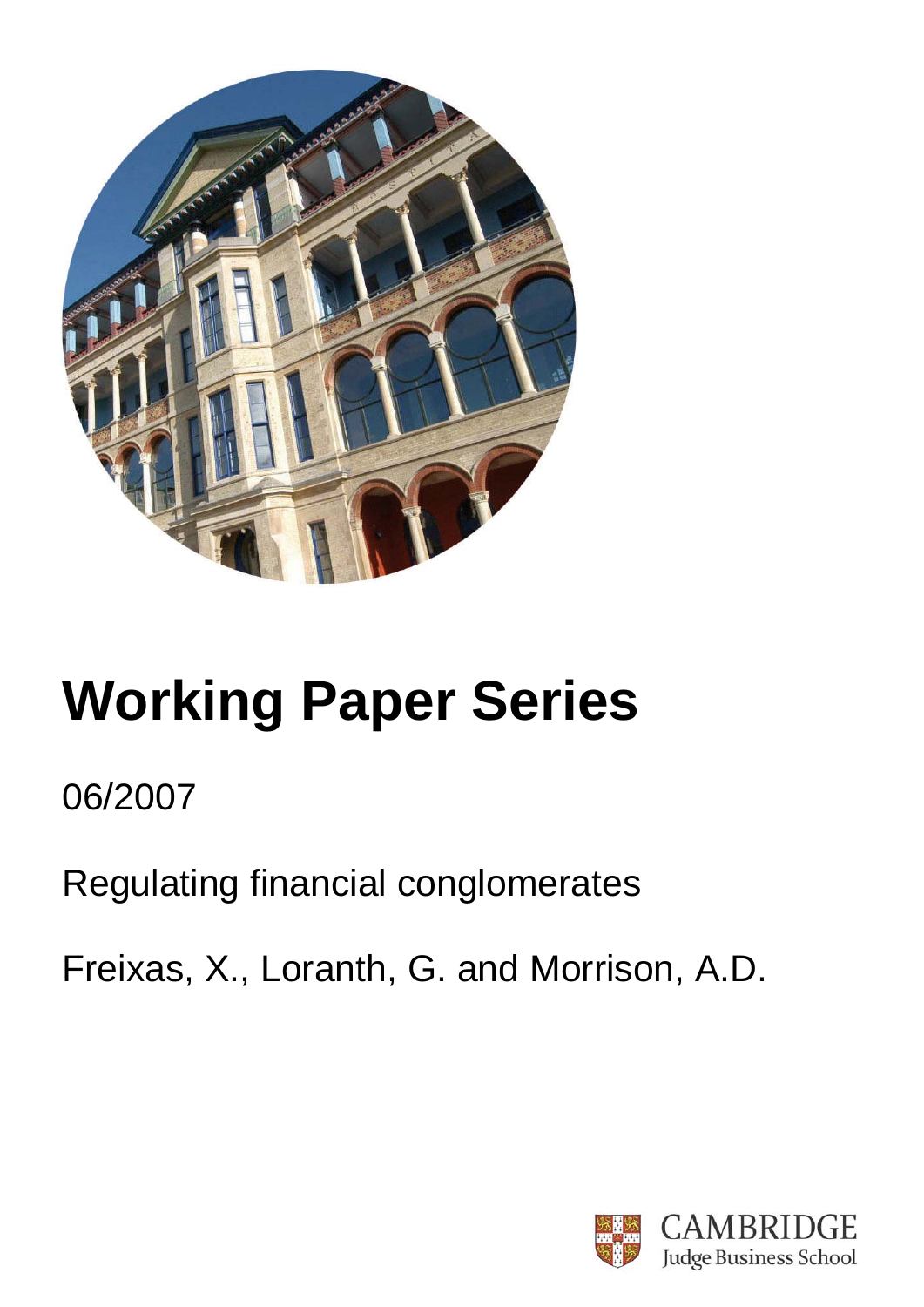These papers are produced by Judge Business School, University of Cambridge. They are circulated for discussion purposes only. Their contents should be considered preliminary and are not to be quoted without the authors' permission.

Author contact details are as follows:

Xavier Freixas Dept of Economics and Business Universitat Pompeu Fabra xavier.freixas@econ.upf.es

Gyongyi Loranth Judge Business School University of Cambridge g.loranth@jbs.cam.ac.uk

Alan D Morrison Saïd Business School University of Oxford alan.morrison@sbs.ox.ac.uk

This paper is also available from the Centre for Economic Policy and Research, DP 5036, www.cepr.org/pubs/dps/DP5036.asp. It is also under third review at the *Journal of Financial Intermediation* (http://www.olin.wustl.edu/jfi/).

Please address enquiries about the series to:

Research Support Manager Judge Business School Trumpington Street Cambridge CB2 1AG, UK Tel: 01223 760546 Fax: 01223 339701 E-mail: research-support@jbs.cam.ac.uk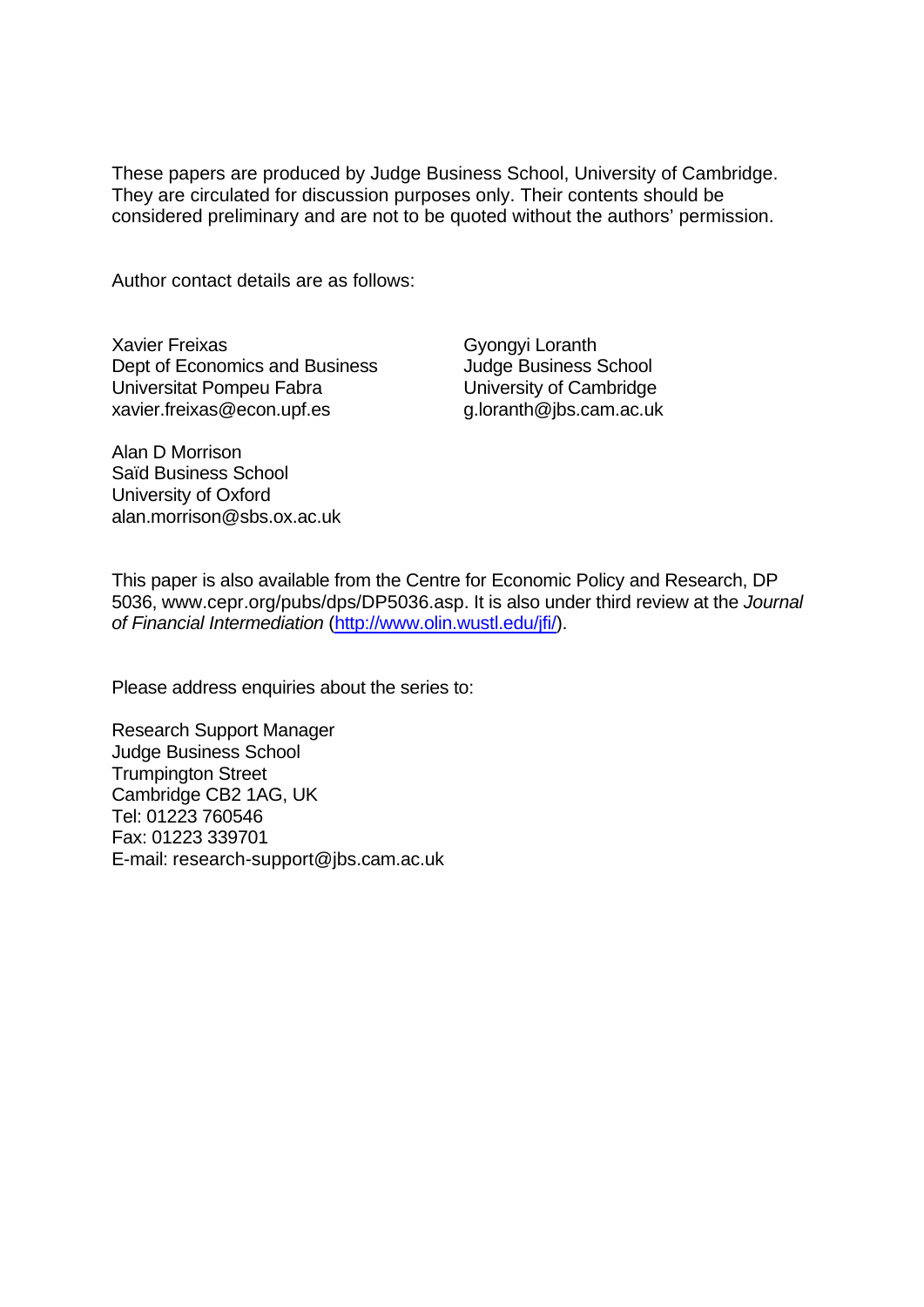# Regulating Financial Conglomerates\*

Xavier Freixas Universitat Pompeu Fabra and CEPR

Gyöngyi Lóránth Judge Business School, University of Cambridge and CEPR

Alan D. Morrison Saïd Business School, University of Oxford and CEPR

**May 2006** 

<sup>\*</sup>We are grateful to Hyun Shin for a number of stimulating discussions at an early stage in this project. We thank Anjan Thakor (the editor), Kern Alexander, Elena Carletti, Zsusanna Fluck, Stewart Myers, Rolf Weber and seminar participants at the National Bank of Belgium, the Saïd Business School, the 2005 CFS Conference on Risk Transfer, ESSFM (Gerzensee, 2005), the 2005 Moscow EFA meetings, the European Central Bank and the April 2006 "Changing Nature of the Financial System and Systemic Risk" Conference at the University of Cambridge for helpful comments. Generous financial support was provided by the Cambridge Endowment for Financial Research (CERF).

Correspondence address: Xavier Freixas, Universitat Pompeu Fabra, Department of Economics and Business, Jaume I building, Ramon Trias Fargas 25-17, 08005-Barcelona, Spain. email: xavier.freixas@econ.upf.es. Gyöngyi Lóránth, Judge Business School, Trumpington Street, Cambridge CB2 1AG, UK. email: g.loranth@jims.cam.ac.uk. Alan Morrison, Merton College, Oxford OX1 4JD, UK. email: alan.morrison@sbs.ox.ac.uk.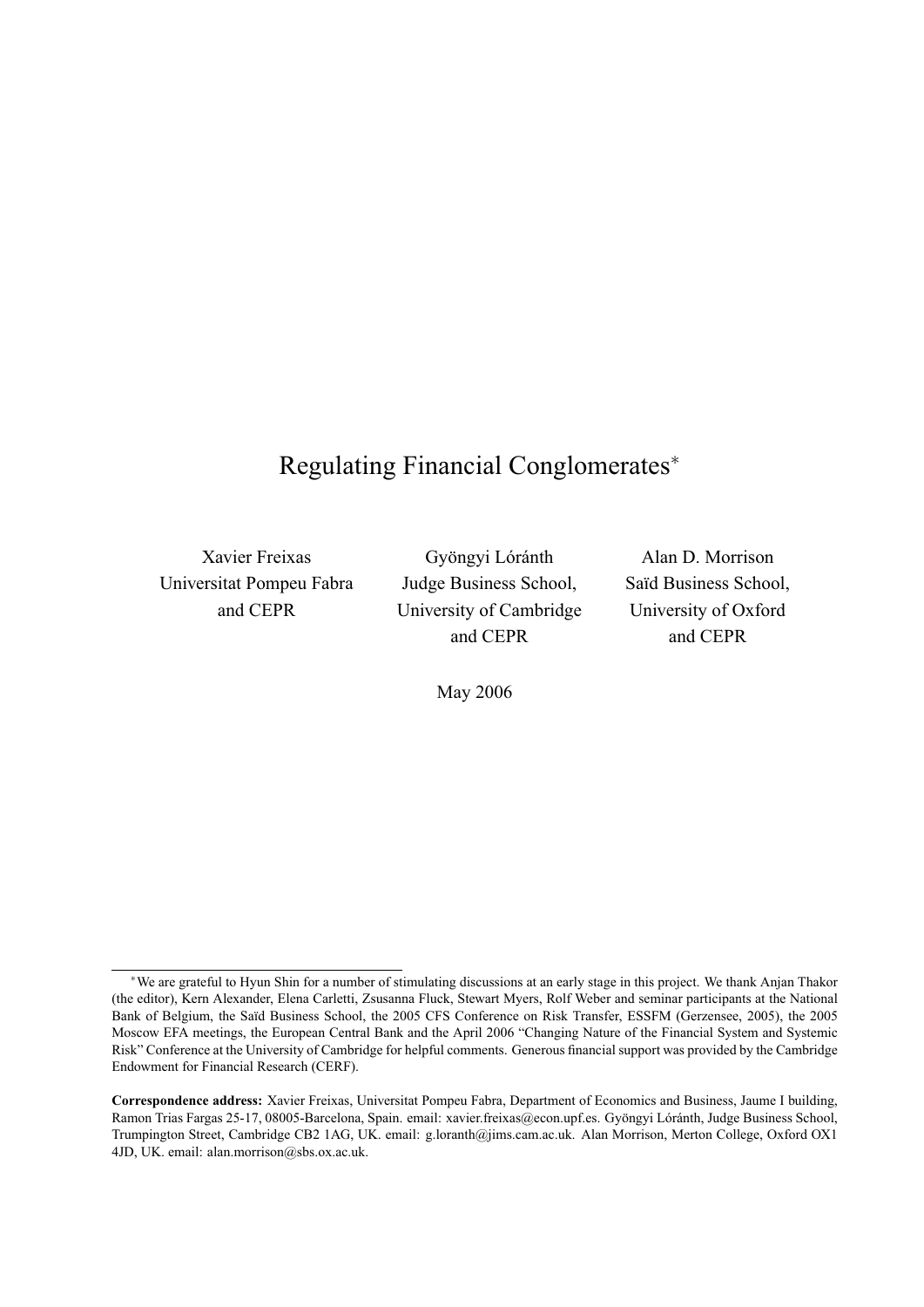### **Regulating Financial Conglomerates**

#### Abstract

We analyse the risk-taking and risk-shifting incentives of financial conglomerates that combine a bank and a non-bank financial institution. The conglomerate's risk-taking incentives depend upon the level of market discipline it faces, which in turn is determined by the conglomerate's liability strucure. We examine optimal capital requirements for standalone institutions, for integrated financial conglomerates, and for financial conglomerates that are structured as holding companies. For a given risk profile, because of diversification, integrated conglomerates have a lower probability of failure than either their standalone or decentralised equivalents. However, when risk profiles are endogenously selected, conglomeration may extend the reach of the deposit insurance safety net and hence provide incentives for increased risk-taking. As a result, integrated conglomerates may need higher capital requirements. In contrast, decentralised conglomerates are able to hold assets in the institution whose failure has the lowest social cost. Their optimal capital requirements encourage this. Hence the practice of "regulatory arbitrage", or of transfering assets from one balance sheet to another, is welfare-increasing. We discuss the policy implications of our finding in the context not only of the present debate on the regulation of financial conglomerates, but also in the light of existing US bank holding company regulation.

KEY WORDS: Financial conglomerate, capital regulation, regulatory arbitrage. JEL Classification: G21, G22, G28.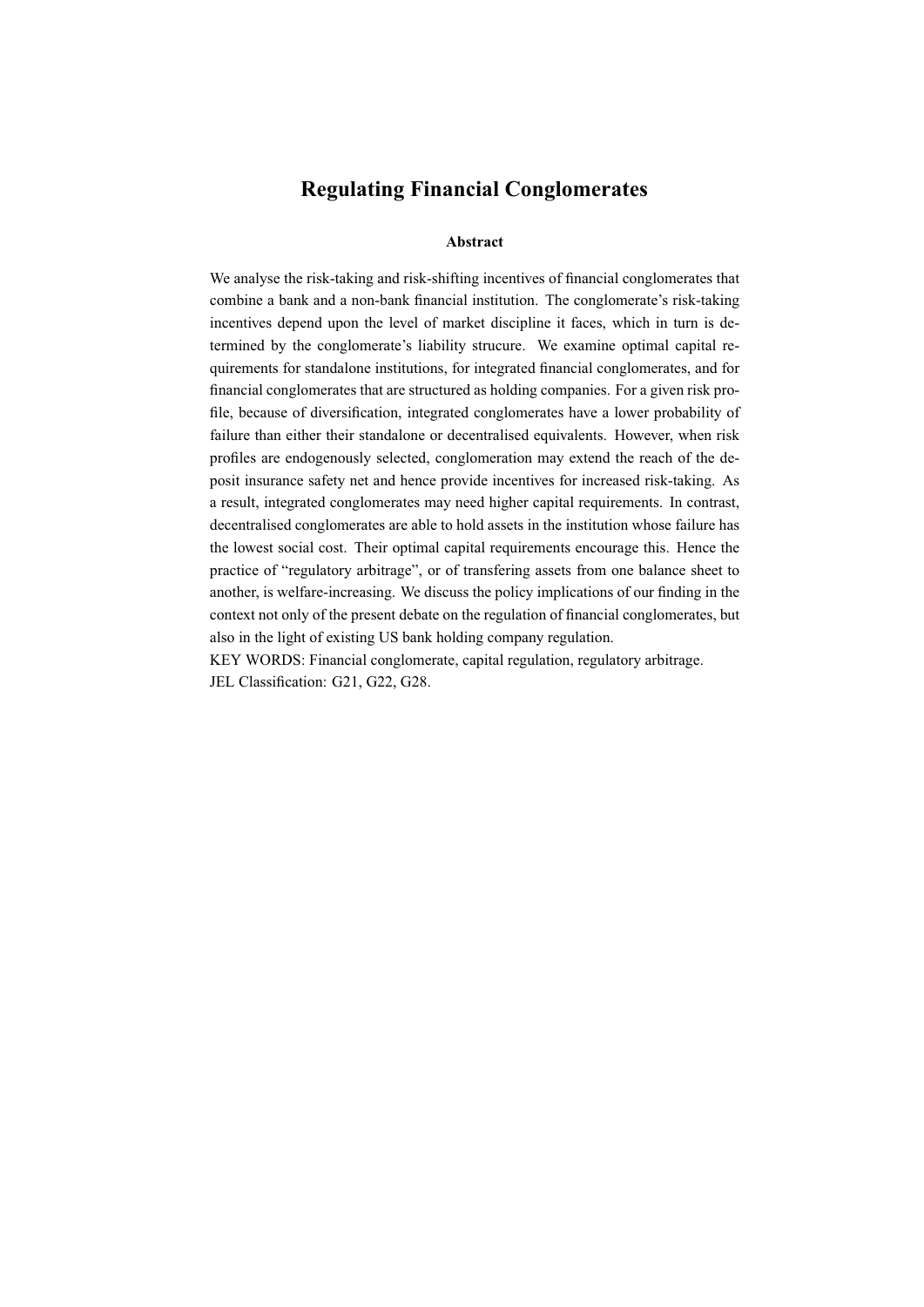#### 1. Introduction

The emergence of financial conglomerates is one of the major financial developments of recent years.<sup>1</sup> Financial conglomerates are institutions that provide under a single corporate umbrella banking, insurance and other financial products. Conglomeration has been motivated by cost advantages from economies of scale and scope in insurance sales and securities underwriting, and by the perceived advantages of risk diversification.<sup>2</sup> The recognition of the importance of conglomeration for the financial sector has led the Group of Ten to study its potential implications for public policy. Their study is inconclusive regarding risk taking and risk assumption.<sup>3</sup> This paper is concerned with risk-taking and risk-shifting in financial conglomerates, and their implications for optimal capital regulation.

We analyse the extent to which risk-taking incentives in financial conglomerates and their optimal capital regulation are affected by organizational form. Dierick (2004) and Shull and White (1998) discuss the different legal structures available to conglomerates. Although the choice of legal structure may be restricted by regulation,<sup>4</sup> it is essentially a choice between structuring the conglomerate as an integrated entity subject to a unique liability constraint, or structuring it as a holding company and allowing its various divisions to fail independently. For example, universal banks are structured as integrated entities and are engaged in the same activities as bank holding companies. The conglomerate's capital regulation is constrained by its organizational form. Integrated entities face a single capital requirement, while the regulator can set separate capital requirements for each division of a decentralized conglomerate.

Integrated conglomerates achieve inter-divisional diversification (see Malkönen, 2004, and Allen and Jagtiani, 2000). Practitioners have argued that conglomerate diversification will reduce bankruptcy risk and therefore that it should be rewarded with reduced capital requirements (see Oliver, Wyman & Co., 2001).

The process of transferring assets between conglomerate divisions in order to avoid high capital charges is popularly referred to as regulatory, or capital, arbitrage. Regulators usually regard capital arbitrage as a risk of conglomeration: see for example Dierick (2004). The Joint Forum (2001) provide an extensive discussion of regulatory arbitrage and are ambivalent as to its effects, concluding that it must be accompanied by evidence of adequate risk management practices.<sup>5</sup>

 $1$ The November 1999 Gramm-Leach-Blilev Act dismantled legal barriers to the integration of financial services firms which had been erected by the 1933 passage of the Glass-Stegall Act. Its passage made conglomeration legal in the United States. The Gramm-Leach-Bliley Act was a response to market forces which had already resulted in the Federal Reserve Board's approval in 1998 of the merger of Citicorp and Travelers. Conglomeration in Europe, which was subject to fewer regulatory hurdles, followed the same trend: between 1985 and 1999 the value of merger and acquisition deals involving a commercial bank and an insurance company was \$89.6 billion, or 11.6% of all acquisitions by European financial institutions. See Lown, Osler, Strahan and Sufi (2000) for detailed discussion about, and statistics concerning, the development of the European bancassurance market. A detailed discussion of conglomeration experience in the Benelux countries is provided by the National Bank of Belgium (2002).

 ${}^{2}$ For a detailed discussion for the rationale behind conglomeration, see Berger, DeYoung, Genay and Udell (2000), Milbourn, Boot and Thakor (1999) and Dierick (2004). Santos (1998) discusses mergers between banks and insurance firms. A substantial literature considers conglomeration in non-financial firms. This literature examines rationales such as improved asset allocation and managerial perquisit consumption, but does not consider the effects which we discuss in this paper. See for example Inderst and Müller (2003) and Scharfstein and Stein (2000).

<sup>&</sup>lt;sup>3</sup>"The potential effects of financial consolidation on the risk of individual institutions are mixed, the net result is impossible to generalise, and thus a case-by-case assessment is required. The one area where consolidation seems most likely to reduce firm risk is the potential for (especially geographic) diversification gains. Even here, risk reduction is not assured, as the realisation of potential gains is always dependent upon the actual portfolio held." (Group of Ten, 2001, p. 3)

<sup>&</sup>lt;sup>4</sup>Within Europe, it is illegal to combine insurance with banking, securities or any other commercial business in the same legal entity (Dierick, 2004, p. 17: see Article  $6(1)(b)$  of the Life Asssurance Directive and Article 81(b) of the Non-Life Assurance Directive).

 ${}^{5}$ Loss transfer from a sound conglomerate division to a divison close to financial distress is a distinct issue which regulators can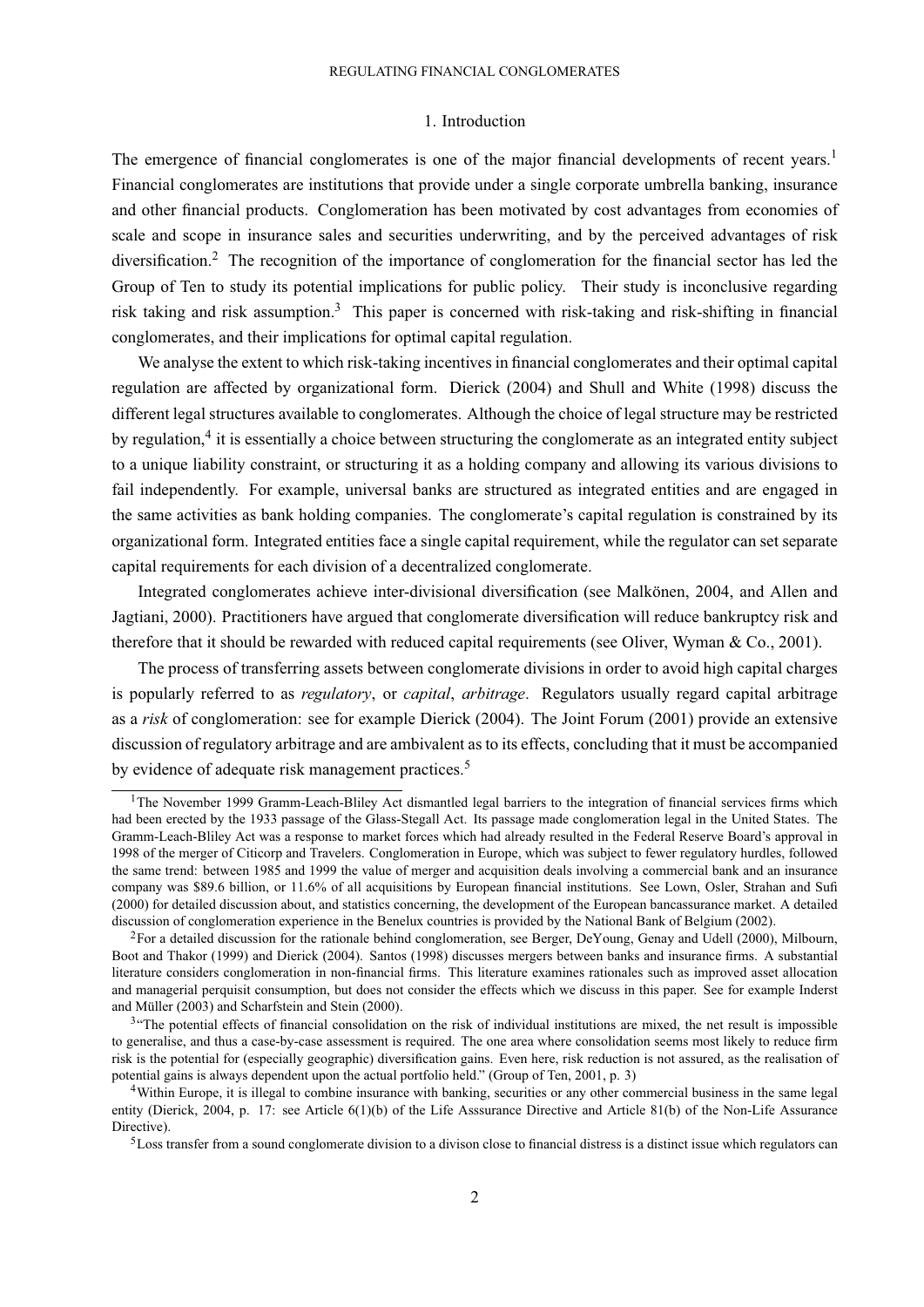In this paper we argue that these commonly-held views may be mistaken. First, diversification within integrated conglomerates increases risk-taking incentives. As a result, it may even lower welfare relative to the standalone institution case. Second, capital arbitrage within holding company conglomerates can *raise* welfare by increasing market discipline. This effect is further strengthened to the extent that the non-bank divisions in conglomerates have a lower social cost of failure than banks.

The intuition for our results is as follows. Bank depositors have privileged access to deposit insurance. Regulators are constrained by law to use hard and verifiable data, and hence cannot contract precisely upon bank risk levels. As a result, deposit insurance prices are insufficiently risk-sensitive and market discipline is weakened. This biases bank shareholders towards excessive risk-taking. Regulators use capital requirements to force financial institutions to internalise costs which they would otherwise ignore.<sup>6</sup> Capital requirements are therefore higher in banks than in financial institutions which have no access to the deposit insurance fund. Once again, however, regulators are unable to set perfectly risk-sensitive capital requirements.

Capital requirements are therefore an imperfect substitute for market discipline. Welfare is thus enhanced if regulations can be designed in such a way that assets are held by institutions that are subject to market discipline, and hence require lower capital requirements. This is possible in a financial conglomerate, where institutional barriers to asset transfers are low. The divisions of a holding-company conglomerate are separately-capitalised. As a result, high capital requirements for the bank encourage regulatory arbitrage, which transfers assets to other, non-bank, divisions. This replaces imprecise regulatory contracts with the precise disciplining of the marketplace, and so raises welfare.

In contrast, the bank in an integrated conglomerate shares a unique balance sheet with the other divisions. For a given investment portfolio, this generates diversification effects which reduce the costs of deposit insurance, and hence raises welfare relative to the standalone bank case. However, risk levels are selected endogenously and they will change in response to conglomerate formation. Because they have a common balance sheet, the divisions of the integrated conglomerate have common liabilities. Large-scale losses in non-bank divisions therefore harm bank depositors, and so result in a call upon the deposit insurance fund. This mechanism extends the reach of the deposit insurance fund, and hence reduces market discipline relative to the standalone case in non-bank divisions. Depending upon the benefits derived from diversification, this reduction in market discipline may even justify *higher* capital requirements for the conglomerate than for its stand alone constituents.

In contrast with commonly received opinion, regulatory arbitrage in our model has three unambiguously positive effects. First, the investment distortions induced by the deposit insurance fund will no longer occur. Second, marginal projects in which the standalone bank's shareholders would not invest will now attract funds, because of the lower capital requirement. Third, risky assets are transferred to an institution with lower social costs of failure. Regulatory arbitrage therefore reduces the extent of the safety net and, by allowing for a more efficient use of capital, results in a greater degree of bank credit extension.<sup>7</sup>

deal with, subject to the passage of the necessary legislation.

<sup>&</sup>lt;sup>6</sup>Other papers have stressed the role of capital adequacy requirements in protecting depositors and in providing incentives to banks: see for example Dewatripont and Tirole (1993) and Morrison and White (2005).

 $7$ In this paper we stress the importance of financial conglomerates in facilitating regulatory arbitrage. Standalone banks could also engage in regulatory arbitrage, however, through the market for asset securitization. We discuss this possibility in section 4.1. In our stripped-down model, securitization would generate the same welfare benefits as regulatory arbitrage within financial conglomerates. However, we argue that the informational and institutional frictions to asset transfer are likely to be lower between the divisions of a conglomerate than between standalone institutions.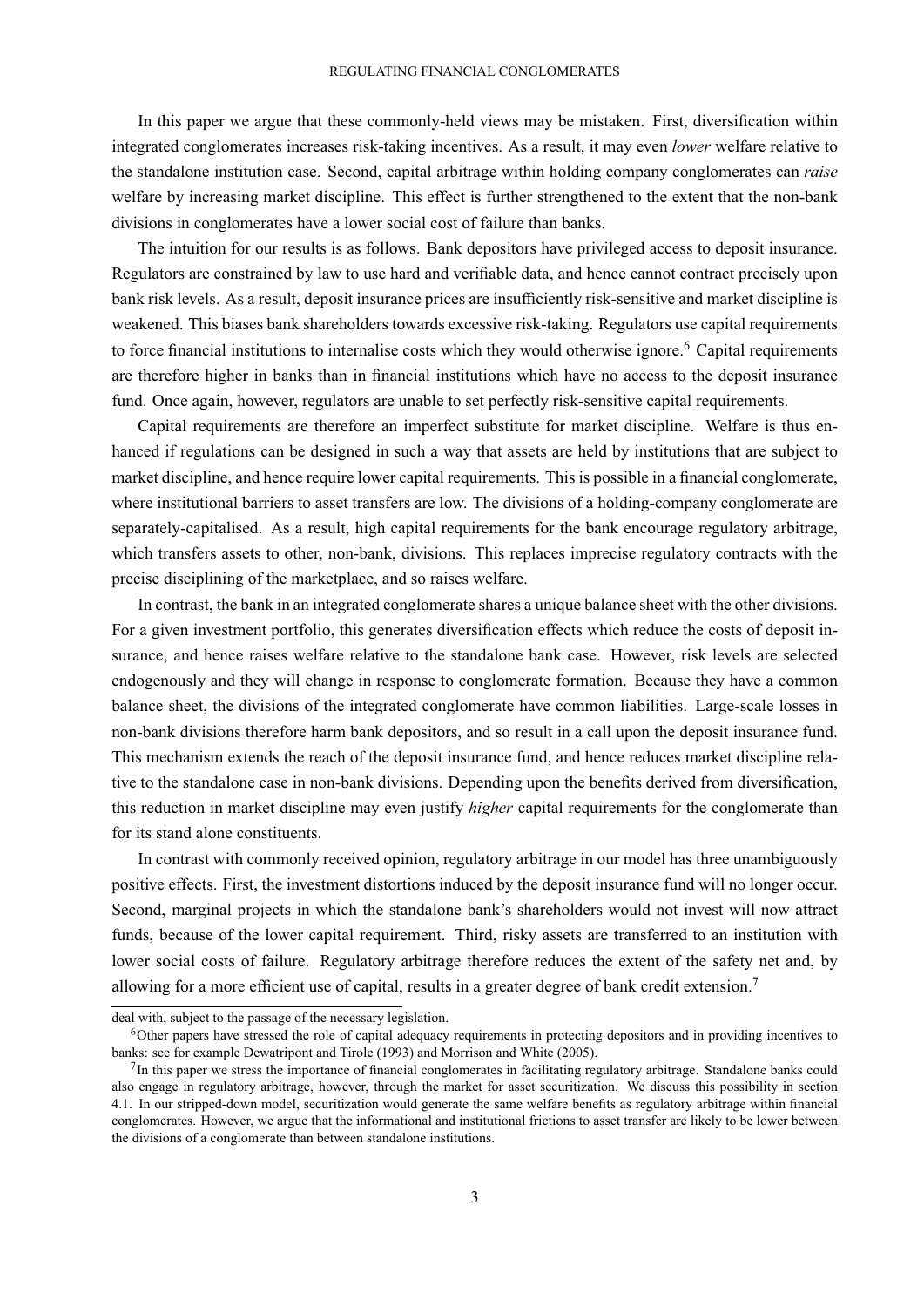We conclude from the above discussion that, contrary to the majority view, holding-company conglomerates allow for a more efficient allocation of resources than integrated ones. Our analysis is therefore supportive of existing legislative restrictions upon the integration of banking and insurance activities (see footnote 4), provided capital arbitrage is permitted.

Although we derive our results in a simple framework in which each institution effectively manages a single scaleable project, we believe that our intuition is robust to alternative set-ups. For example, a reasonable alternative framework would be one in which risk-averse banks selected their investment portfolios according to the Capital Asset Pricing Model (see Hart and Jaffee, 1974).

Our work demonstrates that the diversification benefits of financial conglomeration may be overturned simply by allowing for the endogeneity of risk levels in financial institutions. A similar point is made by Boot and Schmeits (2000), in a model of conglomeration without deposit insurance. In their paper, market discipline is reduced because diversification reduces the sensitivity of aggregate cash flows to divisional investment decisions. Unlike us, Boot and Schmeits are not concerned with capital regulation.

More closely related to our paper is the work of Dewatripont and Mitchell (2005), who also examine the regulation of financial conglomerates in which one division has access to a deposit insurance safety net. Like us, they find that the conglomerate may take excessive risks in order to extend the reach of the deposit insurance safety net. Unlike us, they assume that project return is either exogenous or has a given relationship to riskiness, and they allow for endogenous selection of project correlations. Dewatripont and Mitchell use their model to consider conglomerate formation incentives, rather than capital regulation. When every divisional manager has a veto over conglomerate formation and each division has to share its marginal product, they find that conglomerates will form ex ante only when they will ex post elect to diversify and to reduce risk.

In section 2 we present a model of standalone financial intermediaries and derive optimal capital requirements. Section 3 extends our analysis to holding-company and integrated conglomerates. Section 4 discusses the robustness of our results. Section 5 discusses some additional policy implications of our results. Section 6 discusses the empirical implications of our work. Section 7 concludes.

#### 2. Standalone Financial Intermediaries

In this section we analyze a one-period interaction between a regulator, a financial intermediary, and the investors in the intermediary. All of the players in our model are risk-neutral and we normalise the risk-free interest rate to zero.

The financial intermediary has a choice between a safe and a risky project, both of which require an initial investment of \$1 and have an expected return of R. R is drawn from  $[R_l, R_h]$  according to the uniform distribution. We write  $\Delta \equiv R_h - R_l$ , and we assume that  $R_l < 1 < R_h$ . Safe projects return R for sure, while risky projects return  $R + \bar{B}$  or  $R - \bar{B}$ , each with probability  $\frac{1}{2}$ . We indicate the riskiness of the project with the choice variable B, where  $B = 0$  for safe projects and  $B = \overline{B}$  for risky projects. Hence, every project returns  $R \pm B$  with equal probabilities.

All financial intermediaries raise an amount  $SC$  of equity capital from shareholders, and an amount  $\$(1-C)$  from debt-holders. Debt-holders have priority in the event of project failure, and we assume that there are no bankruptcy costs. Both the intermediary's shareholders and debt-holders are able perfectly to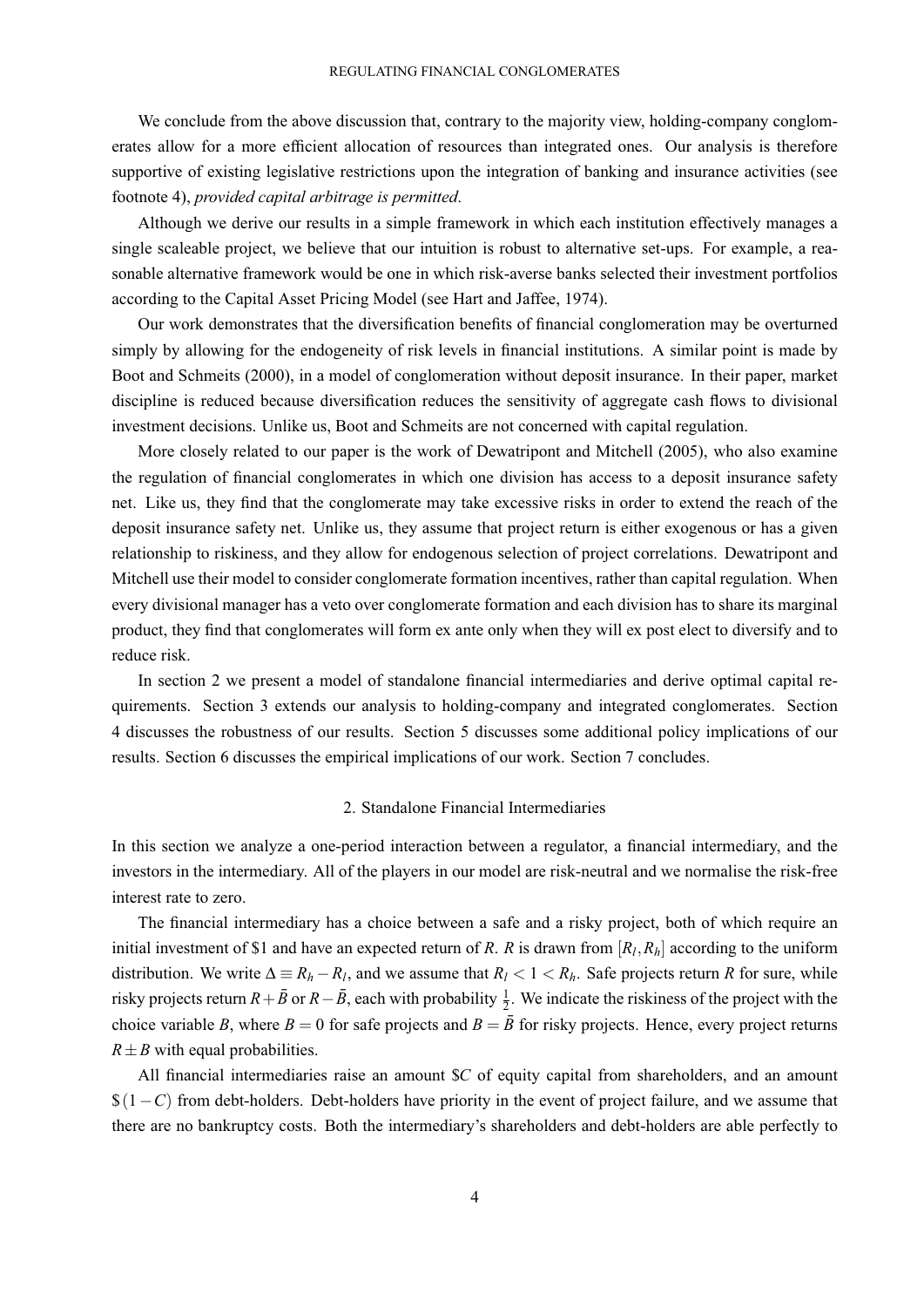observe the expected return  $R$  and the riskiness  $B$  of its investment.<sup>8</sup> Every financial intermediary aims to maximise its shareholder wealth.

We assume that it is costly to raise equity capital. This is in line with statements made by practitioners, and can be justified with respect to high transactions costs and differential taxation levels for equity. Specifically, we assume that to invest \$C of equity capital, it is necessary to raise  $\mathcal{S}C(1+\kappa)$ .

We consider two types of financial intermediaries: *Deposit-Financed Intermediaries*, which we will also refer to as DFIs or as *banks*; and *Market-Financed Intermediaries*, or MFIs. The MFIs within financial conglomerates are either insurance or securities firms. The bank debt-holders are called *depositors*. They are protected by a deposit insurance fund, which will make good any losses which they experience. As a result their willingness to invest is independent of their bank's investment choices. The MFI debt-holders do not have deposit insurance, and so condition their willingness to invest upon the riskiness of their intermediary's investment choices. For convenience we will sometimes refer to MFI debt-holders as bond-holders.<sup>9</sup> We denote the face value of the MFI's debt by  $\rho$ .

Financial intermediaries are subject to regulation. The regulator has two roles. First, it manages the deposit insurance scheme for bank depositors. Second, it sets the capital requirement  $C$  so as to maximise the expected present value of investments, net of the social costs of failure. We assume that regulators are constrained to use only hard data which is verifiable in court. They are therefore unable to contract precisely upon the return  $R$  or the riskiness  $B$  of the intermediary's investment. This is consonant with observed regulation: if perfect contracting was possible, command-and-control regulation would be optimal. In particular, we assume that deposit insurance premia are zero, and that capital regulation is completely risk-insensitive. Any regulations based upon data coarser than those available to an informed investor would generate qualitatively the same results, at the cost of greater complexity.

We assume that the intermediary has a private cost  $\zeta \ge 0$  of bankruptcy. We interpret  $\zeta$  as representing the intermediary's charter value: it is clearly a function of policy choices such as competition levels, but in our model we leave it as an exogenous variable. Finally, we assume that intermediary failure has a social cost  $\phi > 0$ . When the intermediary is a bank,  $\phi$  includes such exogenous factors as the impact of the bank's failure upon the payment system, and the costs of destroying informational assets which have a value in the relationship with the bank's clients.<sup>10</sup> We assume that the social failure cost  $\phi$  includes any social effects which the intermediary cares about. Hence we include  $\phi$  in our welfare calculations, but not  $\zeta$ .<sup>11</sup>

Table 1 summarizes the symbols used in this section. We summarise the game that we study in figure 1. At time 0 the regulator selects the capital requirement  $C$ . At time 1 nature presents the intermediary with safe and risky projects, each of which returns  $R$  in expectation. At time 2 the intermediary decides whether

<sup>&</sup>lt;sup>8</sup>Our results would be unaffected if the dispersed depositors in a bank were unaware of its investments, since these agents are protected in our model by a deposit insurance scheme.

<sup>&</sup>lt;sup>9</sup>We therefore model the asset side of bank and insurance company balance sheets in the same way, and we distinguish the liability side only in terms of the protection provided to depositors through the deposit insurance fund. While regulators appear to regard the differences between the insurers and banks as more extensive, our approach allows us to make our points in the most parsimonious fashion. Moreover, it accords with casual remarks made in conversation by insurance practitioners, who regard their liability-side provisions as bond-like, and who argue that their assets are frequently securitised bank loans. To the extent that capital arbitrage is an important issue, this seems likely to be true.

 $10$  See James (1991) for an estimation of the cost of bank failure, and Slovin, Sushka and Polonchek (1993) for the estimation of the cost of Continental Illinois bankruptcy to its clients.

<sup>&</sup>lt;sup>11</sup>To the extent that they represent future profits, charter values will of course be incorporated into future welfare calculations in a repeated version of our game.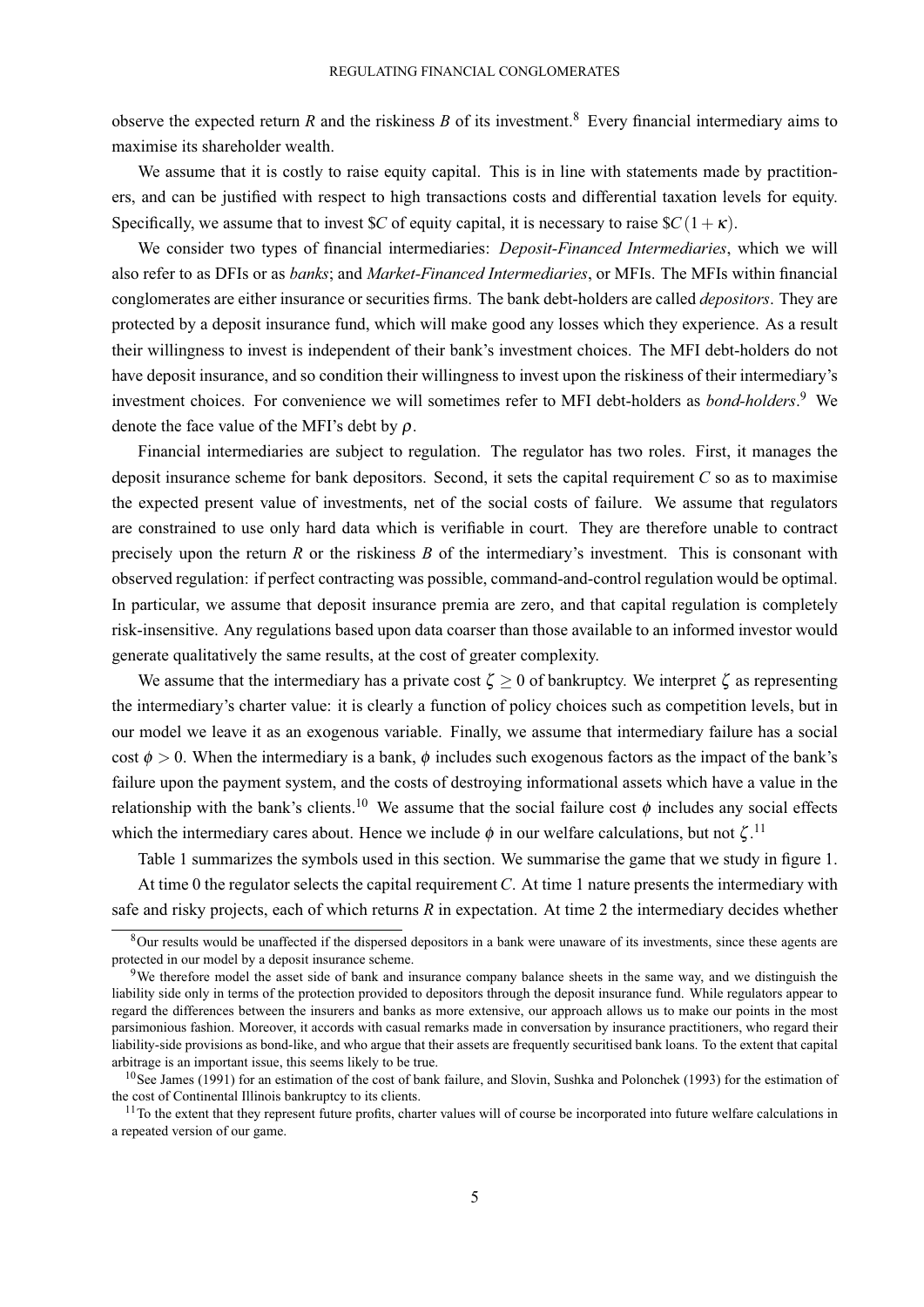| <b>Symbol</b> | <b>Meaning</b>                 | <b>Symbol</b> | Meaning                |
|---------------|--------------------------------|---------------|------------------------|
| R             | Return from investment         | $C_D$         | Capital level for DFI  |
| $[R_l, R_h]$  | Support of $R$ distribution    | ρ             | Face level of MFI debt |
| ΛR            | $R_h - R_l$                    | к             | Cost of equity capital |
| B             | Risk level: 0 or $\bar{B} > 0$ |               | Charter value          |
| $C_M$         | Capital level for MFI          | Φ             | Social cost of failure |

Table 1: Symbols used for modelling standalone financial intermediaries

to invest, and if so, whether to make a safe or a risky investment. If investment occurs the funds are raised at time 3. The project's returns realize at time 4 and are distributed to the investors.



Figure 1: Time line for the operation of the standalone intermediary.

We define a *fragile* intermediary to be one that will fail with non-zero probability and we say that such an intermediary is assuming *systemic risk*. A *sound* intermediary is one that will never fail. The decision to run a fragile intermediary is endogenous and non-observable.

We now compute the respective optimal capital requirements  $C_M^*$  and  $C_D^*$  for market- and deposit- financed intermediaries.

#### 2.1. Market-Financed Intermediaries

To determine the optimal time 0 capital requirement  $C_M^*$  for an MFI, we solve our model by backward induction, starting with the MFI's time 2 investment decision.

First, we characterize the MFI's debt contract. Suppose that the regulator has set a capital requirement C. The intermediary will be fragile precisely when condition (1) is satisfied, so that it will fail in the event that the project returns  $R - B$ :

$$
R - B < \rho. \tag{1}
$$

Recall that  $B \in \{0,\bar{B}\}\$ is a choice variable and hence that fragility is an endogenous intermediary characteristic.

At time 3, the bond-holders are able perfectly to observe both  $R$  and  $B$ . Since they are risk-neutral it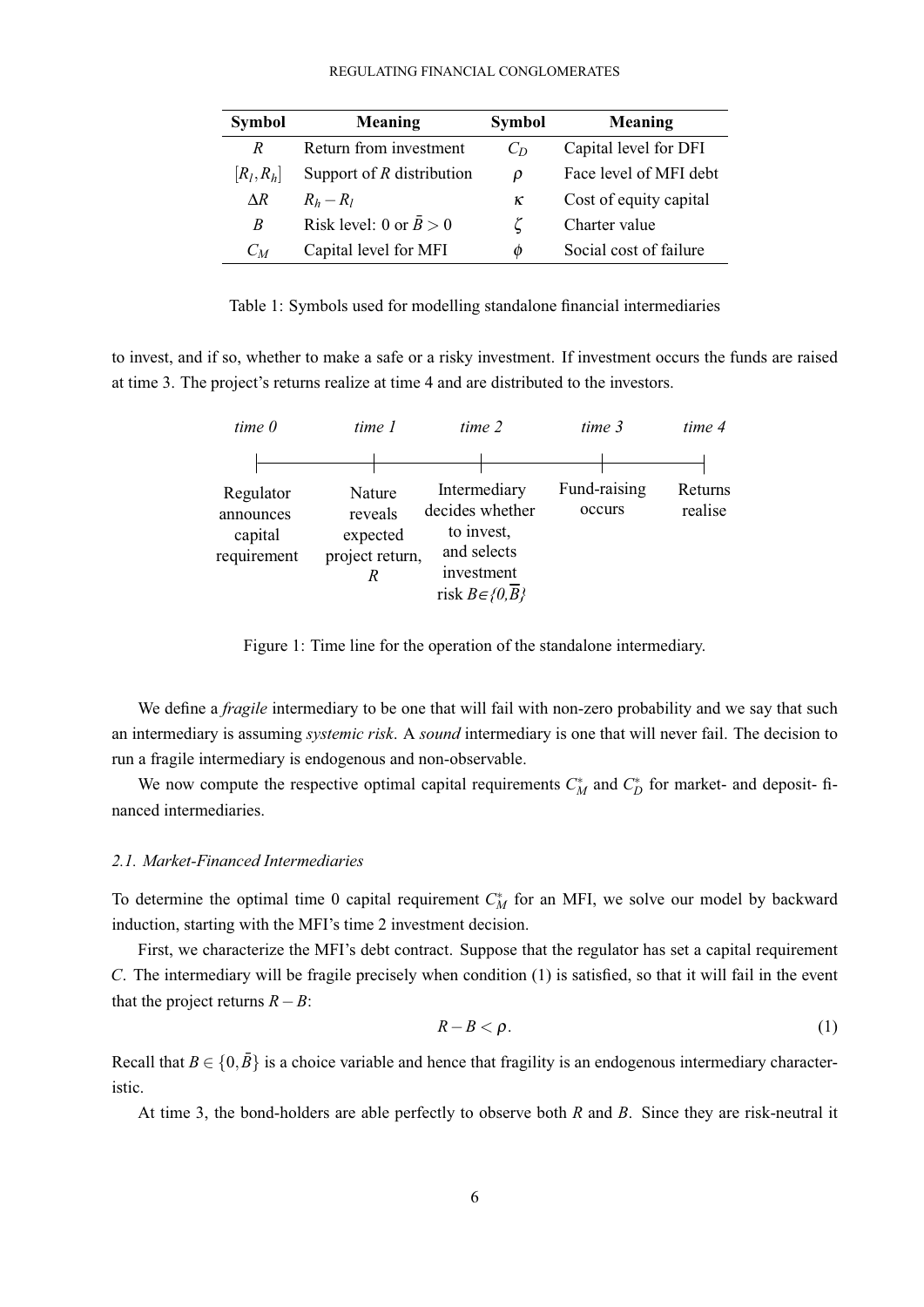follows that the MFI's promised payment  $\rho$  must satisfy

$$
\rho=\rho_S\equiv 1-C
$$

when the intermediary is sound, and  $\frac{1}{2}\rho + \frac{1}{2}(R - \bar{B}) = 1 - C$ , or

$$
\rho = \rho_F \equiv 2(1-C) - R + \bar{B}
$$

when the intermediary is fragile.

We now examine the MFI shareholder payoffs. Their expected profit in a sound MFI is

$$
\pi_S(C,R) \equiv \frac{1}{2}(R+B-\rho_S) + \frac{1}{2}(R-B-\rho_S) - C(1+\kappa) = R - (1+C\kappa),\tag{2}
$$

which yields the following individual rationality constraint for sound MFIs:

$$
R \ge R_S(C) \equiv 1 + C\kappa. \tag{SIR}
$$

The expected shareholder profit in a fragile MFI is

$$
\pi_{M,F}(C,R) \equiv \frac{1}{2}(R+B-\rho_F) + \frac{1}{2}\zeta - C(1+\kappa)
$$

$$
= R - (1+C\kappa) - \frac{1}{2}\zeta.
$$

Notice that  $\pi_{M,F} < \pi_{M,S}$ . The strict inequality obtains because the intermediary faces a private cost of bankruptcy. It therefore follows that the MFI will never choose to be fragile. This observation follows immediately from the second Modigliani-Miller proposition (1958): provided perfectly-informed debt holders are able precisely to price the debt, the effect of additional risk taking is completely reflected in the additional cost of debt. Consequently, additional risk-taking cannot transfer wealth from debt to equity holders.

The MFI will therefore select any investment whose return exceeds  $R_S(C)$ . Figure 2 illustrates the standalone MFI's investment choices as a function of  $C$  and  $R$ : for a given  $C$ , the MFI will accept any investment with expected return in excess of  $1 + C\kappa$ , and will select B so as to ensure that the intermediary is sound, as indicated on the figure by the script  $\mathcal{S}$ .

Proposition 1, whose proof is immediate from figure 2, states that market discipline will induce marketfinanced intermediaries to adopt a first-best investment strategy in the absence of capital regulation.

PROPOSITION 1 When capital is set in accordance with equation  $(3)$  the intermediary accepts all projects for which  $R \geq 1$  and is always sound.

$$
C_M^* = 0. \tag{3}
$$

#### 2.2. Deposit-Financed Intermediaries

In this section we examine the optimal capital regulation of a deposit-financed intermediary. As discussed above, the risk measurements that the regulator can use in setting capital requirements are coarser than those which the bond-holders in a MFI use when establishing a fair price for their investments. We incorporate this requirement into our model by assuming that capital requirements can distinguish only between investment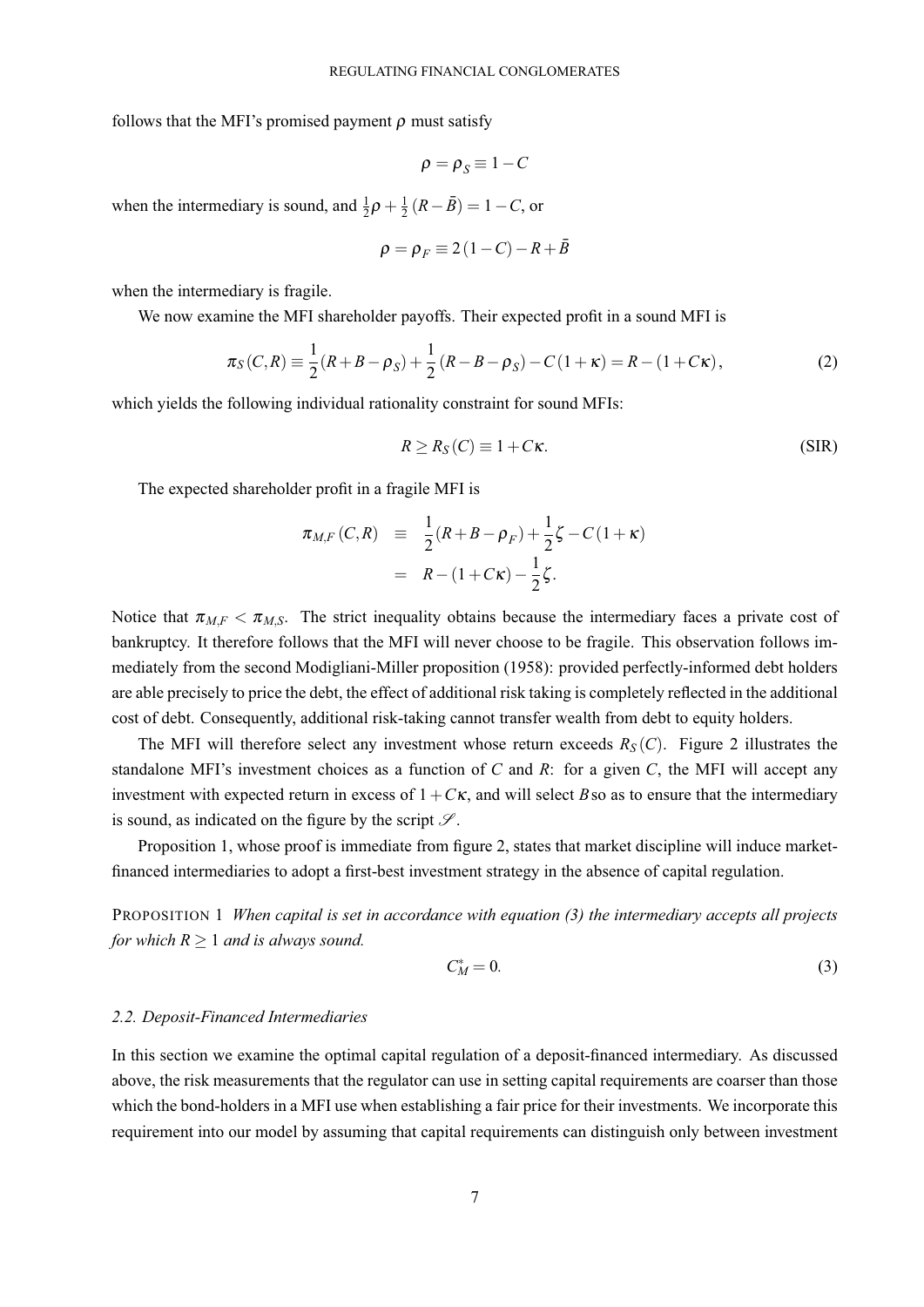

Figure 2: Investment choices for a standalone market-financed intermediary.

and non-investment. In the latter case the depositors' funds are entirely cash-collateralised and it is clearly optimal to set the capital requirement equal to zero.

Note that, because the DFI's depositors are protected by deposit insurance, the DFI need only promise to repay  $1 - C$ . A bank is therefore fragile precisely when

$$
R - B < 1 - C,\tag{4}
$$

and is otherwise sound.

Shareholders are fully aware of the DFI's investment decision and they react optimally to the regulator's choice C of capital requirement. The expected return to a sound bank is again given by  $\pi_S(C)$ , and the sound banking IR constraint is therefore  $R \ge R_S(C)$ , as in equations (2) and (SIR).

Shareholders' expected profit from running a fragile bank is

$$
\pi_F(C,R) \equiv \frac{1}{2} \left( R + \bar{B} - (1 - C) \right) - \frac{1}{2} \zeta - C \left( 1 + \kappa \right) = \frac{1}{2} \left( R + \bar{B} - \zeta - 1 - C \left( 1 + 2\kappa \right) \right),\tag{5}
$$

which yields the following individual rationality constraint for fragile banking:

$$
R \ge R_F(C) \equiv 1 + \zeta - \bar{B} + C(1 + 2\kappa). \tag{FIR}
$$

The shareholders will prefer fragile to sound banking precisely when  $\pi_F - \pi_S > 0$ : equivalently, when

$$
R < \bar{B} + 1 - C - \zeta. \tag{6}
$$

Note that equation (6) implies equation (4) and hence it is both a necessary and a sufficient condition for the shareholders to run a fragile bank. In other words, shareholders' individual rationality contraint for investment is satisfied whenever they prefer risky projects to safe ones.

The bank shareholders' equilibrium choice is summarized in figure 3, which shows for different combinations of the expected project return  $R$  and the regulator's choice of  $C$  how bank shareholders will resolve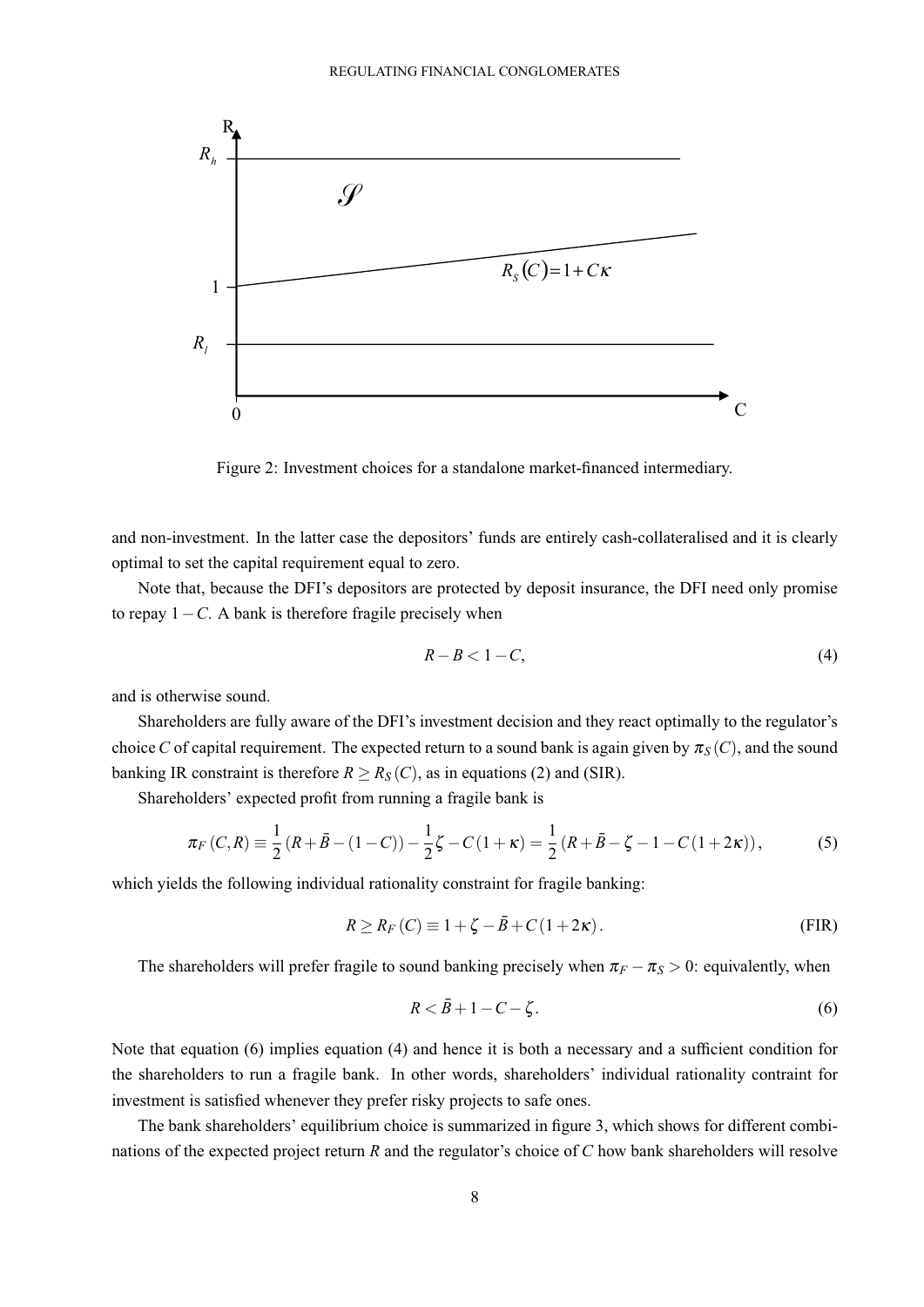

Figure 3: Stand alone banks: IR constraints and welfare.

their moral hazard problem. For  $(C, R)$  pairs below the lines labelled FIR and SIR, shareholders will choose not to invest. Above these lines, investment will occur. In region  $\mathscr F$  shareholders make a risky investment and the bank is fragile. The bank is sound in region  $\mathscr{S}^{12}$ .

The intuition behind this figure is straightforward. Since risk-taking is not reflected in the cost of funds, shareholders in highly-leveraged banks have a strong incentive to incur more risk. Nevertheless, if the bank is sufficiently fortunate to possess a project with a high expected return R, selecting the risky project  $(B = \bar{B})$ jeopardizes the return. Hence, for sufficiently high R, shareholders will select the safe project  $(B = 0)$ . The critical level of return above which safe projects are preferred is increasing in the bank's leverage (see equation  $(6)$ ).

As the bank receives an implicit subsidy from the deposit insurance fund, shareholders have an incentive to invest even when confronted with a project whose present value, net of the total cost  $1 + C\kappa$  of investment, is negative. Since the subsidy is decreasing in the bank's capital exposure  $C$ , there will be a point at which the subsidy is insufficient to compensate for the risk of capital loss: this is the point  $(C = \frac{\overline{B} - \zeta}{1 + \kappa})$  in figure 3 at which SIR and FIR cross. For  $C$  to the right of this point, investment occurs only in safe projects whose return exceeds the total cost of funds,  $1 + C\kappa$ .

The regulator correctly anticipates the shareholder response to a capital requirement  $C$ , and hence can determine the optimal capital requirement.

 $\frac{12}{12}$  Note that for high values of R playing safe is not a necessary condition for soundness.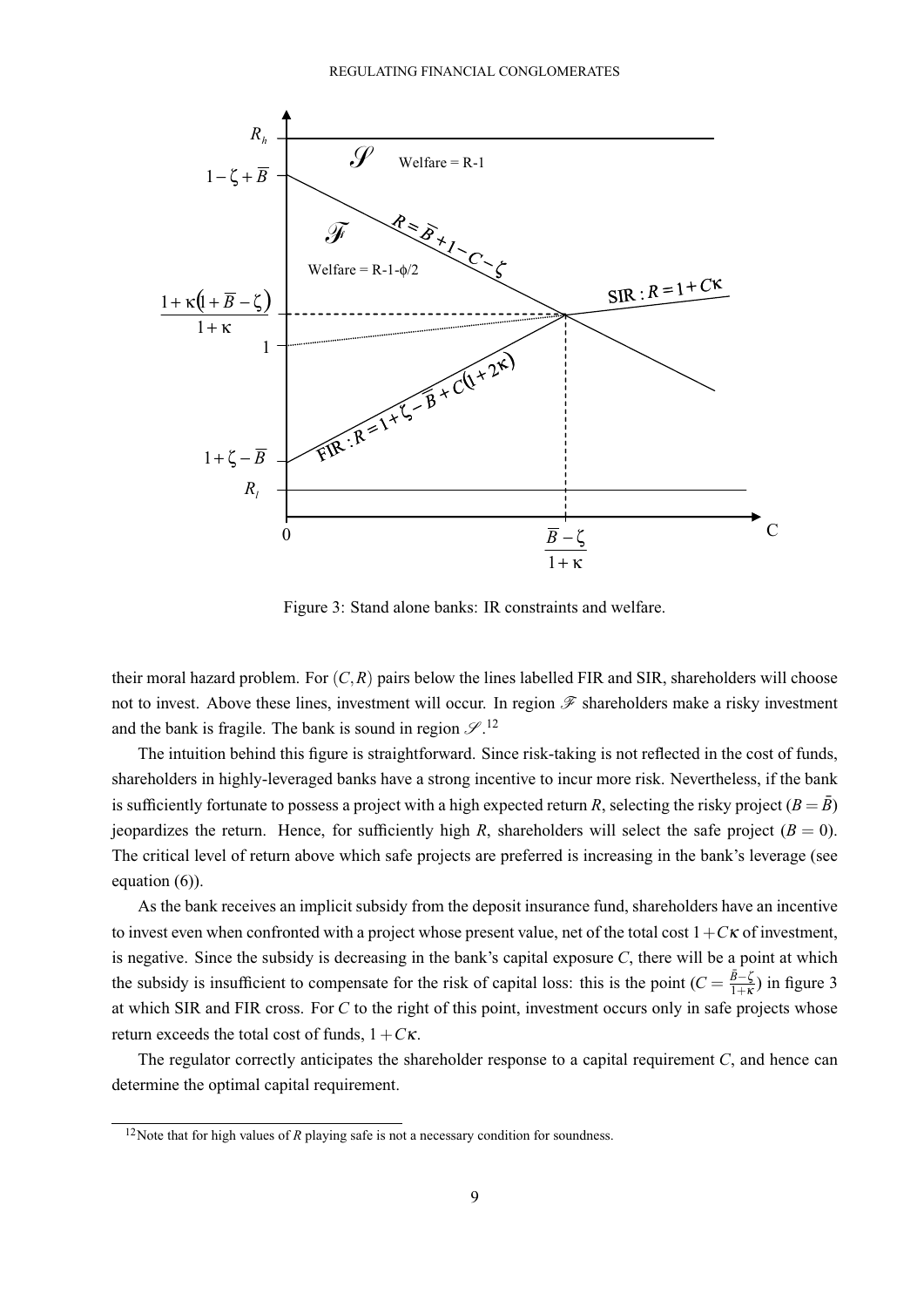**PROPOSITION 2** When regulating a standalone bank the optimal capital requirement  $C^*$  is given by

$$
C^* = \left\{ \begin{array}{ll} C_F^*, & \phi < \bar{\phi}; \\ C_S^*, & \phi \geq \bar{\phi}, \end{array} \right.
$$

where  $C_F^*$ ,  $C_S^*$  and  $\bar{\phi}$  are given by equations (7), (8) and (9) respectively.

$$
C_F^* \equiv \frac{\bar{B}-\zeta}{1+2\kappa} + \phi \frac{1+\kappa}{(1+2\kappa)^2};
$$
\n<sup>(7)</sup>

$$
C_S^* \equiv \frac{\bar{B} - \zeta}{1 + \kappa}.
$$
\n(8)

$$
\bar{\phi} = \frac{\kappa (1 + 2\kappa)}{\left(1 + \kappa\right)^2} (\bar{B} - \zeta). \tag{9}
$$

In the case where  $C^* = C_F^*$  the regulator chooses optimally to introduce financial fragility; in the case where  $C^* = C^*_{\rm s}$  the regulator sets capital at precisely the minimum level to wipe out systemic risk.

*Proof.* See the appendix.

 $\Box$ 

The optimality of financial fragility is somewhat surprising. Raising capital requirements reduces investment for two reasons: first, it reduces the risk-shifting incentive generated by risk-insensitive deposit insurance premia; second, because capital is costly, it induces under-investment in safe projects. When capital is lowered from the level  $C_s^*$  at which the bank is safe the second of these effects outweighs the first and hence, when the social cost  $\phi$  of bank failure is low enough, welfare is raised. In fact, we demonstrate in the appendix (equation (10)) that when  $\phi = 0$ , the welfare  $W_F$  with fragile banks is equal to the socially first best level. In this case, the capital requirement is optimally set so as to ensure that over- and underinvestment incentives cancel out and  $R_F(C) = 1$ . For higher values of  $\phi$ , the marginal cost in terms of lost revenue from small increases of the capital requirement are outweighed by the social benefit in terms of reduced bankruptcy probability and so the (constrained) optimal hurdle rate exceeds 1.

Finally, note that equations (7) and (8) imply that capital adequacy requirements and charter value  $\zeta$  are substitutes. This observation is in line with earlier work (e.g., Keeley, 1990, and Repullo, 2004): we discuss its relevance for competition policy in section 5, which is devoted to policy implications.

#### 2.3. Numerical Example of Standalone Financial Intermediaries

We now provide a simple numerical example that illustrates the results of this section. Consider a simplified version of the model in which R is non-stochastic, with  $R = 1.1$ ,  $\bar{B} = 0.8$ ,  $\kappa = 0.2$  and  $\zeta = 0.07$ .<sup>13</sup> We firstly analyze a standalone deposit-financed intermediary with this parameterization, and then compare it to a market-financed intermediary.

If the regulator wishes to induce risk-taking in a DFI the optimal capital requirement is  $C_F^* = 0$ ; it is easy to demonstrate that the optimal capital requirement that results in safe investment is  $C_S^* = \overline{B} - R + 1 - \zeta =$ 0.63. In our model, setting the capital requirement equal to  $C_s^*$  results in underinvestment. Proposition 2

 $^{13}$ In restricting R to a single value we sacrifice the continuity of our main results. In our model, any increase in the capital requirement C raises the investment hurdle rates  $R_F(C)$  and  $R_S(C)$ : when R has continuous support, this reduces the expected level of investment and hence has a social effect. In contrast, changing C has an effect upon investment decisions in this example only when the sole available investment is marginal. In line with our more detailed model, we nevertheless assume that the regulator will adopt the lowest possible capital requirement that is consonant with its target risk-taking behaviour.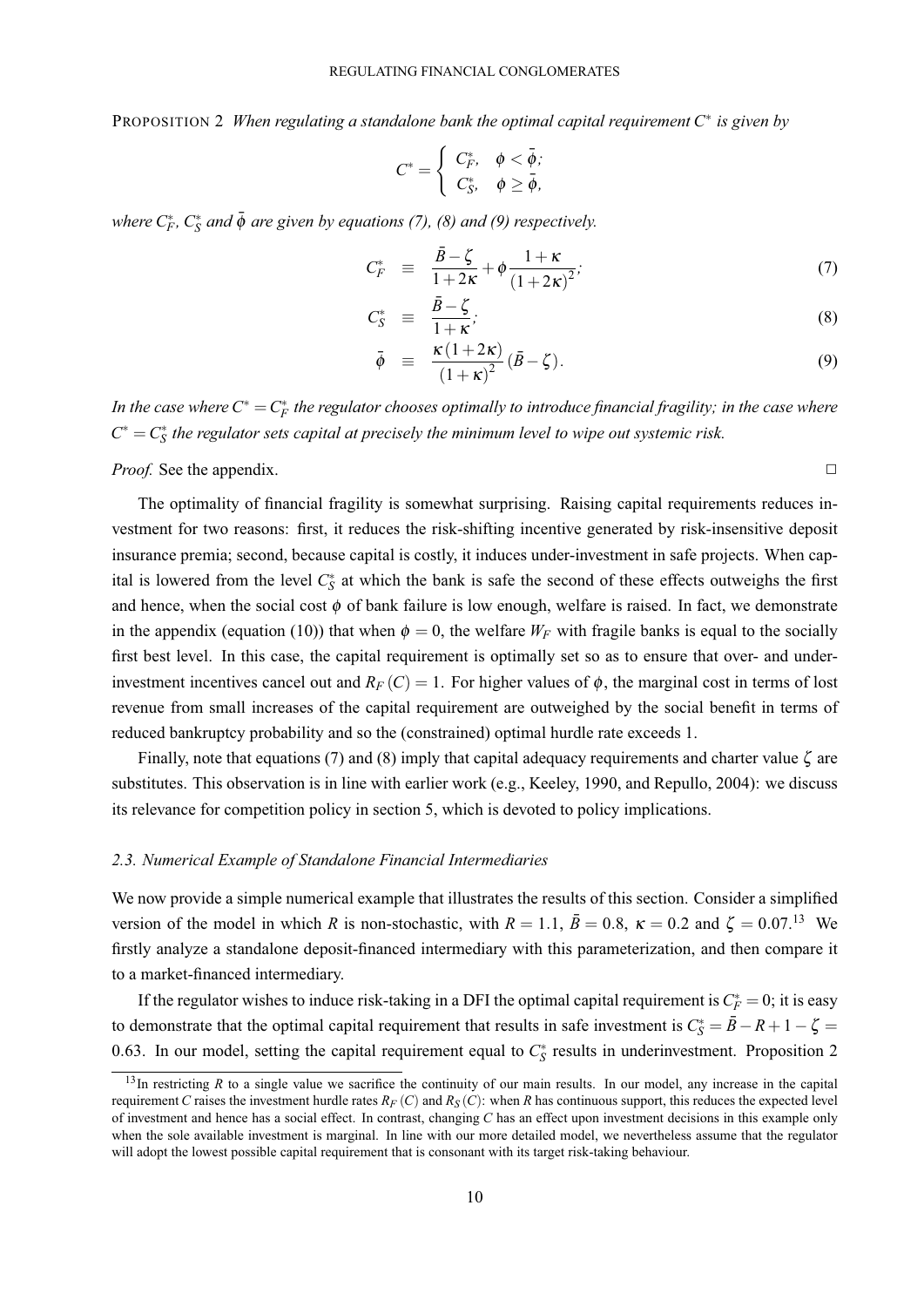|      | $C = C_F^*$ (fragile) |          | $C = C_{S}^{*}$ (safe) |                   |  |
|------|-----------------------|----------|------------------------|-------------------|--|
| Ø    | Shareholder           | Social   | Shareholder            | Social            |  |
|      | wealth                | welfare  | wealth                 | welfare           |  |
| 0.18 | 0.415                 | 0.010    | $-0.026$               | 0                 |  |
| 0.21 | 0.415                 | $-0.005$ | $-0.026$               | $\mathbf{\Omega}$ |  |

Table 2: Standalone Deposit-Financed Intermediary: numerical example. When  $R = 1.1$ ,  $\bar{B} = 0.8$ ,  $\kappa = 0.2$  and  $\zeta = 0.07$ , the expected shareholder wealth and social welfare are shown for  $C = C_S^*$  and  $C = C_F^*$ . The first line corresponds to the case in proposition 2 where  $\phi < \bar{\phi}$ ; the second corresponds to the case where  $\phi \geq \phi$ .

demonstrates that, when the social cost of failure  $\phi$  is low enough, the regulator will accept some financial fragility in order to avoid this deadweight cost. The first line of table 2, where  $\phi = 0.18$ , illustrates this effect. When the capital requirement is set equal to  $C_S^*$  the high cost of capital renders investment unattractive to DFI shareholders: it therefore does not occur and social welfare is zero. The regulator can induce investment in this case by setting the capital requirement equal to  $C_F^*$ : although this results in a fragile intermediary, social welfare remains positive. This result corresponds to the case in proposition 2 with a low social cost of failure,  $\phi < \bar{\phi}$ .

In the second line of table 2,  $\phi = 0.21$ : this corresponds to the case in proposition 2 with a high social cost of failure,  $\phi > \bar{\phi}$ . In this case setting a capital requirement of  $C_F^*$  results in an expected social loss. The regulator therefore prefers to set the capital requirement equal to  $C_s^*$ , even though this suppresses DFI investment.

We now consider a standalone market-financed intermediary for which  $\phi = 0.21$ . When the capital requirement is  $C_M^* = 0$  the payoff to bond holders in the bad state of the world will be  $1.1 - 0.8 = 0.3$ , and in return for their investment of 1 they will therefore demand a return of 1.7 in the good state. The shareholders experience a loss of  $\zeta = 0.07$  in the bad state, and receive an income of  $1.1 + 0.8 - 1.7 = 0.2$  in the good state: the corresponding expected return of 0.065 is less than the expected return of 0.1 that they would receive from playing safe. Hence there is no need for the regulator to set a positive capital requirement in this case. Indeed, were it to require a capitalization of  $C_s^*$ , the shareholders would lose 0.026 from playing safe, and hence would not participate.

#### 3. Financial Conglomerates

We now analyze the optimal capital regulation of a financial conglomerate, which we define to be an intermediary that combines an MFI with a DFI. We consider two types of conglomerate: holding-company conglomerates, and integrated conglomerates. Holding-company conglomerates consist of a DFI and an MFI with separate balance sheets, both owned by an umbrella corporation. Integrated conglomerates consist of a DFI and an MFI with a single balance sheet.

We continue to assume that each division of the financial conglomerate has a safe and a risky investment opportunity with a common expected return. The expected returns  $R_D$  and  $R_M$  in the DFI and the MFI are independent draws from the uniform distribution on  $[R_l, R_h]$ , where again,  $R_l < 1 < R_h$ . Each project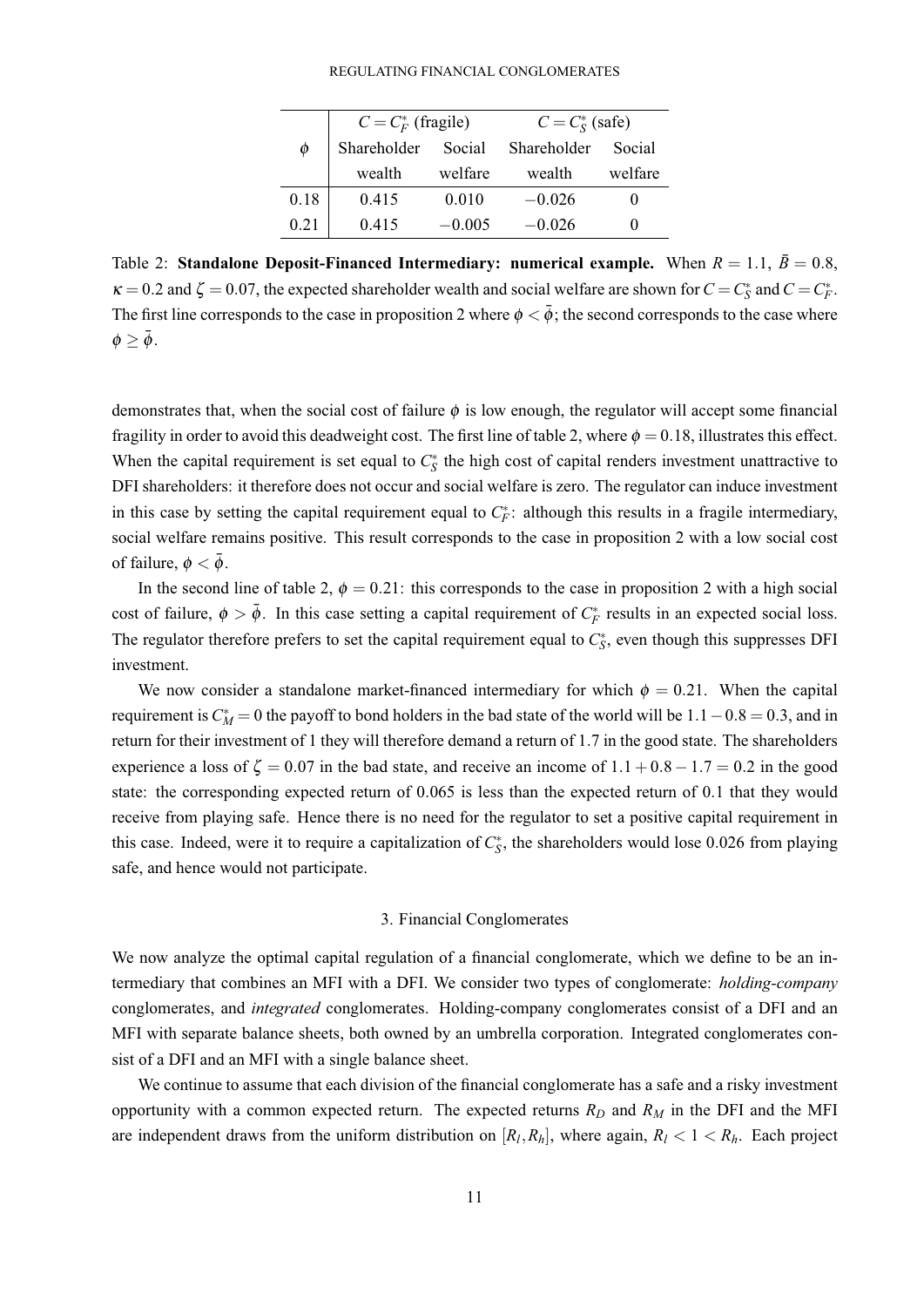| <b>Symbol</b> | Meaning                                  | <b>Symbol</b> | <b>Meaning</b>                      |
|---------------|------------------------------------------|---------------|-------------------------------------|
| $R_D, R_M$    | Investment returns in DFI, MFI           | $C_{HM}$      | Holding-company MFI capital         |
| $[R_l, R_h]$  | Support of $R_D$ and $R_M$ distributions | $\mathcal{C}$ | Integrated conglomerate capital     |
| $\Delta R$    | $R_h - R_l$                              | κ             | Cost of equity capital              |
| B             | Risk level: 0 or $\bar{B} > 0$           |               | Charter value for DFI               |
| $C_{HD}$      | Holding-company DFI capital              | $\phi$        | Social cost of failure per division |

Table 3: Symbols used for modelling standalone financial intermediaries

requires an investment of \$1 and the conglomerate makes a separate investment decision for each division. As in section 2, conglomerates aim to maximise the returns to their shareholders.

After making an investment decision, conglomerates raise funds for investment. Integrated conglomerates have a single balance sheet, and the regulator therefore assigns a single capital requirement for the entire conglomerate of C per dollar invested. For a given capital requirement in our model, integrated conglomerates would clearly prefer to take maximum advantage of the deposit insurance fund. However, in order to isolate the effect of liability structure upon conglomerate capital regulation, we assume that integrated conglomerates raise debt in equal proportions from bond-holders and depositors.<sup>14</sup> Hence, even when an integrated conglomerate invests only in its MFI's project, half of its debt will be provided by insured depositors.

The divisions of a holding-company conglomerate have separate balance sheets and hence the regulator can set separate capital requirements  $C_{HM}$  and  $C_{HD}$  for the MFI and the DFI, respectively. The debt-holders in the DFI are protected by deposit insurance; all of the debt-holders for MFI investments are uninsured bond-holders.

The two divisions of a holding-company conglomerate could in principle trade projects with one another. In moving an asset from one balance sheet to another, the holding-company conglomerate would change the capital requirement for that asset. This type of trade therefore takes advantage of differences in the respective capital regimes of the MFI and the DFI: we refer to it as "regulatory arbitrage."

We assume that the conglomerate's charter value is again  $\zeta^{15}$  and that the systemic cost of failure is  $\phi$ per division. Note that this implies that the total systemic cost of conglomerate failure is  $2\phi$ .

Table 3 summarises the variables used in this section. The game that we study in this section is illustrated in  $4$ .

At time 0 the regulator announces the conglomerate capital requirement. At time 1 nature presents the DFI and the MFI with safe and risky projects whose expected returns are  $R_D$  and  $R_M$  respectively. At time 2 the conglomerate decides whether or not to invest, and whether to make safe or risky investments. All of the funds which the conglomerate requires for investment are raised at time 3. Any regulatory arbitrage within holding-company conglomerates also occurs at time 3. Returns are realized and distributed at time 4.

We argue in this section that the most important difference between MFIs and DFIs is in the level of diversification which they can achieve. A holding-company conglomerate can allow its divisions to fail

<sup>&</sup>lt;sup>14</sup>This is a reasonable practical assumption: conglomerates continue to perform non-banking activities, and hence will continue to raise debt funds from non-depositors.

<sup>&</sup>lt;sup>15</sup>This reflects an assumption that charter value is mostly derived from banking licence rents. Assigning a charter value  $\zeta$  to the non-bank division as well would not change our qualitative results.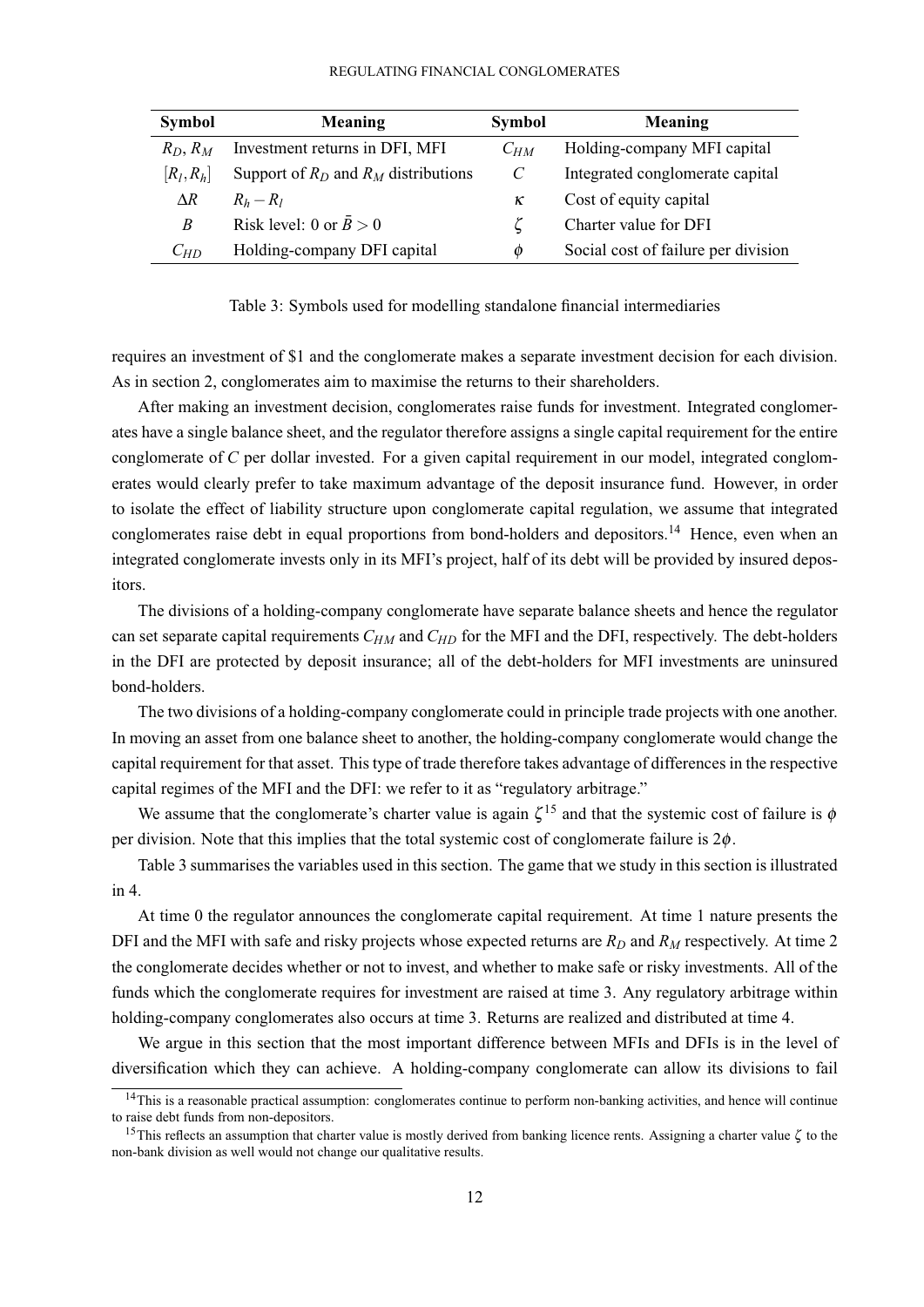

Figure 4: Time line for conglomerates

independently of one another: failure in one will never be offset by success in another. It follows that a holding-company conglomerate experiences no benefits from portfolio effects. However, we will argue that, when capital requirements are set appropriately, capital arbitrage within holding-company conglomerates can nevertheless achieve the social first best.

In contrast, an integrated financial conglomerate with two risky investments benefits from diversification effects: the returns on a failing project may be cancelled out by those on a successful one. Thus *ceteris* paribus, diversification effects in integrated conglomerates may serve to diminish the likelihood of failure and hence of the associated systemic costs. However, as we have already noted, insured depositors always provide some of the debt for integrated conglomerates. As a result, integration extends the coverage of the deposit insurance safety net. We will show that in some circumstances, this raises risk-taking incentives within the MFI to such an extent that diversification benefits are lost, and optimal capital requirements exceed those of standalone institutions.

#### 3.1. Holding-Company Conglomerates

In this section we determine the optimal capital requirements  $C_{HD}^*$  and  $C_{HM}^*$  for holding-company conglomerate divisions. As in section 2.2, the regulator is constrained to condition capital requirements only upon verifiable data, so that the optimal capital requirement will be 0 for a completely cash-collateralized division, and will otherwise be risk-insensitive.

Without inter-division trade the conclusions of this section would be identical to those of sections 2.1 and 2.2. Our results are therefore driven by the effects of regulatory arbitrage. We assume that within the conglomerate there is perfect information and hence that inter-division trade is neither impaired by informational asymmetry, nor driven by profit/loss transfers across divisions.

Suppose now that a DFI is presented with an expected return which is too low for it to retain, but which would be profitable for an MFI. When regulatory arbitrage is possible, the DFI is able to sell the project to the MFI for \$1.<sup>16</sup> After the sale, the DFI's deposit liabilities will be entirely cash-collateralised and hence would attract a capital requirement of zero. Hence the DFI finances the project entirely through deposittaking, and then sells it to the MFI. The MFI will finance its purchase of the project using capital  $C_{HM}$  and bonds to the value  $1 - C_{HM}$ .

 $16$ This is a statement about the division of surplus. It simplifies the algebra but is not necessary for our conclusions.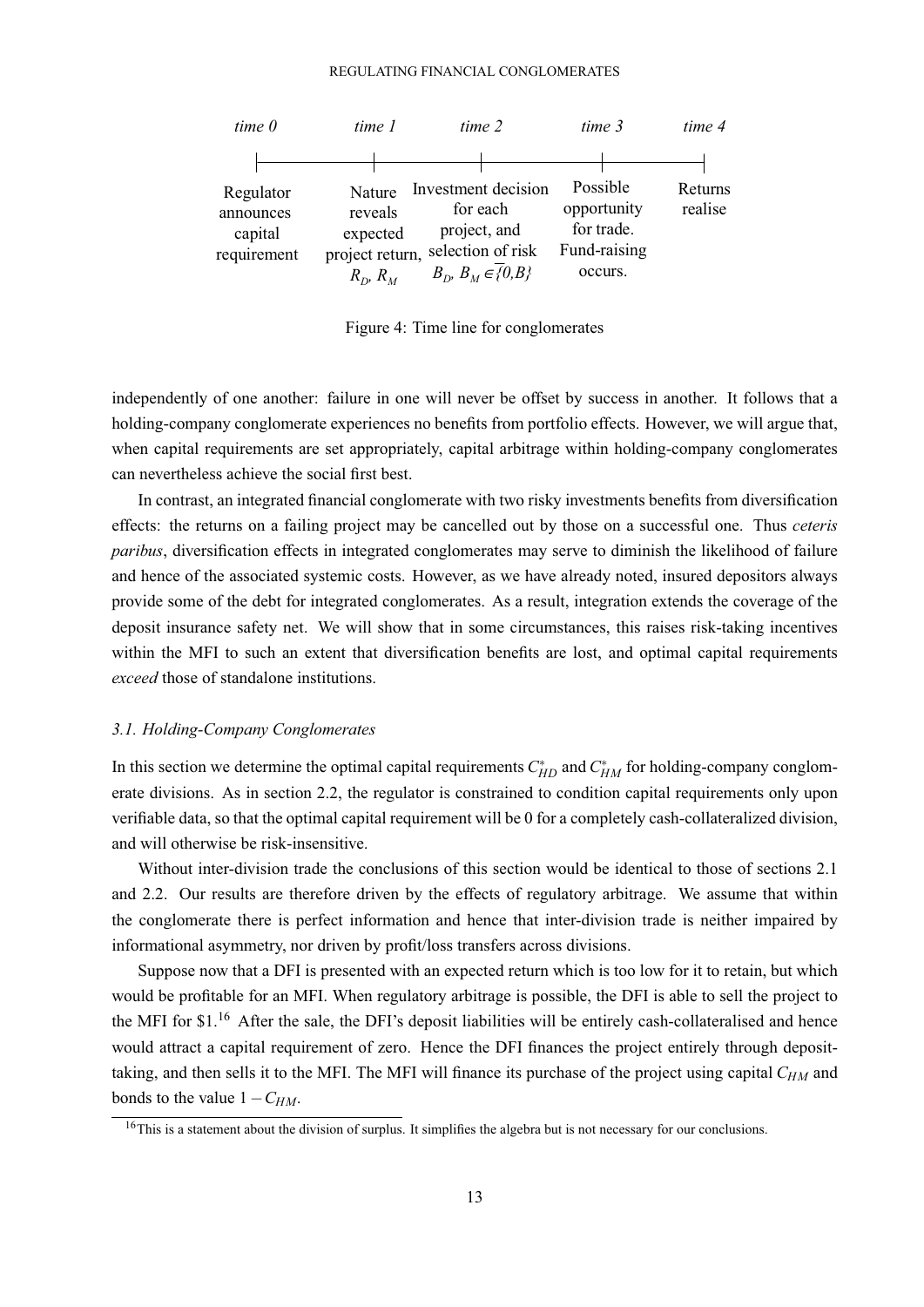Regulatory arbitrage will increase welfare if it serves to discourage financial fragility. Since only DFIs will ever choose to be fragile, the optimal capital regime will make it more attractive to select safe projects and then to sell them to the MFI than to select risky ones and to retain them. With respective capital requirements  $C_{HM}$  and  $C_{HD}$  for the MFI and the DFI, this will be the case precisely when  $\pi_F(C_{HD})$  <  $\pi_S(C_{HM})$ , or

$$
C_{HD} \geq \frac{1}{1+2\kappa} \left\{ \bar{B} - \zeta + 1 - R_l + 2C_{HM}\kappa \right\}.
$$

When this condition is satisfied, the DFI will accept exactly those projects which are safe and whose expected return exceeds  $R_S(C_{HM})$ . It will sell these projects to the MFI.

Since the MFI will always be sound and will invest in any project whose return exceeds  $1 + C_{HM} \kappa$ , the following result is immediate:

PROPOSITION 3 The respective optimal capital requirements for the market- and deposit-financed divisions of a holding-company financial conglomerate are as follows:

$$
C_{HM}^{*} = 0;
$$
  

$$
C_{HD}^{*} = \frac{1}{1+2\kappa} \{\bar{B} - \zeta + 1 - R_{l}\}.
$$

This will achieve the first-best outcome: both divisions will invest in any project for which  $R \ge 1$  and both will be sound. The MFI will retain all of its projects; the DFI will sell its projects to the MFI.

Recall that with a non-zero social cost  $\phi$  of failure, the best the regulator can do is deliberately to introduce some underinvestment, and when  $\phi < \bar{\phi}$  also some fragility, into a standalone DFI. Proposition 3 therefore demonstrates that, because it achieves the first best, capital arbitrage in a decentralized conglomerate is welfare-improving. The intuition for our result follows from a proper understanding of the purpose of capital regulation: it is intended to force financial intermediaries to internalize the costs of actions which they would otherwise ignore. When these costs are already internalized, as they are in the case of an MFI, further capital regulation serves only to impede the intermediary's efficient operation. Hence a regime which encourages a holding-company conglomerate to hold its investments in the division which suffers from the lowest systemic externalities will raise welfare.

This goes against the grain of many of the assumptions (implicit and explicit) in regulatory discussions. These tend to focus on concerns that conglomerates will use regulatory arbitrage to shift poor investments into DFIs and so transfer their expected losses to the deposit insurance fund. We have shown that this is only worth doing under a poorly-designed capital adequacy regime. When capital requirements are set optimally, this type of regulatory arbitrage will cost more than it is worth. Capital requirements for holdingcompany DFIs are therefore set significantly above those for standalone DFIs precisely in order to *encourage* regulatory arbitrage.

Finally, we note that the prediction in proposition 3 that a DFI sells *all* of its loan assets is in reality rather extreme. Banks are sometimes prohibited by the terms of their customer agreements from selling their loans and hence would in practice retain some assets. Incorporating this requirement into our model might serve to reduce somewhat the optimal capital requirement  $C_{HD}^*$ , but it would not materially affect our results.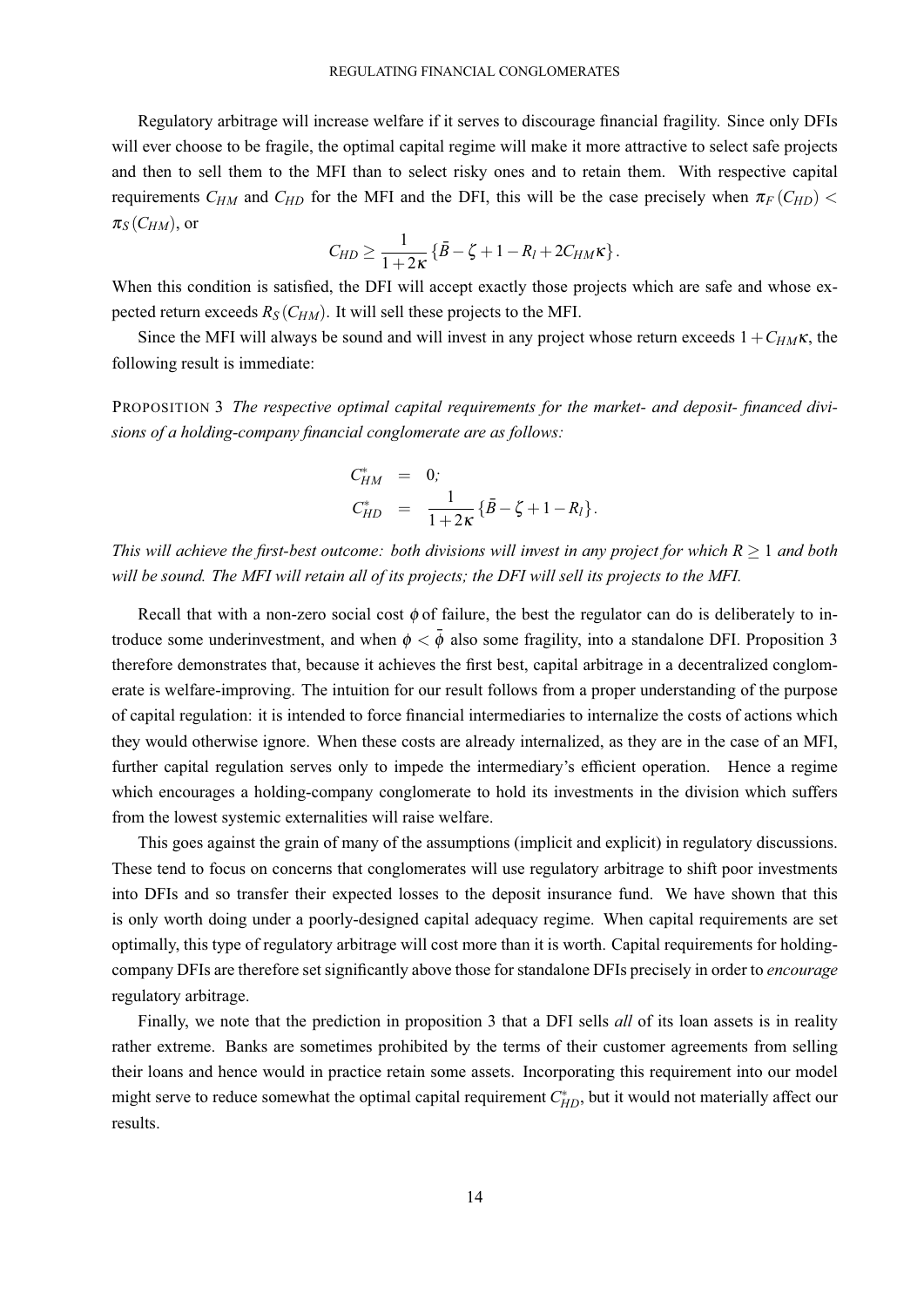#### 3.2. Numerical Example of a Holding-Company Financial Conglomerate

We now extend the numerical example of section 2.3 to demonstrate that holding company conglomerates can achieve first best even when standalone intermediaries could not. Suppose again that  $R = 1.1$ ,  $\bar{B} = 0.8$ ,  $\zeta = 0.07$  and  $\kappa = 0.2$ . Table 2 illustrates regulatory choices when the social cost of failure  $\phi$  is 0.18 and 0.21. In both cases, setting the capital requirement equal to  $C_s^*$  suppresses DFI investment. When  $\phi = 0.18$ the regulator prefers to set a zero capital requirement so as to induce investment at the cost of financial fragility; when  $\phi = 0.21$  she prefers to set  $C = C_s^*$ . In contrast, a market-financed intermediary with a zero capital requirement will always make the first best investment decision.

Now consider a holding-company conglomerate in our example. If the MFI has a zero capital requirement it will accept every safe positive NPV project. We know from the previous paragraph that if the conglomerate's DFI has capital requirement  $C_S^*$ , it will never retain the investment. However, because it is able to transfer it to the conglomerate's MFI, it will accept it, and pass it on, without increasing its riskiness. Hence in this example, as in proposition 3, a holding-company conglomerate for which the MFI has zero capital requirement and the DFI has capital requirement  $C_S^*$  will achieve first best.

#### 3.3. Integrated Conglomerates

Integrated conglomerates can make two, one, or no investments. We start by analyzing conglomerates with two investments, and total expected return of  $R = R_M + R_D$ . When neither of the projects is risky, we say that the integrated conglomerate is safe. When only one of these projects is risky, we say that the conglomerate is *undiversified*. Undiversified conglomerates can return in a high  $(R + \bar{B})$  or a low  $(R - \bar{B})$  state, each with probability  $\frac{1}{2}$ . When both projects are risky, we say that the conglomerate is *diversified*. Diversified conglomerates can return high  $(R + 2\bar{B})$ , middle (R) or low  $(R - 2\bar{B})$  payouts with respective probabilities  $\frac{1}{4}$ ,  $\frac{1}{2}$ , or  $\frac{1}{4}$ .

We summarize the equilibrium strategy of integrated conglomerates in proposition 4:

#### PROPOSITION 4 Integrated conglomerates with two investments are either diversified and fragile or safe.

 $\Box$ 

#### *Proof.* See the appendix.

Proposition 4 is illustrated in figure 5, which shows the IR constraints for investment, and the sound and fragile regions. The choice between diversified and undiversified conglomerates is driven by a trade-off between the loss of charter value if the conglomerate defaults on its bond debt, and deposit insurance safety net payments. Diversified institutions may generate higher expected deposit insurance payouts than undiversified conglomerates. This is because low state returns for diversified conglomerates  $(R - 2B)$  are lower than those of undiversified conglomerates  $(R - \bar{B})$ , and this raises the threshold R value below which the deposit insurance fund pays out with positive probability. Even when  $R$  is sufficiently low for the deposit insurance fund to pay out for both diversified and undiversified conglomerates, the diversified conglomerate will be preferred provided it does not fail in the middle state (return equal to  $R$ ). This follows because its shareholders experience a loss of charter value with probability  $\frac{1}{4}$ , as opposed to the  $\frac{1}{2}$  probability with which undiversified shareholders experience the same loss. Only when shareholders in diversified conglomerates experience a loss of charter value in the middle state will undiversified conglomerates dominate. We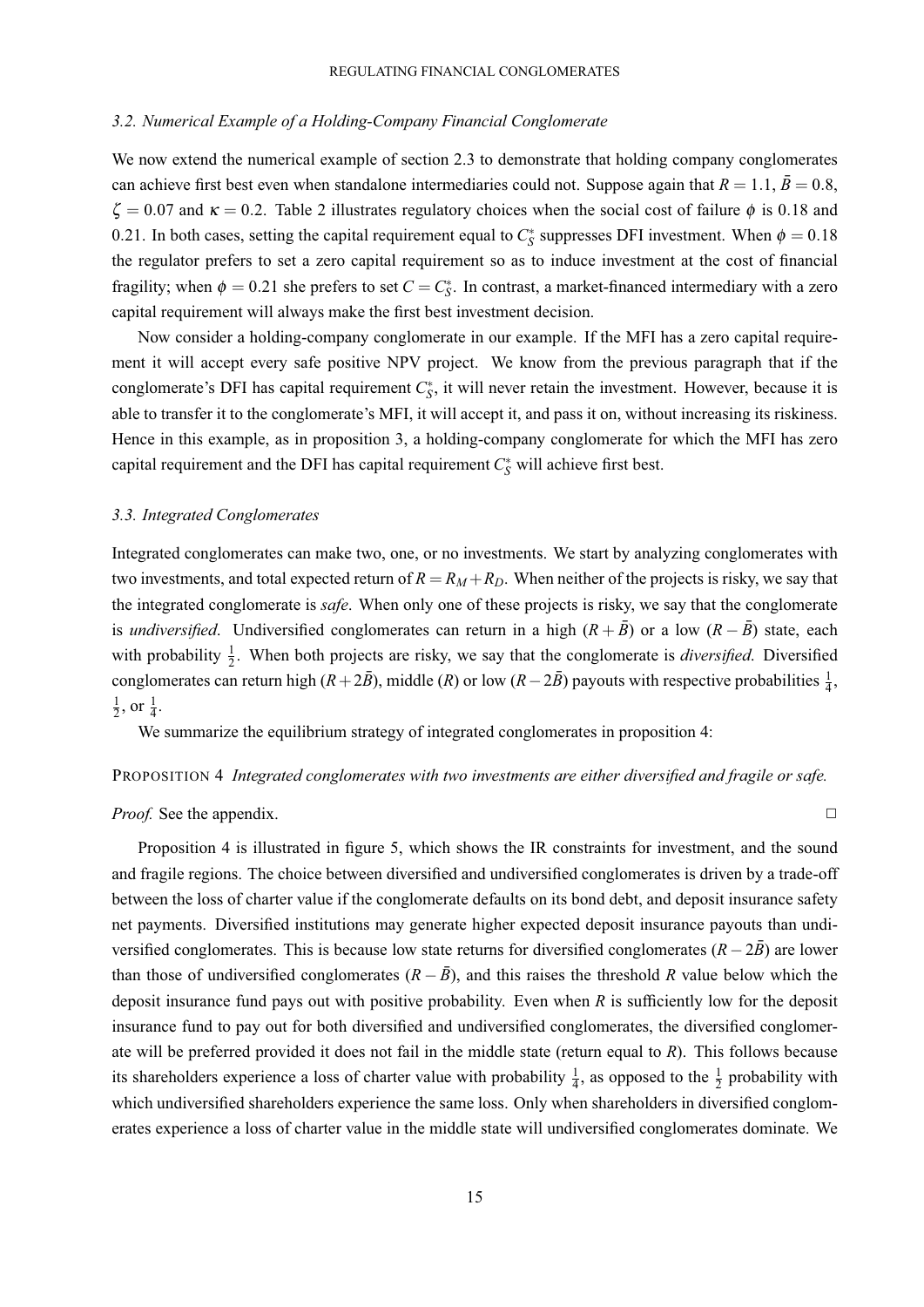

Figure 5: Integrated conglomerate investment strategies. The manager's participation constraint is indicated by the bold line. The conglomerate is fragile in the diversified region: below the line  $R = 7(1 - C)/3$ it fails when it returns R or  $R - 2\overline{B}$ ; above this line it fails when it returns  $R - 2\overline{B}$ . The conglomerate is sound in the safe region.

demonstrate in the appendix that in this case, the expected return from investment is too low to satisfy the shareholder's participation constraint.

Along the line  $R = 7(1 - C)/3$ , figure 5 illustrates a discontinuity in the boundary between the fragile and sound regions. Below this line diversified conglomerates default on bonds in the middle and low states, while above it they default only in the low state. This affects the expected loss of charter value and explains the discontinuity.

The conglomerate selects safe investments when the expected deposit insurance payout from risky investments does not cover the expected loss of charter value.

Proposition 3 shows that first best levels of investment can be achieved without systemic risk in the holding company and so we have:

COROLLARY 1 From a welfare perspective, the holding company conglomerate structure weakly dominates the integrated structure.

In other words, once capital requirements are properly set, holding companies are a better way to struc-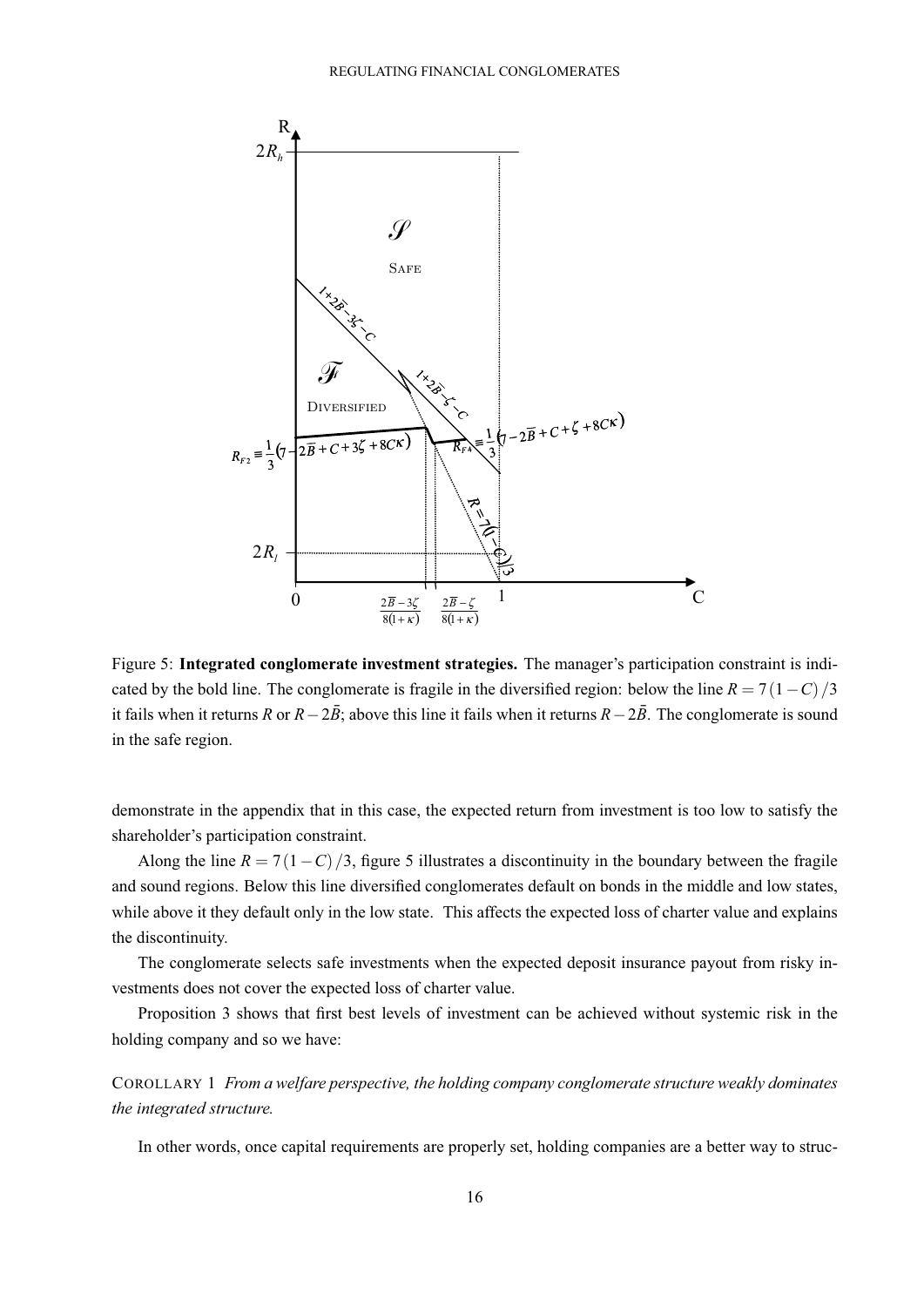ture conglomerates. This result clearly has important policy implications.

We now turn to a second, related question: should integrated financial conglomerates receive a lower regulatory capital allocation than standalone DFIs by virtue of their risk diversification? To answer this question we must consider both the diversification effect and also the possibility that integration might increase systemic risk by inducing additional risk-taking by the MFI.

It is not *a priori* clear whether the diversification or the risk-shifting effects of integration dominate, although corollary 1 indicates that the best way to deal with the problem is to impose a holding-company structure upon financial conglomerates. The optimal capital requirement calculation for integrated financial conglomerates proves in our model to be intractable. However, we now demonstrate that the risk-shifting effect can bite.

Suppose that  $\phi \geq \bar{\phi}$  so that (proposition 2) the optimal standalone capital requirement for a DFI would be  $C_{\mathcal{S}}^*$  and hence the DFI would always be sound. Note (proposition 1) that the MFI would hold optimal capital of 0 and that it would always be sound. Consider the investment choices of an integrated conglomerate whose total capital requirement is  $0 + C_S^* = C_S^*$ . This reflects current legislation: the consensus amongst practitioners is that the diversified integrated conglomerate should attract a lower capital requirement. Note that in our formula the total capital requirement for the integrated conglomerate is  $2C$  and hence that in our example,  $C = \frac{1}{2}C_S^*$ .

LEMMA 1 If  $\phi \geq \bar{\phi}$  then precisely when  $\bar{B} > \frac{2}{3} + \zeta$ , there is a non-empty range of R values for which a two project integrated conglomerate with capital requirement  $\frac{1}{2}C_S^*$  will be diversified and fragile.

#### Proof. See the appendix.

For  $\phi \geq \bar{\phi}$ , separately capitalized conglomerate divisions would be sound; the MFI is always charged for its risk-bearing, and we proved in section 2 that with capital requirement  $C_S^*$  the DFI will be unable to assume a sufficiently large risk to draw upon the deposit insurance fund. When the two institutions are integrated and diversified, the conglomerate's bond-holders will continue to charge for the risk which they assume. However, for large enough  $\bar{B}$ , failure is sufficient to trigger a claim on the deposit insurance fund, for which the conglomerate will make no marginal payment. When the expected value of the claim is sufficiently large to compensate for the expected loss of charter value the integrated conglomerate will choose to be fragile.

This result illustrates our point: holding capital requirements constant as integrated conglomerates form can result in an *increased* probability of failure. Hence, contrary to received opinion in the market, when the systemic cost  $\phi$  of failure is sufficiently large capital requirements for integrated conglomerates should exceed the sum of their component stand-alone requirements.

Proposition 4 and lemma 1 discuss the properties of two-project conglomerates, provided they exist. Lemma 2 guarantees that they do.

## LEMMA 2 Integrated conglomerates accept all positive NPV projects. They also accept some negative NPV projects.

#### *Proof.* See the appendix.

Lemma 2 proves that the fragile region of figure 5 is non-empty. Within this region integrated conglomerates take risks with two projects in order to generate an expected deposit insurance payout. If the

 $\Box$ 

 $\Box$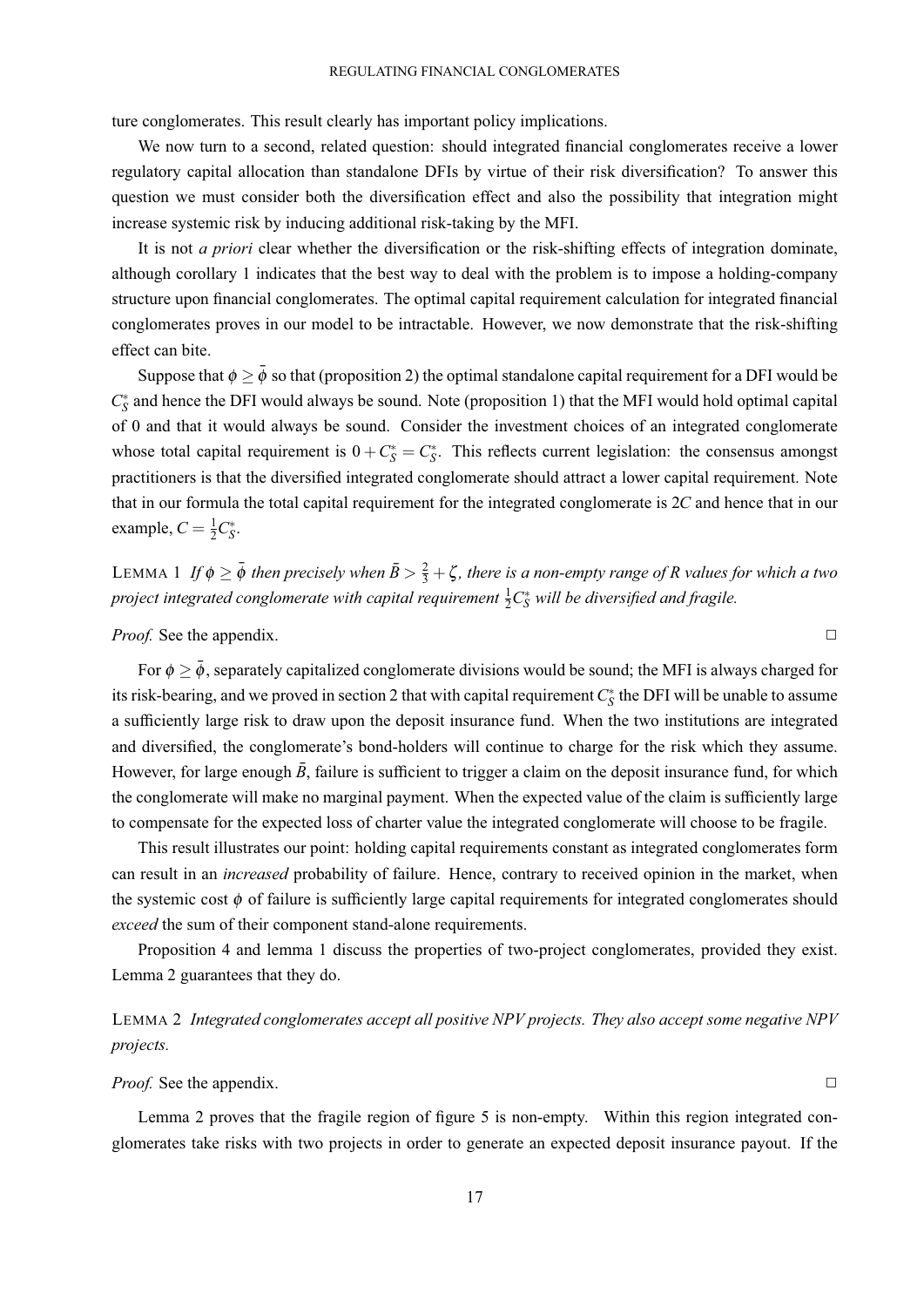conglomerate has a single project whose return falls within this region, it is worth accepting a small loss on a second, risky, project in exchange for the deposit insurance subsidy that it generates.

Note that the IR constraints are increasing in the charter value  $\zeta$  and decreasing in project riskiness  $\bar{B}$ , while these parameters have the opposite effect upon the upper bound of the diversified region in figure 5. Hence:

LEMMA 3 For a given capital requirement, the probability that an integrated conglomerate will fail is increasing in the maximum investment riskiness  $\bar{B}$  and decreasing in the charter value  $\zeta$ .

As in previous sections it follows that  $\zeta$ , which may be interpreted as charter value, substitutes for financial capital.

#### 3.4. Numerical Example of an Integrated Financial Conglomerate

Lemmas 1 and 2 show that when capital requirements are optimally set sufficiently high to guarantee that standalone DFIs are safe, integrated financial conglomerates will nevertheless accept negative NPV projects and play risky when the project riskiness  $\bar{B}$  is high enough. In this section we provide a numerical example that illustrates this result.

Suppose that  $R_D = 1.1$ ,  $\phi = 0.18$ ,  $\zeta = 0.07$  and  $\kappa = 0.06$ .<sup>17</sup> Lemmas 1 and 2 show that the integrated conglomerate's propensity to accept risky negative NPV projects is increasing in project riskiness,  $\overline{B}$ . We therefore employ two different values for  $\bar{B}$  to capture this effect. First we set  $\bar{B} = 0.7$  so that  $C_s^* = 0.53$ , and second we increase  $\bar{B}$  to 0.8 so that  $C_s^* = 0.63$ . In both cases it is easy to demonstrate that a standalone DFI with capital requirement  $C_s^*$  will invest, and first best will be achieved. Hence with the optimal capital requirement for standalone DFIs with either parametrization is  $C_s^*$ .

|     | One investment |        | Two investments |                                                   |         |         |
|-----|----------------|--------|-----------------|---------------------------------------------------|---------|---------|
|     |                |        |                 | Conglom. S/holder Social Conglom. S/holder Social |         |         |
|     | riskiness      | wealth | welfare         | riskiness                                         | wealth  | welfare |
| 0.7 | Safe           | 0.0841 | 0.1             | Safe                                              | 0.0582  | 0.090   |
| 0.8 | Safe           | 0.0811 | 0.1             | Fragile                                           | 0.08345 | 0.045   |

Table 4: Integrated Financial Conglomerate: Numerical Example. This table illustrates figures for  $\bar{B} \in \{0.7, 0.8\}, R_D = 1.1, R_M = 0.99, \phi = 0.18, \zeta = 0.07, \kappa = 0.06$  and the conglomerate capital requirement equal to  $C_S^*$  for a standalone DFI. The riskiness of the conglomerate conditional upon accepting one or both projects is shown, with the expected shareholder wealth and social welfare for each case. The first line of the table corresponds to the case in lemma 1 where  $B \leq \frac{2}{3} + \zeta$ ; the second line to the case where  $B > \frac{2}{3} + \zeta$ .

Consider in this example an integrated financial conglomerate. In this case, because there is a common balance sheet, regulatory arbitrage of the type illustrated in section 3.2 is impossible. We examine the risk-taking of a conglomerate whose total capital requirement is equal to the sum of the optimal standalone

<sup>&</sup>lt;sup>17</sup>This parameterisation is similar to the one employed in section 2.3, except that we use a lower value for  $\kappa$ . We do this so as to ensure that investment occurs even when capital requirements are set equal to  $C_{S}^{*}$ . We note in footnote 13 that when R has a single-element support, as in this example, investment is an all-or-nothing affair. Since in section 2.3 investment does not occur when  $C_{\mathcal{S}}^*$  it is necessary in this section to adjust the parameterization to ensure that it does.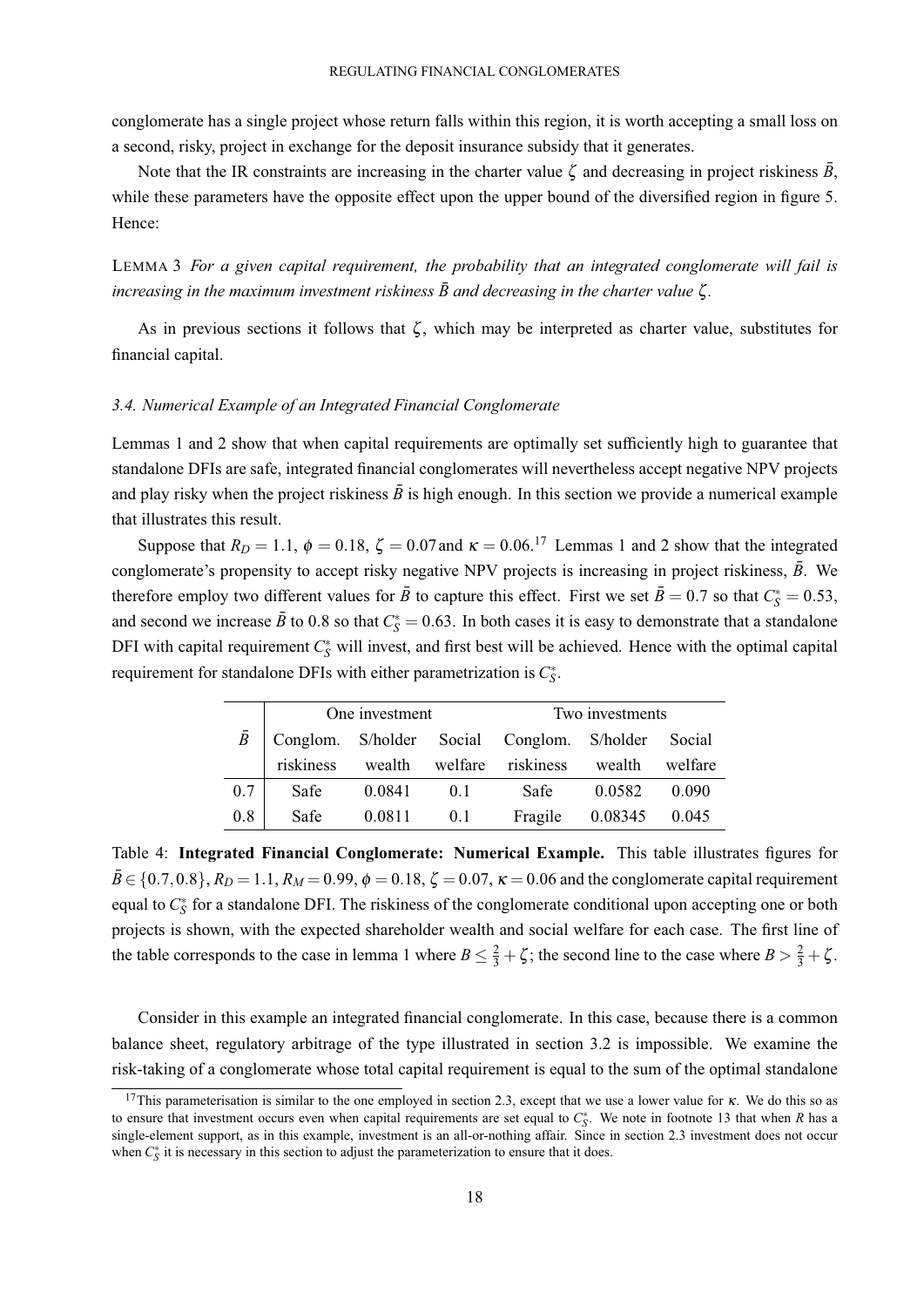capital requirements for its constituent financial intermediaries. Hence, with our parameterizations, when  $\overline{B} = 0.7$  the total capital requirement for an integrated conglomerate is 0.53, and when  $\overline{B} = 0.8$  the total capital requirement is 0.63. Recall from proposition 4 that the integrated conglomerate will either play risky with both projects, or with neither of them.

We now introduce a negative NPV investment, which in exchange for an investment of 1 yields an expected payout of  $R_M = 0.99$ . Table 4 illustrates the conglomerate's investment decisions when it is faced with this investment in addition to the original positive NPV investment. In the first line of the table, the maximum project riskiness  $\bar{B}$  is 0.7. Whether the conglomerate invested in one or both projects, it would choose to play safe. However, shareholders maximize their wealth by taking only the positive NPV project and so first best is achieved.

Lemmas 1 and 2 show that higher  $\bar{B}$  values increase the integrated conglomerate's incentive to accept risky negative NPV investments in order to profit from the deposit insurance fund. The second line of table 4 therefore illustrates the case where  $\bar{B}$  is increased to 0.8. Conditional upon accepting only the positive NPV project, the conglomerate will play safe and generate shareholder wealth 0.0811. However, it can generate shareholder wealth 0.08345 by accepting both projects and playing risky. Hence in this case, setting the capital requirement for the integrated conglomerate equal to the sum of its optimal standalone capital requirements results in suboptimal investment and financial fragility that would not arise with standalone institutions.

#### 4. Extensions

In this section we explore the robustness of our model by considering a number of possible extensions that result from relaxing some of our simplifying assumptions.

#### 4.1. Informational Problems and Securitization

This paper is concerned with asset transfer within holding-company conglomerates. This allows us to compare the welfare properties of holding-company and integrated conglomerates, and hence to address issues which are of current concern to regulators. Our set-up can be extended to address related issues regarding market discipline under other institutional and contractual arrangements. Of particular interest is securitization, which raises a natural question: could a standalone bank achieve first best in the same way as a holding-company conglomerate, by securitizing its assets and selling them to full-informed investors, who would exercise market discipline? Nothing in our model prevents this type of trade. Thus, one reading of our model is that a bank could reduce its capital requirement to zero through securitization. While it is clearly possible to reduce capital requirements using securitization, this literal reading of our model yields a simplistic view of the securitization process. Although we believe our assumption of fully-informed investors to be a justifiable simplification in the context of our analysis of financial conglomerates, it would be at odds with the basic facts of the securitization process, which is in practice impeded by informational frictions.

Throughout our model we assume that uninsured bond-holders are able perfectly to observe the expected return and the riskiness of a financial intermediary's assets. In practice, this is unlikely to be the case. Bank assets are generally untraded, and frequently relate to small unlisted corporations. Information concerning a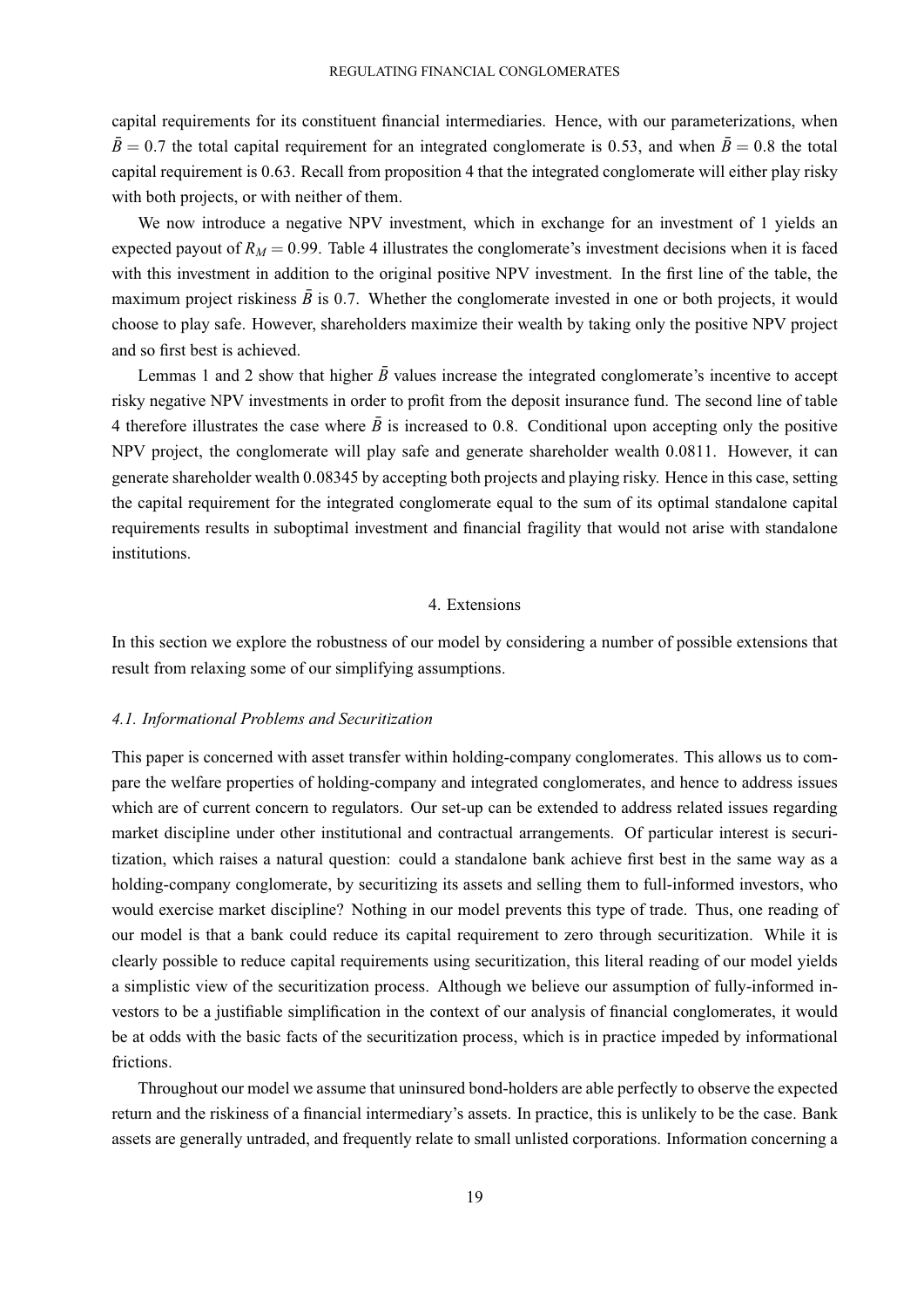bank's portfolio is therefore costly, and at the time of securitization, it is unlikely to be widely disseminated. Hence potential purchasers of the assets face an adverse selection problem, which will make it harder to sell them.

A standard response to adverse selection problems in debt asset transfer is "tranching" asset sales by risk class. Uninformed investors are then attracted to the safest tranches (see for example DeMarzo, 2005), while sophisticated investors are attracted to the riskiest tranches, where they can earn the highest return on their information-gathering skills (see for example Boot and Thakor, 1993).<sup>18</sup>

This suggests that price-discovery for bank asset sales involves two problems. First, a significant adverse selection problem has to be overcome when the initial sale occurs. This involves negotiation between sophisticated investors and the selling party, and generally results in asset sales below their true value. Second, prices are refined and updated in secondary market trading. This occurs as investors gather valuable information and trade upon it.

Holding companies will internalise the wealth effects of asset transfers. Hence the first, adverse selection, problem is somewhat lessened for regulatory arbitrage within holding-company conglomerates. Moreover, recent empirical work by Massa and Rehman (2005) suggests that information flows are better within the divisions of a financial conglomerate than they are between the conglomerate and other market players. On the other hand, the share price sensitivity to information about the assets is low in conglomerates, and hence the secondary market incentives for information production are weaker.

In contrast, wealth effects are not internalised when asset securitizations occur. As a result, adverse selection problems will be greater than they are for asset transfers within holding-company conglomerates. On the other hand, the value of a pool of securitized assets is relatively more sensitive to information about the pool. As Boot and Thakor (1993) note, this provides enhanced incentives for information-gathering, and hence results in more accurate pricing.

The secondary market effect may provide the regulator with valuable information which could be used to refine regulatory contracts. However, for the regulatory arbitrage effects that we analyse, the initial sale effect is more important than the secondary market effect, since it has a direct impact upon investment incentives within the bank. Hence we argue that the benefits which we identify are more likely in practice to be realised via regulatory arbitrage in a holding-company conglomerate than via arm's length securitization by a standalone bank.

In practice, more sophisticated regulation may induce information revelation by informed bankers. This is the goal of the internal models approach of the second Basle Accord (2004). To the extent that this is successful, it reduces the adverse selection problem in the primary market for bank assets, and so lowers the benefits of a holding company structure with regulatory arbitrage relative to an arm's length securitization.

#### 4.2. Costly Asset Transfers

We assume in our model that transferring assets between divisions is costless. In practice, there may be costs: in particular, suppose that banks are endowed with monitoring skills that are absent in market-financed insti-

<sup>&</sup>lt;sup>18</sup>A related literature examines the adverse selection problem in equity initial public offerings (IPOs). In this market, expert investors are compensated via underpricing for gathering and revealing information about the issue: see Benveniste and Spindt (1989) and Sherman and Titman (2002).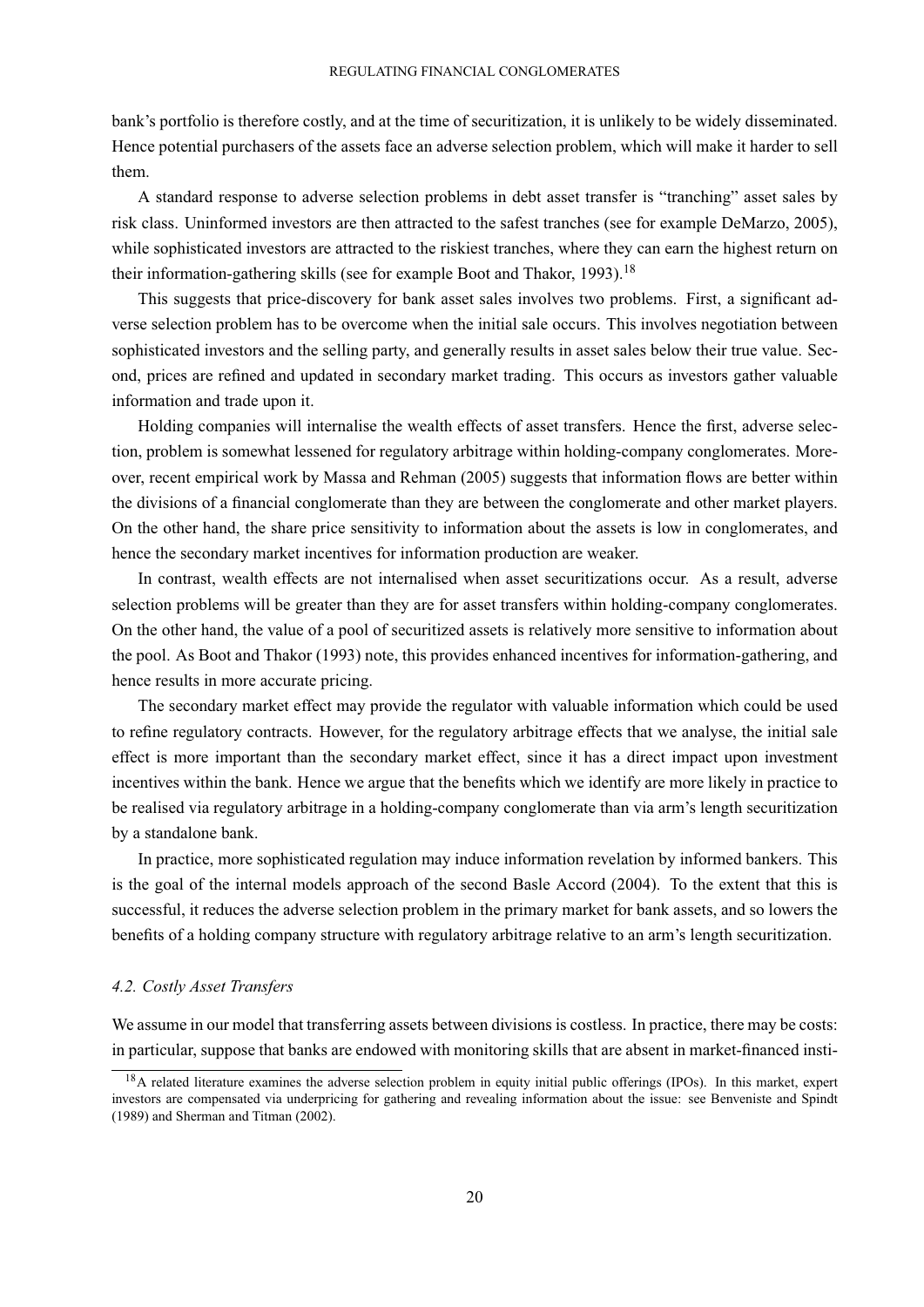tutions (Diamond and Rajan, 2001). This introduces two costs, which must be weighed against the benefits of improved market discipline and potentially lower social costs of failure. Firstly, assets which are transferred will be less effectively monitored. Secondly, setting capital requirements sufficiently high to induce regulatory arbitrage will raise the hurdle rate for informationally opaque projects which it is not profitable to transfer. Both of these effects will serve to diminish the optimal capital requirement for depository institutions. The development of securitization techniques which allow for risk but not monitoring responsibility to be transferred will attenuate the effects examined in this paragraph.

#### 4.3. Social Costs of Failure

Our analysis is predicated upon the assumption that the social cost  $\phi$  of institutional failure is the same for deposit- and market-financed intermediaries. However, a number of authors have argued that the systemic costs of bank failure are significantly higher than those of insurance or security company failure: bank failure may give rise to contagion; bank failure affects the payments system; and bank failure may cause the loss of valuable informational assets. These effects serve to strengthen our conclusions. We have based our argument entirely upon the endogeneity of bank risk-taking and the risk-insensitivity of bank finance. However, our conclusion that a holding company structure is optimal when allowing for regulatory arbitrage could equally be derived in the absence of these effects, provided the social cost of bank failure exceeds that of market-financed institutions. With this assumption, as capital requirements force the internalisation of systemic externalities, they will optimally be higher for banks than for market-financed intermediaries. As a result, the bank's hurdle rate will exceed the market-financed intermediary's. Thus, regulatory arbitrage will again lower the effective cost of bank investment and hence will raise welfare.

#### 5. Policy Implications

#### 5.1. Bank Conglomerates

We can use our approach to analyse related questions regarding conglomerate regulation. In the United States, statutory responsibility for the regulation of bank holding companies was handed to the Board of Governors of the Federal Reserve by the 1956 Bank Holding Companies Act. The Board is required to approve every application to acquire control of a bank: section  $3(c)$  of the Act requires it to do so with regard to the managerial resources and the future prospects of the acquiring company. The Board has attempted to use this rule to force bank holding companies to act as a "source of strength" for troubled bank subsidiaries: that is, to assist troubled banks and, if necessary, to draw upon both its bank and its nonbank resources.<sup>19</sup>

The Board began in the 1970s aggressively to apply the source of strength doctrine when considering holding company applications to acquire or to merge with a bank, and these applications were upheld by the courts. However, attempts to use the doctrine to force holding companies to support bank subsidiaries absent such a merger have met with mixed success, and the legal status of the doctrine in these cases is still unclear. However, the 1989 adoption of the Financial Institutions Reform, Recovery and Enforcement Act (FIRREA) forces each bank in a multi-bank holding company to guarantee the FDIC's claims on its

<sup>&</sup>lt;sup>19</sup>See Alexander (2004), Keeton (1993), and Weinstein and Albert (1998) for details of the source of strength doctrine and of the case law surrounding the analysis in this section. We are grateful to Kern Alexander for enlightening discussions about this material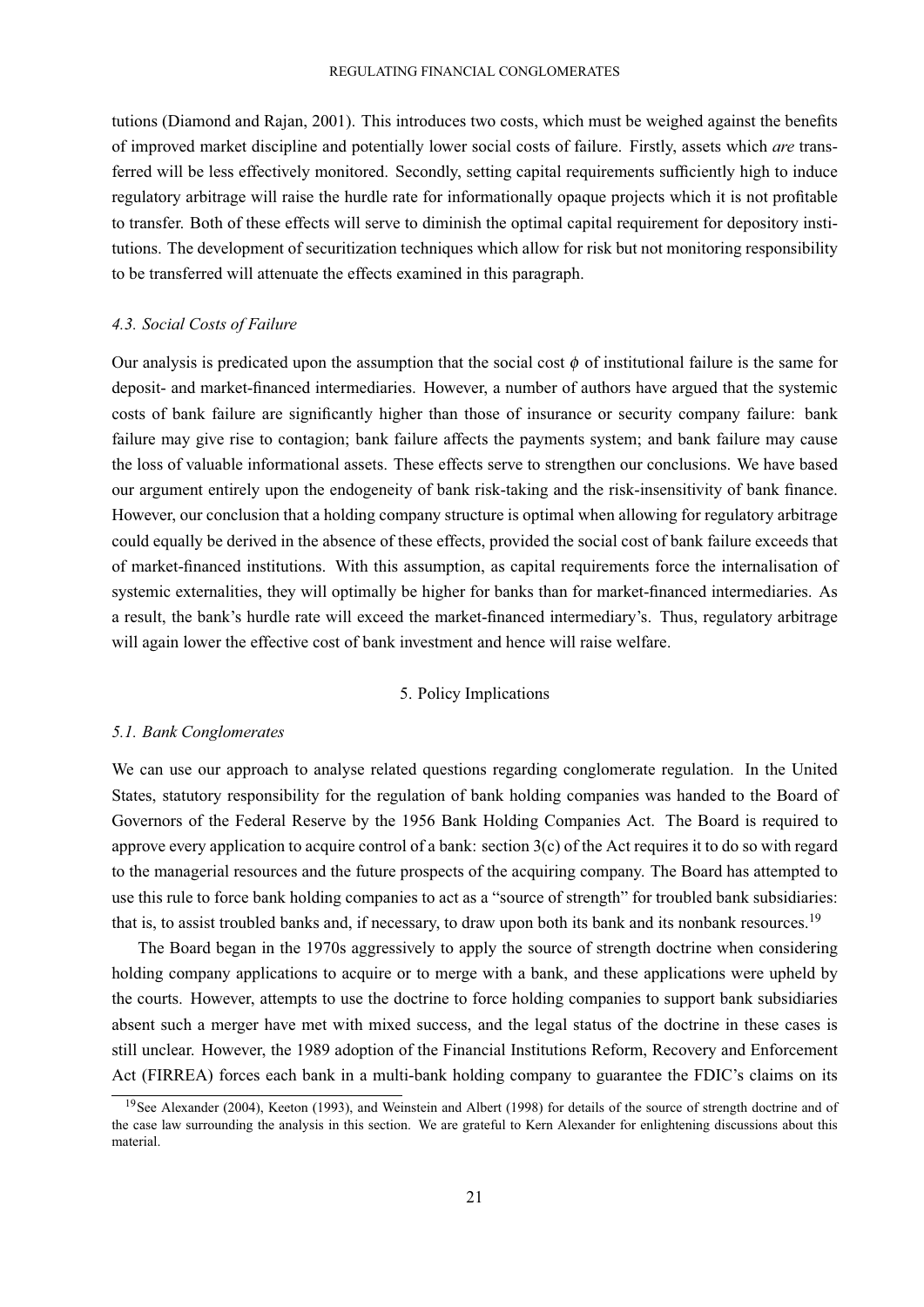sister banks. Hence, while it may be difficult for the Federal Reserve to force a holding company to use a non-bank subsidiary to support a banking subsidiaries, it is certainly able to enforce cross-bank guarantees within a single holding company. Any bank holding company that is unwilling or unable to bear the costs is deemed "unsafe and unsound" and therefore the Federal Reserve Board forces its closure.

The FIRREA regulation was originally intended to discourage ex post loss concentration in distressed divisions in order to maximise the value of the deposit insurance option (see footnote 5). It has been challenged in the courts, but they have consistently upheld it: Ashcraft (2004, footnote 6) cites two significant challenges to the FIRREA provision, in one of which the provision caused a failing bank (Bank of New England) to drag a sister institution (Maine National Bank) under.

The 1989 Act prevents one bank division from walking away from the other in the event of its failure. Hence it forces integration in bank conglomerates. We have demonstrated that such forced integration would be socially sub-optimal in conglomerates containing a non-bank division, as it would prevent risk concentration in the division subject to the most market discipline and the lowest social failure cost. However, these effects are constant across the divisions of a bank conglomerate and hence the above argument does not apply. On the contrary, the legislation ensures that banks internalise as much as possible of the risk that they take. Notwithstanding this observation, a similar argument to that underlying proposition 4 implies that an integrated bank conglomerate may take more risk than any of its constituents would have done on a stand alone basis. The reason is that, when each division is able to bail out the others, a greater degree of risk is required to profit from the deposit insurance put option. If the Act simply incentivises the holding company to take more risks then it generates no efficiency gains.

If instead liability were limited by the requirement that the failure of one division could not trigger the failure of the other, access to the deposit insurance net would be diminished, and with it risk-shifting incentives. This would clearly be desirable: to the extent that the FIRREA is contestable legislation, it may already be the case. Even with this alteration, though, the Act fails to account for the substitutability of capital regulation and market discipline (i.e., of pillars one and three of the new Basle Accord). We have argued that capital requirements should optimally counter the increased risk-shifting incentives engendered by deposit insurance. As a consequence, when these incentives are ameliorated, capital requirements should be reduced. Since a successful cross-bank guarantee policy would reduce the value to a bank holding company of the deposit insurance put option, it would increase market discipline and hence reduce risk-shifting incentives. Hence, for the FIRREA to increase efficiency it should be accompanied by correspondingly looser capital requirements.<sup>20</sup>

In summary, our framework indicates the potential for efficiency gains from source of strength-type regulations, but also demonstrates that these gains are currently not fully realised for two reasons. First, one division may take larger risks so that its failure triggers the failure of the other and hence maintains its access to the deposit insurance put option. Second, to the extent that these regulations succeed in increasing market discipline, they should be accompanied by a downward adjustment in capital requirements.

 $^{20}$ A similar effect obtains in branch-organised multinational banks: see Lóránth and Morrison (2003).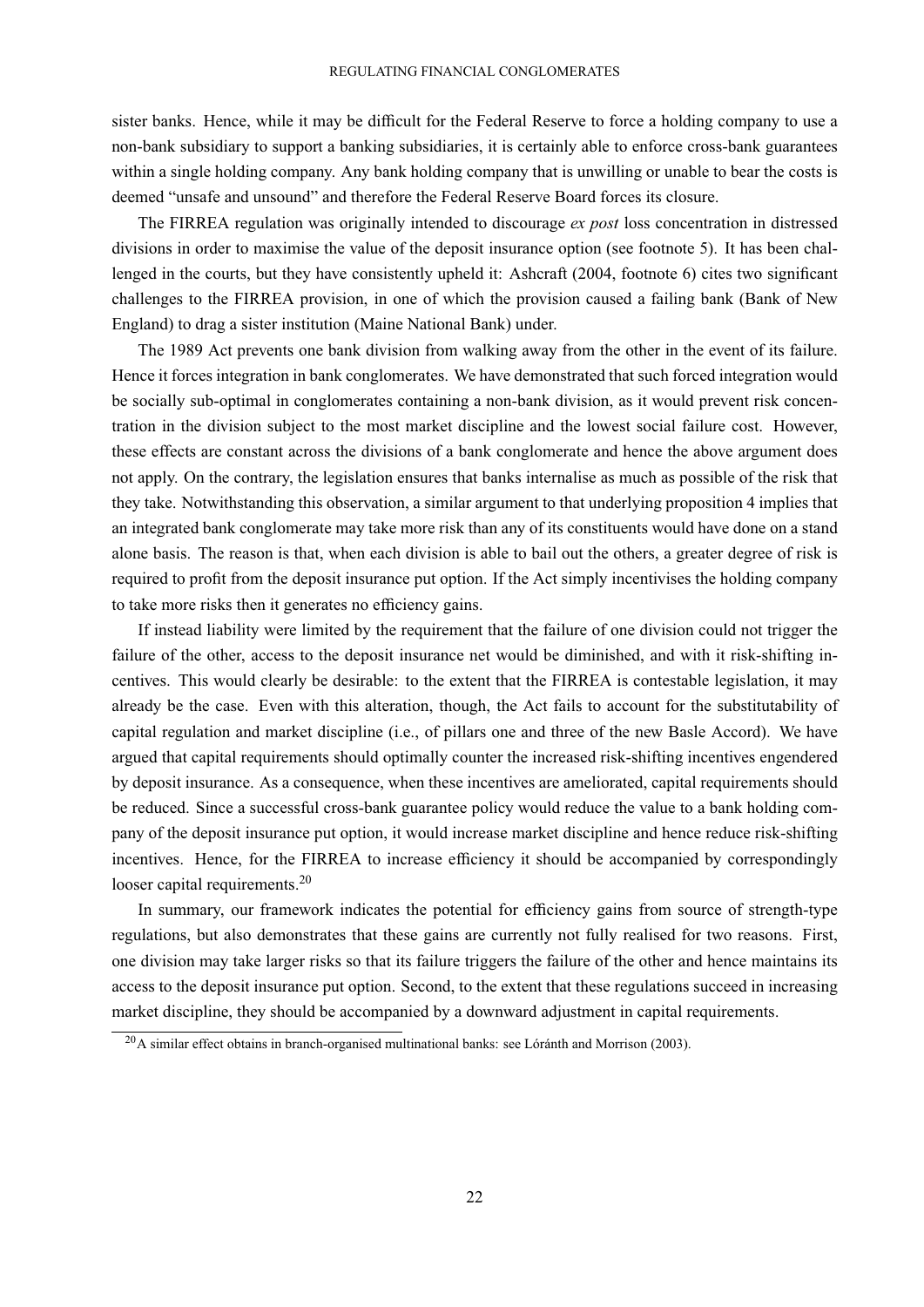#### 5.2. Level Playing Fields in Capital Regulation

Since capital is costly, an essential precursor to fair competition in the financial sector is that no institution should be placed at a relative disadvantage by capital regulation. This is the basis of the Basle Accord's emphasis upon a "level playing field" (see Basle Committee on Banking Supervision, 1997). A commonly deployed argument in favour of integrated conglomerates is that they reduce systemic risk by diversifying risks across banks and insurance companies. This observation has been used to argue that a level playing field will allocate lower capital requirements to an integrated conglomerate than to either a holding-company conglomerate, or the corresponding standalone institutions.

Provided asset riskiness is exogenous, this argument is perfectly correct. Our model highlights an additional effect that has received less attention: namely, that by extending the reach of the deposit insurance net to the conglomerate's MFI, integration may actually introduce additional risk-taking incentives and hence increase systemic risk. Lemma 1 demonstrates that for certain parameter values, the second of these effects dominates the first. When this happens, level playing fields actually require integrated conglomerate capital requirements to *exceed* those of the corresponding standalone institutions.

It has been acknowledged for some years that charter value forces banks to internalise their costs of failure and hence discourages excessive risk-taking.<sup>21</sup> As a result of this effect, charter value and capital are substitutes (in our model, see propositions 2 and 3). Lemma 1 establishes a new effect: it demonstrates that optimal integrated conglomerate capital requirements exceed standalone requirements for sufficiently low charter value. In other words, diversification alone is not enough to reduce capital requirements.

#### 5.3. Pro-Cyclicality Effects in Capital Regulation

A frequently voiced criticism of the new Basle Accord on capital regulation is that it may serve to amplify the economic cycle. As far as we are aware, pro-cyclicality has not featured in discussions of financial conglomeration. In this section we suggest that it may be a concern in integrated conglomerates.

The most important MFIs in financial conglomerates are insurance companies, whose assets are market securities. As such, their investments have the same expected return as the market. In contrast, DFIs hold customer loans which have distinct return characteristics.<sup>22</sup>

In the light of the observations in the previous paragraph, we consider a variation of our model in which MFI returns are equal to those on the market and the DFI makes its investment decisions with a knowledge of the expected market return  $R_M$ . When the sum of  $R_M$  and the expected DFI return lies in region  $\mathcal F$  of figure 5 the integrated conglomerate will be fragile. For a given DFI return distribution, the probability that this occurs is clearly decreasing in  $R_M$ .

During an economic slowdown, the maximum investment riskiness  $\bar{B}$  increases, bank charter value  $\zeta$ decreases and the expected market return  $R_M$  to MFI portfolios drops. Lemma 3 shows that the first two effects will cause an increase in the size of region  $\mathscr F$  in figure 5. This translates into an increased probability that the integrated conglomerate is fragile.

In summary, poor expected market returns increase the conglomerate's incentive to play risky and hence

<sup>&</sup>lt;sup>21</sup>The initial paper on this topic was Keeley (1990).

 $^{22}$ Although loan portfolio returns are correlated with the market, there is some evidence that bank loans have less systematic risk than securities and insurance company portfolios: see Allen and Jagtiani (2000).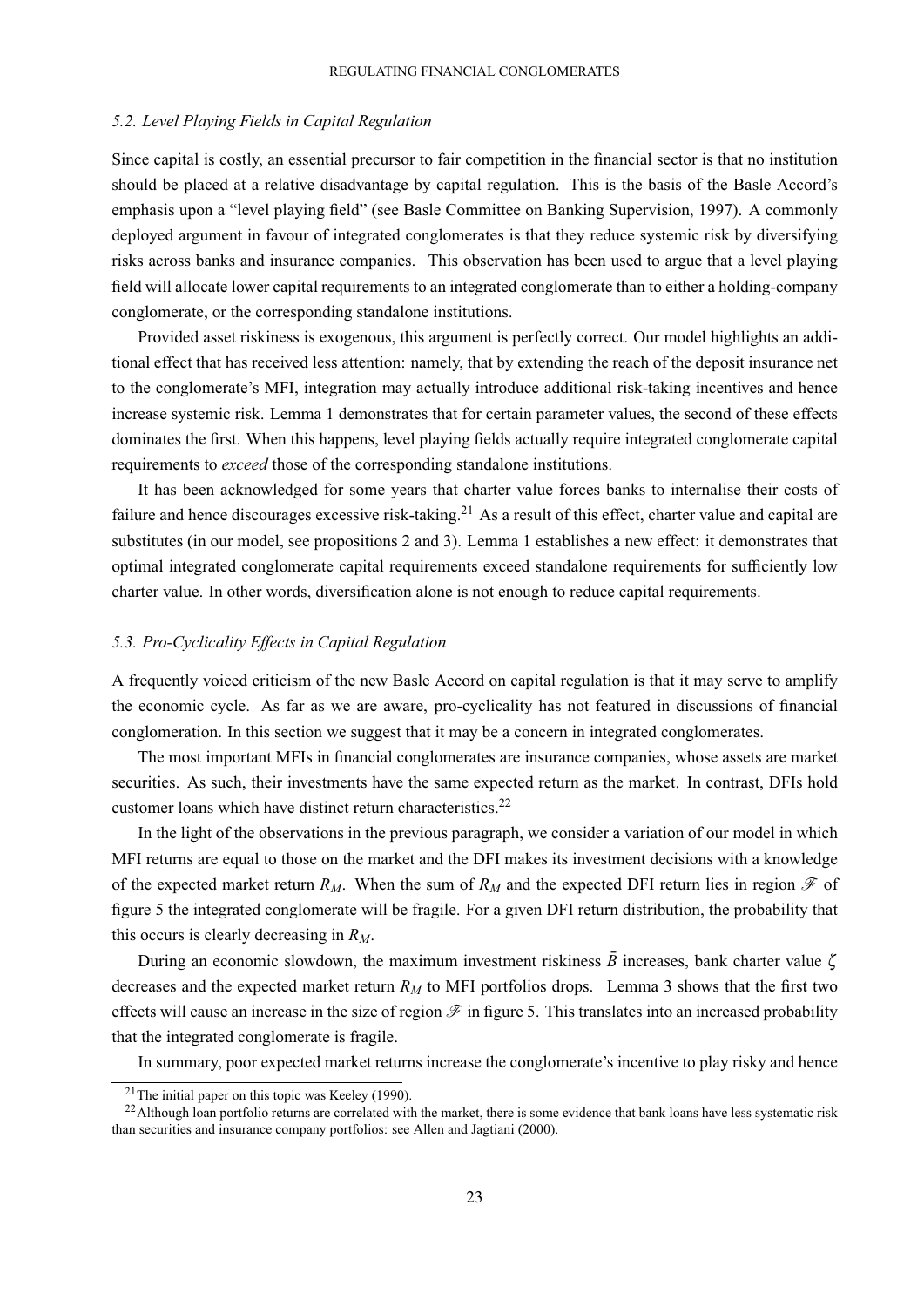exacerbate systemic pressures already in the economy. The endogeneity of risk selection therefore reverses the standard assumption that diversification has a stabilizing effect in economic downturns. Conversely, the size of the fragile region is smaller for high expected market returns and the probability that the total conglomerate return lies within it is also reduced.

#### 6. Empirical Implications

In this section we highlight some empirical predictions of our work.

#### 6.1. Diversification Discounts

A substantial literature examines the valuation of non-financial conglomerate firms. Theoretical work suggests that investment decisions in conglomerate firms may be distorted by inter-divisional agency problems (e.g. Scharfstein and Stein, 2000), and early empirical work appeared to support these theories. For example, Lang and Stulz (1994) and Berger and Ofek (1995) both demonstrate that conglomerate firms have a lower Tobin's q than corresponding specialised firms would have. However, more recent work points out that these results may reflect an endogeneity problem. Maksimovic and Phillips (2002) find evidence that firms that are less productive tend to diversify and hence that the diversification discount reflects the characteristics of firms that choose to diversify, rather than the effects of diversification per se. Graham, Lemmon and Wolf (2002) argue that conglomerate firms tend to acquire discounted firms, and that the Berger and Ofek methodology makes the combined institution appear discounted.

Our paper suggests an explanation for a diversification discount that is specific to financial firms. In our formal model we analyse integrated conglomerates formed from two unrelated divisions, but it would be possible to extend our analysis to consider correlated projects. In this case, the probability that both divisions failed simultaneously would increase and hence so would the value of the deposit insurance safety net. In other words, our model suggests that, because they have less access to the deposit insurance fund, diversified financial conglomerates should trade at a discount relative to more specialized institutions. Furthermore, since this discount arises in our model because of deposit insurance, it should be greater in countries where the deposit insurance scheme is more generous.

Recent empirical work by Laeven and Levine (2005) examines diversification effects in financial firms and supports our prediction. Laeven and Levine control for the endogeneity problems and merger and acquisition activity that may have affected the findings of the literature on non-financial conglomerate discounts. They find that financial conglomerates trade at a discount, and that the magnitude of the discount is reduced in less-diversified firms.

#### 6.2. Conglomerate Activities

We argue in the preceding subsection that diversification in integrated financial conglomerates lowers the value of the deposit insurance safety net. Since the selection of activities within a financial conglomerate is endogenous, it follows that, *ceteris paribus*, financial firms that diversify into new business lines should not at the same time diversify their risks. Hence our work implies that legislation that, like the Gramm-Leach-Bliley Act, broadens the permissible scope of banking activities should not result in a reduction in earnings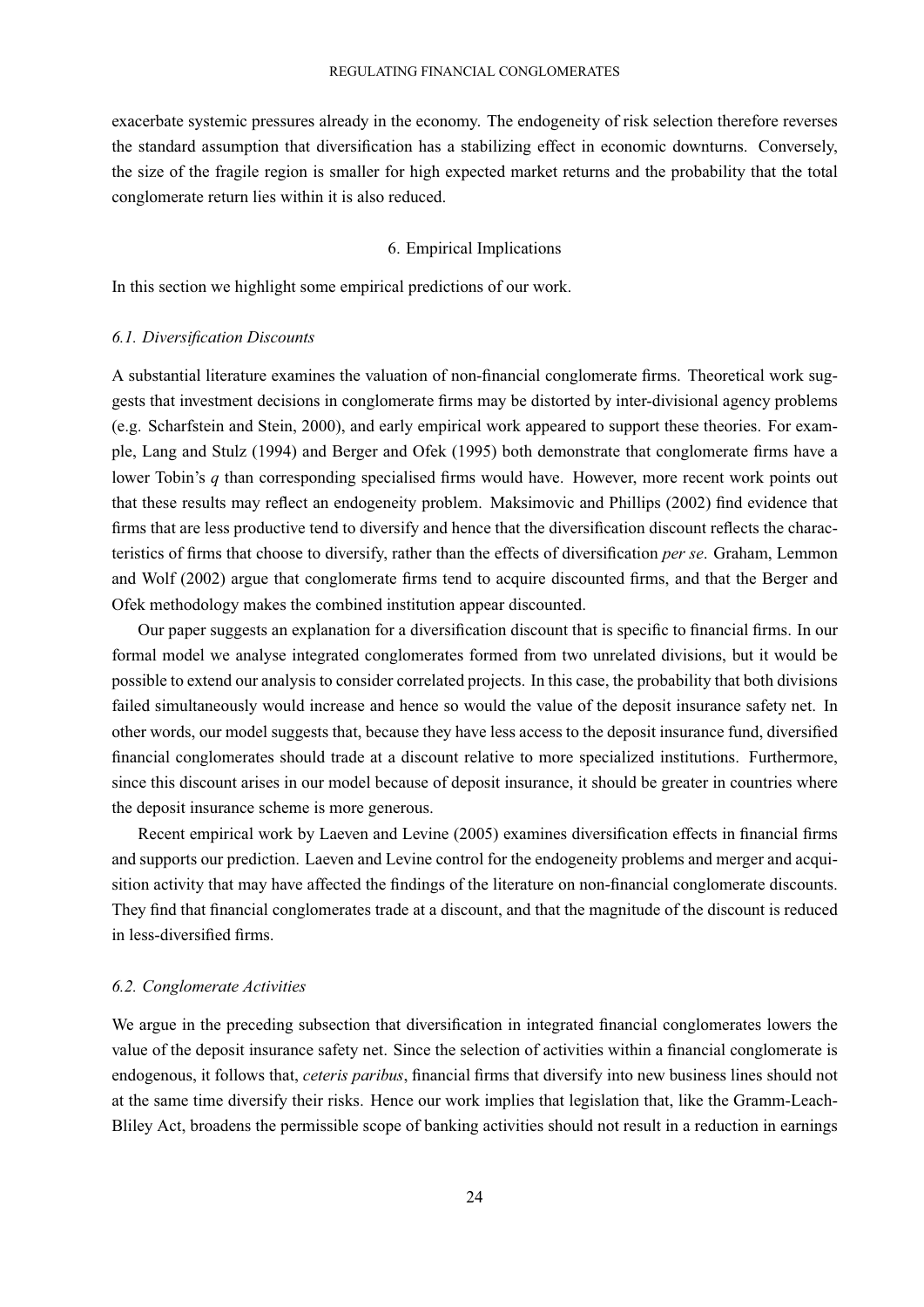volatility within the affected institutions. In fact, lemma 1 suggests that, by increasing the scope for claims on the deposit insurance fund, such legislation may in some cases result in *increased* risk levels.

Some recent work examines the effect upon the riskiness of bank portfolios of recent moves to increase the proportion of earnings derived from fee-based, as opposed to interest-based, income. DeYoung and Roland (2001) examine U.S. commercial bank data between 1988 and 1995 and find that increased feebased business results in greater earnings volatility. Moreover, they find that earnings volatility is positively related to the degree of leverage, which indicates a greater degree of access to the deposit insurance safety net. Similarly, Stiroh (2004) finds in a study of individual and aggregate U.S. bank data from the late 1970s to 2001 that the move into non-interest businesses is associated with higher bank risks. While the authors of these studies argue that their results show that fee-based income does not generate diversification benefits, our results suggest that banks may deliberately choose to expand into correlated business lines so as to retain the benefits of deposit insurance.

#### 6.3. Competition and Conglomeration

The intuitions in this papers are developed using a model in which the expected return  $R$  from investing is drawn from a uniform distribution with support  $[R_l, R_h]$ . Consider an extension of our model in which R is drawn from an alternative distribution which is first order dominated by the uniform one: in this case it is immediate from figure 5 that the prior likelihood of integrated conglomerate fragility is increased. Moreover, for a given risk level the expected value of the deposit insurance subsidy, and hence the attraction of financial conglomeration, is greater in a fragile integrated conglomerate when  $R$  is lower. Similarly, lemma 3 shows that a reduction in the charter value  $\zeta$  will increase the probability of conglomerate fragility.

These observations suggest that integrated financial conglomerate behaviour may be affected by banking sector competition levels. When competition is heightened in response either to technological or regulatory factors the distribution of R shifts to the left and bank charter value  $\zeta$  drops.<sup>23</sup> The argument of the previous paragraph suggests that these factors will serve first to make conglomeration more attractive, and second to increase the fragility of financial conglomerates.

#### 7. Conclusion

In this paper we present a model of financial intermediation in which capital requirements serve to force shareholders to internalize failure and deposit insurance costs which they would otherwise ignore. Our basic intuition is that risk-taking incentives are endogenous and depend upon the extent to which a financial institution is subject to market discipline. When market discipline is weak, as in a depository institution whose depositors are protected by deposit insurance, the institution will tend to take socially excessive risks. In this case, regulatory capital requirements serve as a costly substitute for market discipline: optimal regulation trades off their costs against their disciplining effects. Hence, our results suggest that pillars one and three of the new Basle Accord are (partial) substitutes.

Integrated conglomerates are diversified and hence may better internalise the risks which they assume. However, they are partially financed by risk-insensitive deposits and this undermines the market discipline

<sup>&</sup>lt;sup>23</sup>Barros, Berglöf, Fulghieri, Gual, Mayer and Vives (2005) and Degryse and Ongena (2006) both survey the literature concerning competition and integration in the banking sector.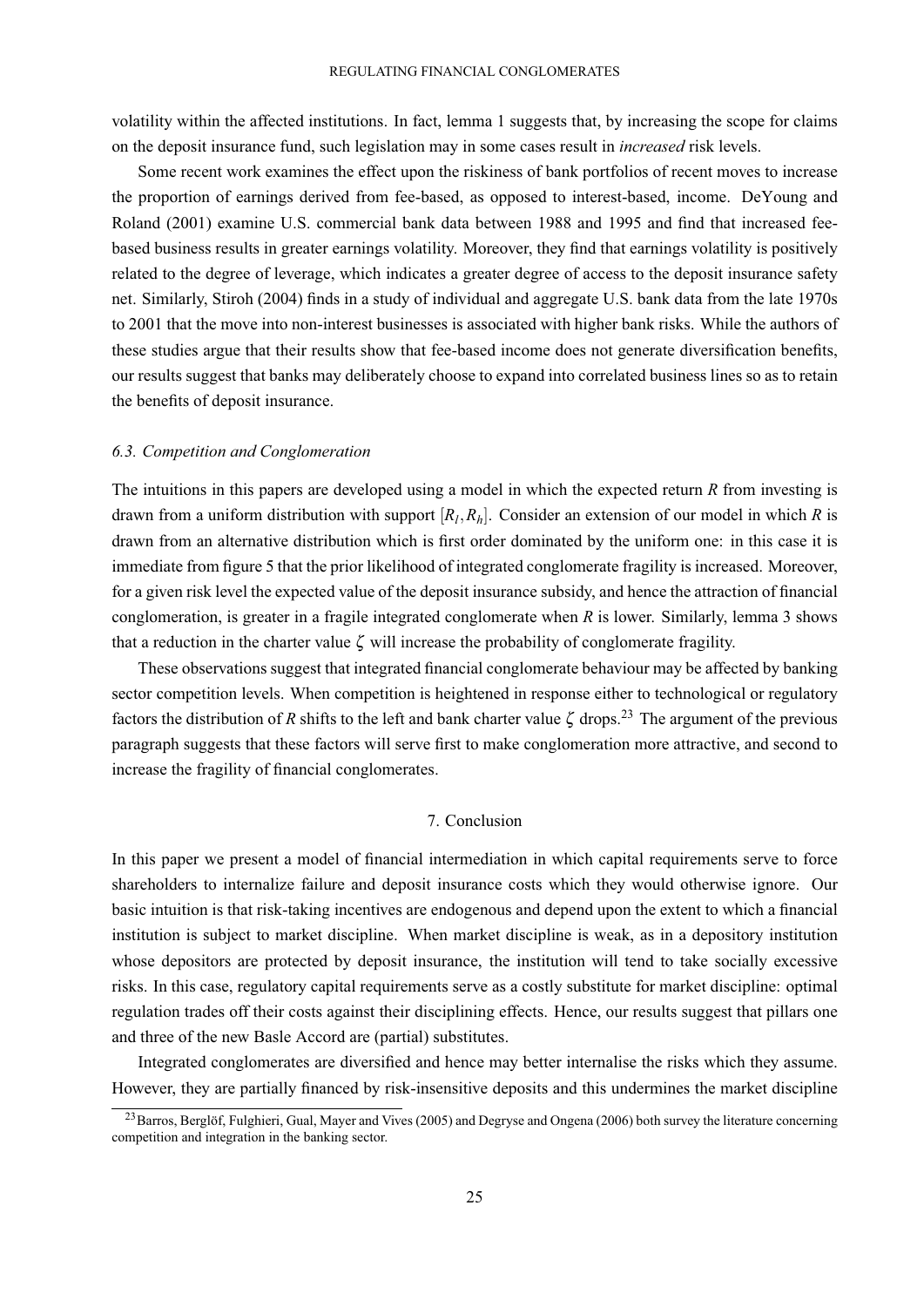of their non-bank division, which may as a result assume larger risks. When the second effect outweighs the first, they will be relatively less efficient than the sum of their standalone parts, and they should be subject to a *higher* aggregate capital adequacy requirement.

In contrast, we find that the ability to set separate capital requirements for each of the divisions of a holding-company conglomerate allows the regulator to induce first-best investment behaviour by the conglomerate. This is because the regulator can set capital requirements to reflect the riskiness of each division and hence can encourage the conglomerate to hold assets in the most efficient location. Hence, our results rest upon the existence of regulatory arbitrage, which in our set-up is unambiguously welfare-increasing.

Although our formal analysis examines a conglomerate containing a bank and a non-bank institution, our framework allows us to comment upon the Federal Reserve's "source of strength" doctrine. This forces the holding company or another division within the holding company to bear any costs incurred by the deposit insurance company in the wake of divisional failure. In line with our results on integrated conglomerates, we argue that this regulation may actually serve to increase bank risk-taking incentives. Moreover, to the extent that it succeeds in enhancing market discipline, it should be accompanied by reduced capital requirements.

We also consider the effect of the economic downturns upon integrated conglomerate investment. We find that the incentive for excessive risk-taking in an integrated conglomerate is greatest when the total expected returns of its divisions is lowest. Hence, in bank and insurance conglomerates, to the extent that the insurance company portfolio tracks the market, the probability of risk-shifting is greatest in economic downturns. Hence, integrated conglomerates may invest so as to amplify the economic cycle.

Finally, we identify three empirical implications of our work. First, diversification diminishes access to the deposit insurance fund and our work therefore suggests that financial conglomerates should exhibit a diversification discount. Second, we argue that conglomerates will attempt to attenuate the erosion of their deposit insurance subsidy by focussing their activities so as to maintain earnings volatility. Finally, because heightened banking sector competition erodes lowers bank charter value we suggest that it is likely to result in more conglomeration, and to increase the fragility of integrated financial conglomerates.

#### References

- Alexander, K., 2004. Corporate governance and banking regulation. Working Paper 17, Cambridge Endowment for Research in Finance, University of Cambridge, UK.
- Allen, L., Jagtiani, J., 2000. The risk effects of combining banking, securities, and insurance activities. Journal of Economics and Business 52, 485 – 497.
- Ashcraft, A. B., 2004. Are bank holding companies a source of strength to their banking subsidiaries? Staff Report 189, Federal Reserve Bank of New York, NY.
- Barros, P. P., Berglöf, E., Fulghieri, P., Gual, J., Mayer, C., Vives, X., 2005. Integration of European Banking: The Way Forward. Centre for Economic Policy Research, London, UK.
- Basle Committee on Banking Supervision, 1997. Core principles for effective banking supervision. Publication 30, Bank for International Settlements, Basle.
- Basle Committee on Banking Supervision, 2003. The new basle capital accord. Consultative document, Bank for International Settlements, Basle.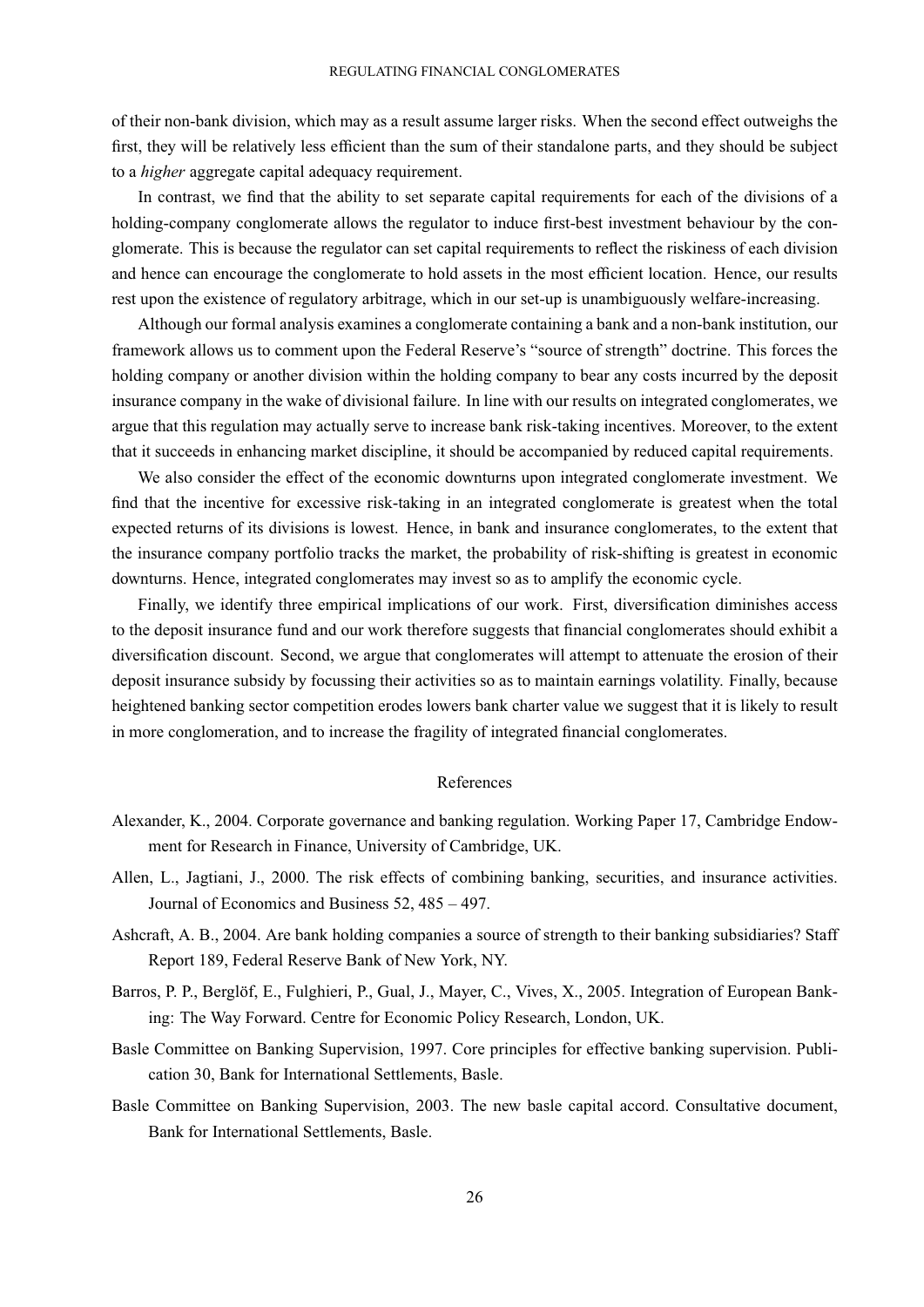- Benveniste, L. M., Spindt, P. A., 1989. How investment bankers determine the offer price and allocation of new issues. Journal of Financial Economics 24, 343 – 361.
- Berger, A. N., DeYoung, R., Genay, H., Udell, G. F., 2000. Globalization of financial institutions: Evidence from cross-border banking performance. Brookings-Wharton Papers on Financial Services 3.
- Berger, P. G., Ofek, E., 1995. Diversification's effect on firm value. Journal of Financial Economics 37, 39– 65.
- Boot, A. W. A., Schmeits, A., 2000. Market discipline and incentive problems in conglomerate firms with applications to banking. Journal of Financial Intermediation 9,  $240 - 273$ .
- Boot, A. W. A., Thakor, A. V., 1993. Security design. Journal of Finance 48, 1349 1378.
- Degryse, H., Ongena, S., 2006. The impacy of competition on bank orientation. mimeo, CentER, Tilburg University, The Netherlands.
- DeMarzo, P. M., 2005. The pooling and tranching of securities: A model of informed intermediation. Review of Financial Studies 18,  $1 - 35$ .
- Dewatripont, M., Mitchell, J., 2005. Risk-taking in financial conglomerates. Mimeo, ECARES, Université Libre de Bruxelles.
- Dewatripont, M., Tirole, J., 1993. The Prudential Regulation of Banks. MIT, Cambridge, Mass.
- De Young, R., Roland, K. P., 2001. Product mix and earnings volatility at commercial banks: Evidence from a degree of total leverage model. Journal of Financial Intermediation 10, 54–84.
- Diamond, D. W., Rajan, R. G., 2001. Liquidity risk, liquidity creation, and financial fragility: A theory of banking. Journal of Political Economy  $109$ ,  $287 - 327$ .
- Dierick, F., 2004. The supervision of mixed financial services groups in Europe. Occasional Paper 20, European Central Bank, Frankfurt.
- Graham, J. R., Lemmon, M. L., Wolf, J. G., 2002. Does corporate diversification destroy value? Journal of Finance 57,  $695 - 720$ .
- Group of Ten, 2001. Report on Consolidation in the Financial Sector. BIS, IMF and OECD, Basel.
- Hart, O. D., Jaffee, D. M., 1974. On the application of portfolio theory to depository financial intermediaries. Review of Economic Studies 41, 129 - 147.
- Inderst, R., Müller, H. M., 2003. Internal versus external financing: An optimal contracting approach. Journal of Finance 58, 1033 - 1062.
- James, C., 1991. The losses realised in bank failures. Journal of Finance 46, 1223 1242.
- Joint Forum, 2001. Risk Management Practices and Regulatory Capital: Cross-Sectoral Comparison. Bank for International Settlements, Basel.
- Keeley, M., 1990. Deposit insurance, risk, and market power in banking. The American Economic Review 80,  $1183 - 1200$ .
- Keeton, W. R., 1993. Bank holding companies, cross-bank guarantees, and source of strength. Federal Reserve Bank of Kansas City Economic Review 75, 54–67.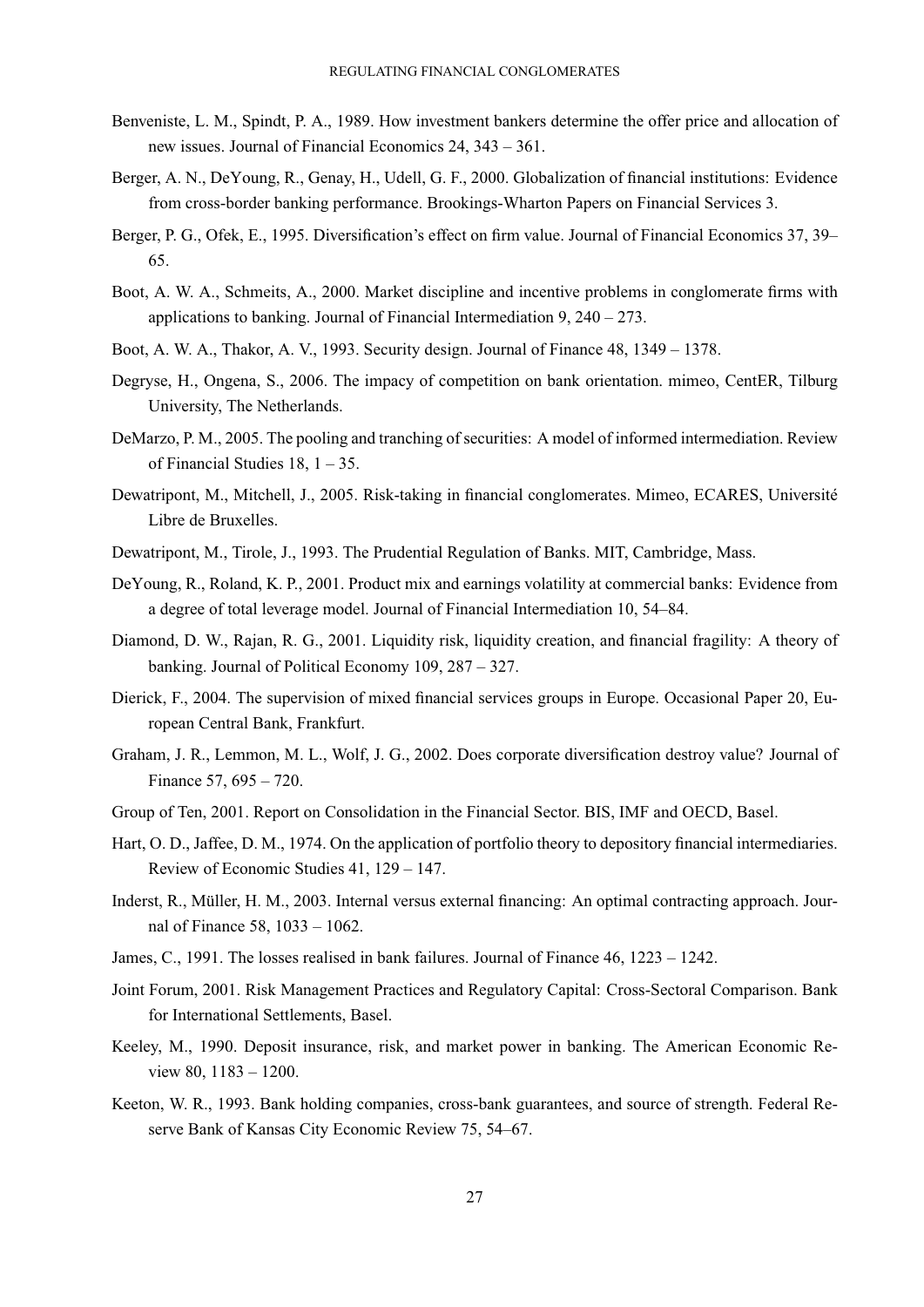- Laeven, L., Levine, R., 2005. Is there a diversification discount in financial conglomerates? Discussion Paper 5121, Centre for Economic Policy Research, London, UK.
- Lang, L. H. P., Stulz, R. M., 1994. Tobin's q, corporate diversification, and firm performance. Journal of Political Economy 102, 1248–1280.
- Lóránth, G., Morrison, A. D., 2003. Multinational bank capital regulation with deposit insurance and diversification effects. Working Paper 2003-FE-11, Oxford Financial Research Centre, University of Oxford.
- Lown, C. S., Osler, C. L., Strahan, P. E., Sufi, A., 2000. The changing landscape of the financial services industry: What lies ahead? Federal Reserve Bank of New York Economic Policy Review 6, 39 – 55.
- Maksimovic, V., Phillips, G., 2002. Do conglomerate firms allocate resources inefficiently acrodd industries? theory and evidence. Journal of Finance  $57$ ,  $721 - 767$ .
- Mälkönen, V., 2004. Capital adequacy regulations and financial conglomerates. Discussion Paper 10.2004, Bank of Finland, Helsinki.
- Massa, M., Rehman, Z., 2005. Information flows within financial conglomerates: Evidence from the banksmutual funds relationship. mimeo, INSEAD, Fontainebleau, France.
- Milbourn, T. T., Boot, A. W. A., Thakor, A. V., 1999. Megamergers and expanded scope: Theories of bank size and activity diversity. Journal of Banking and Finance  $23$ ,  $195 - 214$ .
- Modigliani, F., Miller, M. H., 1958. The cost of capital, corporation finance and the theory of investment. American Economic Review 48, 261 - 297.
- Morrison, A. D., White, L., 2005. Crises and capital requirements in banking. American Economic Review 95,  $1548 - 1572$ .
- National Bank Of Belgium, 2002. Financial conglomerates. Financial Stability Review 1,  $61 80$ .
- Oliver, Wyman & Company, 2001. Study on the risk profile and capital adequacy of financial conglomerates. Study commissioned by Dutch regulators (De Nederlandsche Bank, Pensioen- & Verzekeringskamer, Stichting Toezicht Effectenverkeer, Nederlandse Vereniging van Banken, Verbond van Verzekeraars).
- Repullo, R., 2004. Capital requirements, market power, and risk-taking in banking. Journal of Financial Intermediation 13,  $156 - 182$ .
- Santos, J. A. C., 1998. Commerical banks in the securities business: A review. Working Paper 56, Bank for International Settlements, Basle.
- Scharfstein, D. S., Stein, J. C., 2000. The dark side of internal capital markets: Divisional rent-seeking and inefficient investment. Journal of Finance  $55$ ,  $2537 - 2564$ .
- Sherman, A. E., Titman, S., 2002. Building the IPO order book: Underpricing and participation limits with costly information. Journal of Financial Economics  $65$ ,  $3 - 29$ .
- Shull, B., White, L. J., 1998. Of firewalls and subsidiaries: The right stuff for expanded bank activities. Working Paper CLB-98-017, New York University Center for Law and Business, New York, NY.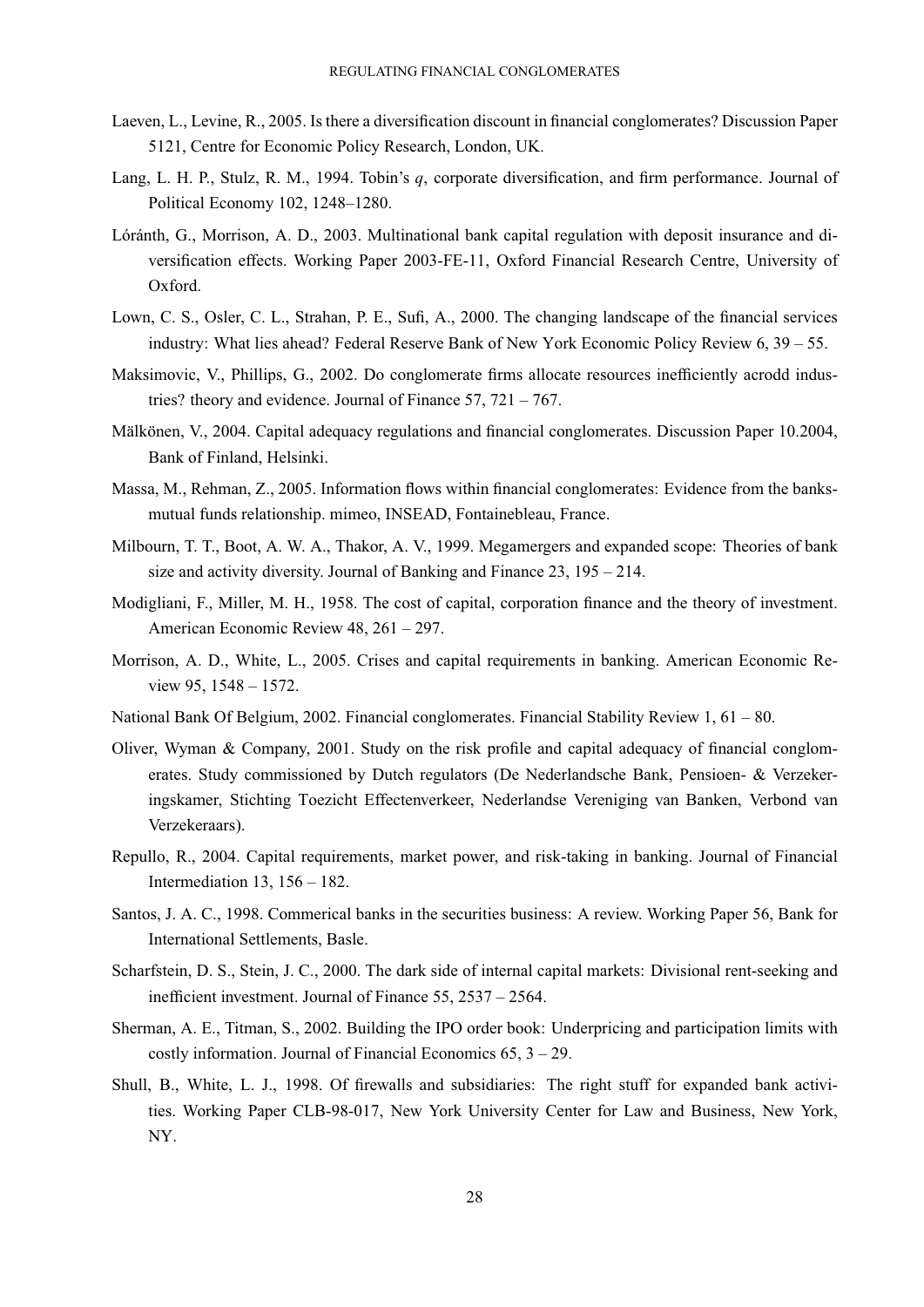- Slovin, M. B., Sushka, M. E., Polonchek, J. A., 1993. The value of bank durability: Borrowers as bank stakeholders. Journal of Finance  $48$ ,  $247 - 266$ .
- Stiroh, K. J., 2004. Diversification in banking: Is noninterest income the answer? Journal of Money, Credit and Banking 36, 853-882.
- Weinstein, H., Albert, E. J., 1998. Regulatory child support in the United States: A historical overview of attempts to require and encourage owners  $\&$  affiliates to maintain bank capital. Presentation at the World Bank colloquium on "Regulation & supervision of bank affiliated conglomerates in Latin America", Miami, FL.

#### Appendix

#### **Proof of Proposition 2**

Recall that welfare is defined to be the total surplus generated by the bank, net of any social costs. Hence, a sound bank generates welfare  $R-1$  and a fragile one generates welfare  $R-1-\frac{\phi}{2}$ . The regulator's job is to select  $C$  so as to maximize expected welfare:

$$
C^* \in \arg\max_{C} W(C),
$$

where for a given C,  $W(C)$  is the expected welfare:

$$
W\left(C\right) \equiv \int_{R_l}^{R_h} \frac{1}{\Delta} \omega\left(C, R\right) dR,
$$

and the project welfare function  $\omega(C, R)$  is as indicated in figure 3:

$$
\omega(C,R) \equiv \begin{cases} R-1, & R > \max(\bar{B}+1-C-\zeta,R_S); \\ R-1-\frac{\phi}{2}, & R_F < R \leq \bar{B}+1-C-\zeta; \\ 0, & R \leq \min(R_S,R_F). \end{cases}
$$

Straightforward calculations yield

$$
W(C) = \begin{cases} \frac{1}{2\Delta} \left\{ (R_h - 1)^2 - (\zeta - \bar{B} + C(1 + 2\kappa))^2 \right\} - \frac{\phi}{\Delta} (\bar{B} - \zeta - C(1 + \kappa)), & C < C_5^*; \\ \frac{1}{2\Delta} \left\{ (R_h - 1)^2 - (C\kappa)^2 \right\}, & C \ge C_5^*, \end{cases}
$$

where  $C_S^*$  is defined in equation (8).

To find  $C^*$ , note firstly that

$$
\lim_{C \uparrow C_S^*} W(C) = \lim_{C \downarrow C_S^*} W(C) = \frac{1}{2\Delta} \left\{ (R_h - 1)^2 - (C\kappa)^2 \right\}
$$

so  $W(.)$  is a continuous function on  $\Re_{\geq 0}$ . Moreover,  $W(.)$  is trivially decreasing for  $C > C_S^*$ . This is intuitively as well as mathematically obvious: since banks are always sound when  $C > \frac{\bar{B}-\zeta}{1+\kappa}$ , increasing C beyond  $C_S^*$  serves simply to increase underinvestment.

For  $C < C_s^*$  increasing C has two effects. Firstly, the fragile region  $\mathscr F$  within which the bank assumes systemic risk shrinks. This serves unambiguously to raise welfare. Secondly, the capital costs  $C\kappa$  of investing and hence the hurdle rate  $FIR$  increase. This increases welfare provided  $FIR < 1$  so that risk shifting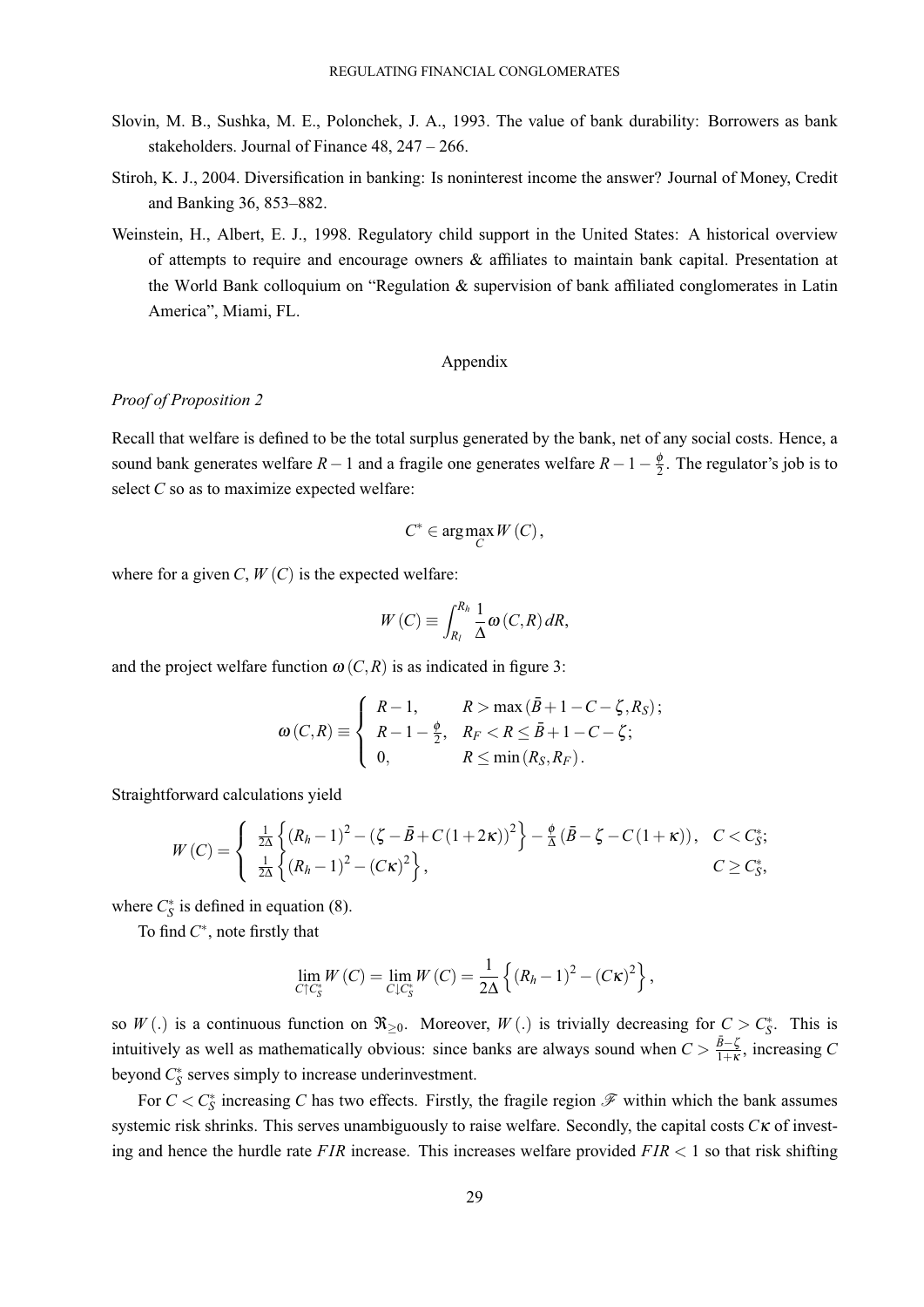is causing overinvestment; conversely, it decreases welfare if  $FIR > 1$ , in which case high capital costs are already causing underinvestment.

When  $C < C_S^*$ ,  $W'(C) = 0$  when  $C = C_F^*$ , defined in equation (7). Note that  $C_F^* > 0$  and that  $C_F^* <$  $C_{\mathcal{S}}^*$  whenever  $\phi < \bar{\phi}$ , defined in equation (9): when this is the case, it follows because  $W(C)$  is concave, continuous at  $C_S^*$  and decreasing for  $C > C_S^*$  that the regulator will set  $C = C_F^*$ . Expected welfare is then given by

$$
W_F \equiv W(C_F^*) = \frac{1}{2\Delta} (R_h - 1)^2 - \frac{\phi}{2\Delta(1 + 2\kappa)^2} \left\{ 2(\bar{B} - \zeta) \kappa (1 + 2\kappa) - \phi (1 + \kappa)^2 \right\}.
$$
 (10)

If  $\phi > \bar{\phi}$  then  $C_F^* > C_S^*$ :  $W(C)$  is then strictly increasing for  $C < C_S^*$  and strictly decreasing for  $C > C_S^*$ . The regulator will therefore set  $C = C_S^*$ .

#### Proof of Proposition 4

The proof proceeds as follows. Firstly, we derive the expected profits of diversified and undiversified conglomerates as functions of  $(C, R)$ . Secondly, we identify  $(C, R)$  values for which diversified conglomerates outperform undiversified conglomerates, and then we identify  $(C, R)$  values for which safe investment dominates both diversified and undiversified risky investment. Finally, we compare the shareholder's IR constraint for each region with its upper bound and so derive a feasible investment region.

Diversified Conglomerates. It is convenient to define the regions  $\mathscr{F}_1$ ,  $\mathscr{F}_2$ ,  $\mathscr{F}_3$ ,  $\mathscr{F}_4$ , and  $\mathscr{F}_5$  as follows:

$$
\mathcal{F}_1 = \{(C, R) : R < 1 - C\}
$$
\n
$$
\mathcal{F}_2 = \{(C, R) : 1 - C \le R < \min(2\bar{B} + 1 - C, 1 - C + \rho)\}
$$
\n
$$
\mathcal{F}_3 = \{(C, R) : 2\bar{B} + 1 - C \le R < 1 - C + \rho\}
$$
\n
$$
\mathcal{F}_4 = \{(C, R) : 1 - C + \rho \le R < \min(2\bar{B} + (1 - C), 1 - C + \rho + 2\bar{B})\}
$$
\n
$$
\mathcal{F}_5 = \{(C, R) : \max(1 - C + \rho, 2\bar{B} + (1 - C)) \le R < 1 - C + \rho + 2\bar{B}\}
$$

The regions are illustrated in figure 6. They divide the plane according to the expected deposit insurance payouts and the expected costs of charter value loss.

When  $(C,R) \in \mathscr{F}_1$  the conglomerate fails in the middle and low states and in neither of these states will the bond-holders receive a payment.

When  $(C,R) \in \mathscr{F}_2$  or  $(C,R) \in \mathscr{F}_4$ , the conglomerate fails in the low state and the bond-holders will in this case receive nothing so that the conglomerate receives a deposit insurance fund subsidy. The conglomerate fails in the middle state only when  $(C, R) \in \mathcal{F}_2$ , but in this case the bond-holders are partially repaid and so there is no deposit insurance payout. Hence regions  $\mathcal{F}_2$  and  $\mathcal{F}_4$  are distinguished only by the additional expected loss of charter value in region  $\mathscr{F}_2$ .

When  $(C,R) \in \mathscr{F}_3$  or  $(C,R) \in \mathscr{F}_5$ , no default is so large that the bond holders receive no payment and hence the conglomerate never draws upon the deposit insurance fund. In both regions default occurs in the bottom state; in the middle state it occurs only in region  $\mathscr{F}_3$ . One again therefore the two regions are distinguished only by their respective expected charter values.

The expected profit of the conglomerate in region  $\mathcal{F}_1$  is

$$
\pi_{F1} \equiv \{R - 2(1 + C\kappa)\} - \frac{3}{4}\zeta + \left\{\frac{1}{2}(1 - C - R) + \frac{1}{4}(1 - C - R + 2\bar{B})\right\}.
$$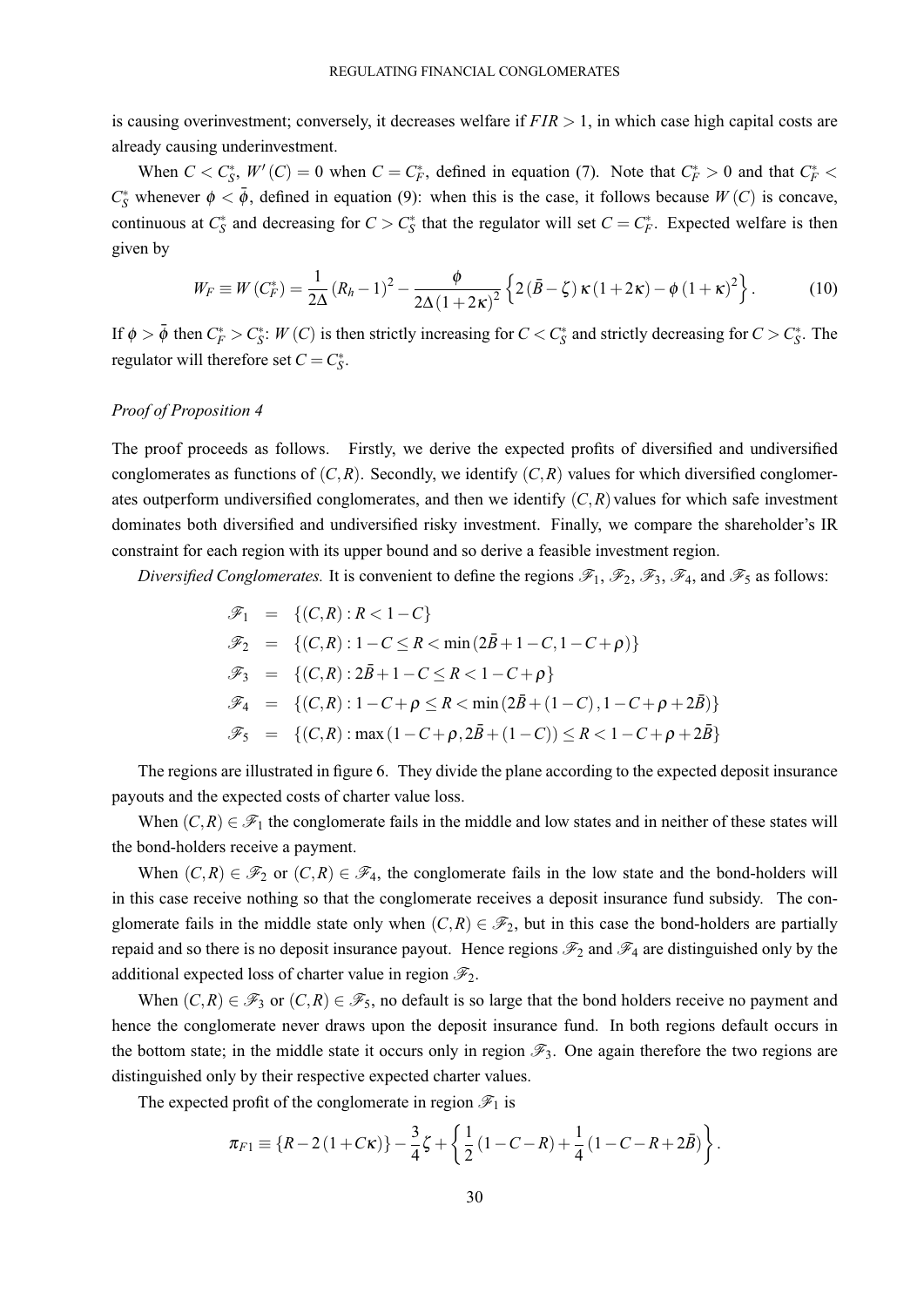

Figure 6: Fragile and sound regions in integrated diversified conglomerates. Note that region  $\mathscr{F}_3$  vanishes when  $\bar{B} \geq \frac{2}{3}$ .

The first curly-bracketed expression is the expected conglomerate profit in a world with perfect information and no externalities. The second term is the expected loss of charter value. The third is the expected value of the deposit insurance subsidy.

Similarly, the expected profits of the conglomerate in regions  $\mathscr{F}_2$ ,  $\mathscr{F}_3$ ,  $\mathscr{F}_4$  and  $\mathscr{F}_5$  are given by the following expressions:

$$
\pi_{F2} \equiv R - 2(1 + C\kappa) - \frac{3}{4}\zeta + \frac{1}{4}(1 - C - R + 2\bar{B});
$$
  
\n
$$
\pi_{F3} \equiv R - 2(1 + C\kappa) - \frac{3}{4}\zeta;
$$
  
\n
$$
\pi_{F4} \equiv -2(1 + C\kappa) - \frac{1}{4}\zeta + \frac{1}{4}(1 - C - R + 2\bar{B});
$$
  
\n
$$
\pi_{F5} \equiv R - 2(1 + C\kappa) - \frac{1}{4}\zeta.
$$

Undiversified Conglomerates. Analogously with the diversified case, we define regions  $\hat{\mathcal{F}}_1$  and  $\hat{\mathcal{F}}_2$  as follows: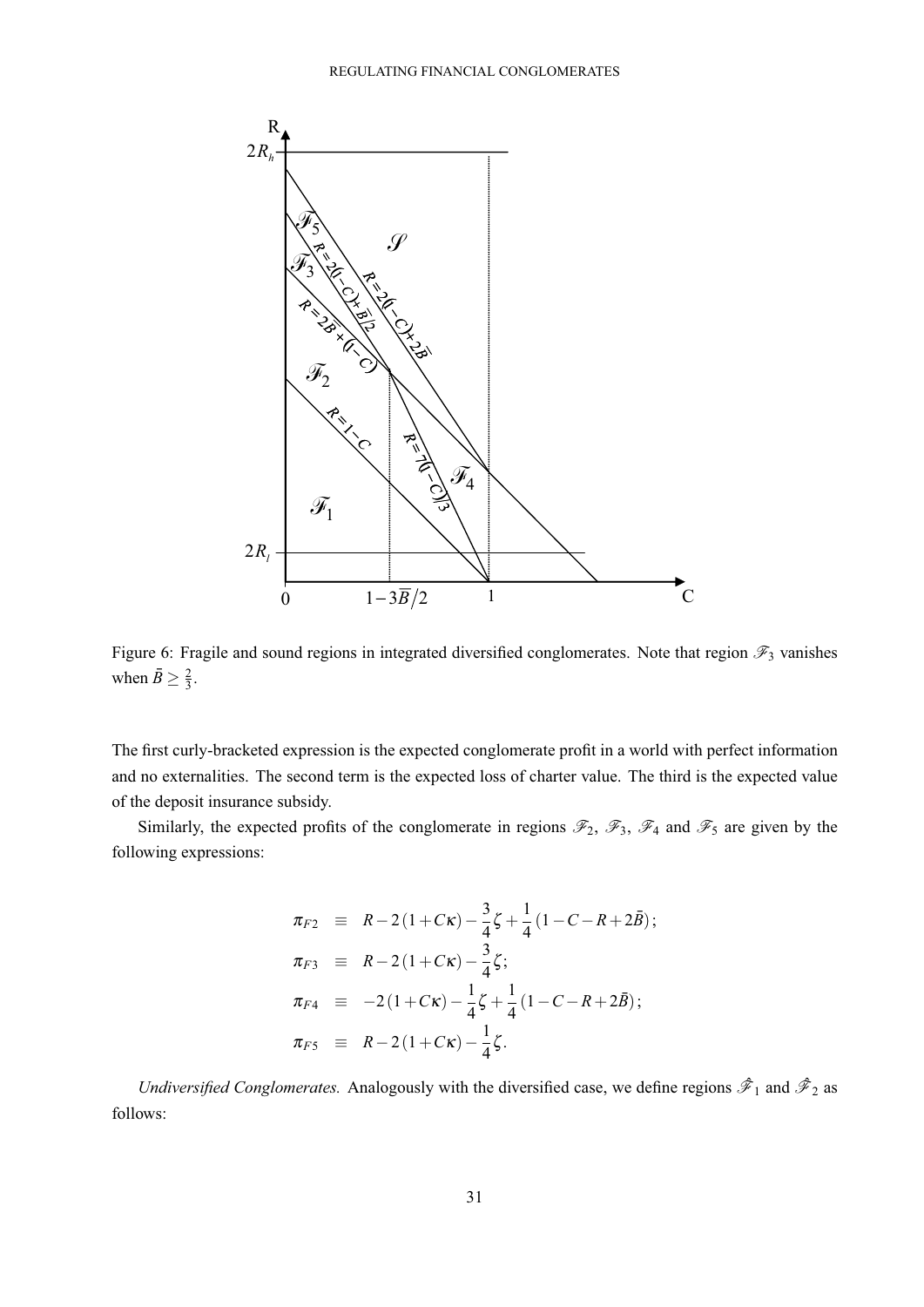$$
\hat{\mathcal{F}}_1 \equiv \{ (C, R) : R < \bar{B} + 1 - C \}
$$
\n
$$
\hat{\mathcal{F}}_2 \equiv \{ (C, R) : \bar{B} + 1 - C \le R < \bar{B} + 1 - C + \rho \}
$$

Regions  $\hat{\mathcal{F}}_1$  and  $\hat{\mathcal{F}}_2$  are illustrated in figure 7.



Figure 7: Fragile and sound regions in undiversified integrated conglomerates.

For  $(C, R) \in \hat{\mathcal{F}}_1$  the bond-holders receive nothing if the conglomerate fails and hence the conglomerate receives a deposit insurance fund payout, while for  $(C, R) \in \hat{\mathcal{F}}_2$  the bond-holders receive a payment in the event of conglomerate failure and there is therefore no deposit insurance payment.

The expected profits from running an undiversified conglomerate in regions  $\hat{\mathcal{F}}_1$  and  $\hat{\mathcal{F}}_2$  are as follows:

$$
\hat{\pi}_{F1} \equiv R - 2(1 + C\kappa) - \frac{1}{2}\zeta + \frac{1}{2}(1 - C - R + \bar{B});
$$
  

$$
\hat{\pi}_{F2} \equiv R - 2(1 + C\kappa) - \frac{1}{2}\zeta.
$$

The first two terms in these expressions are again the expected profits in a world without agency effects; the term involving  $\zeta$  is the expected charter value loss and the last term in the expression for  $\hat{\pi}_{F1}$  is the expected deposit insurance fund payout.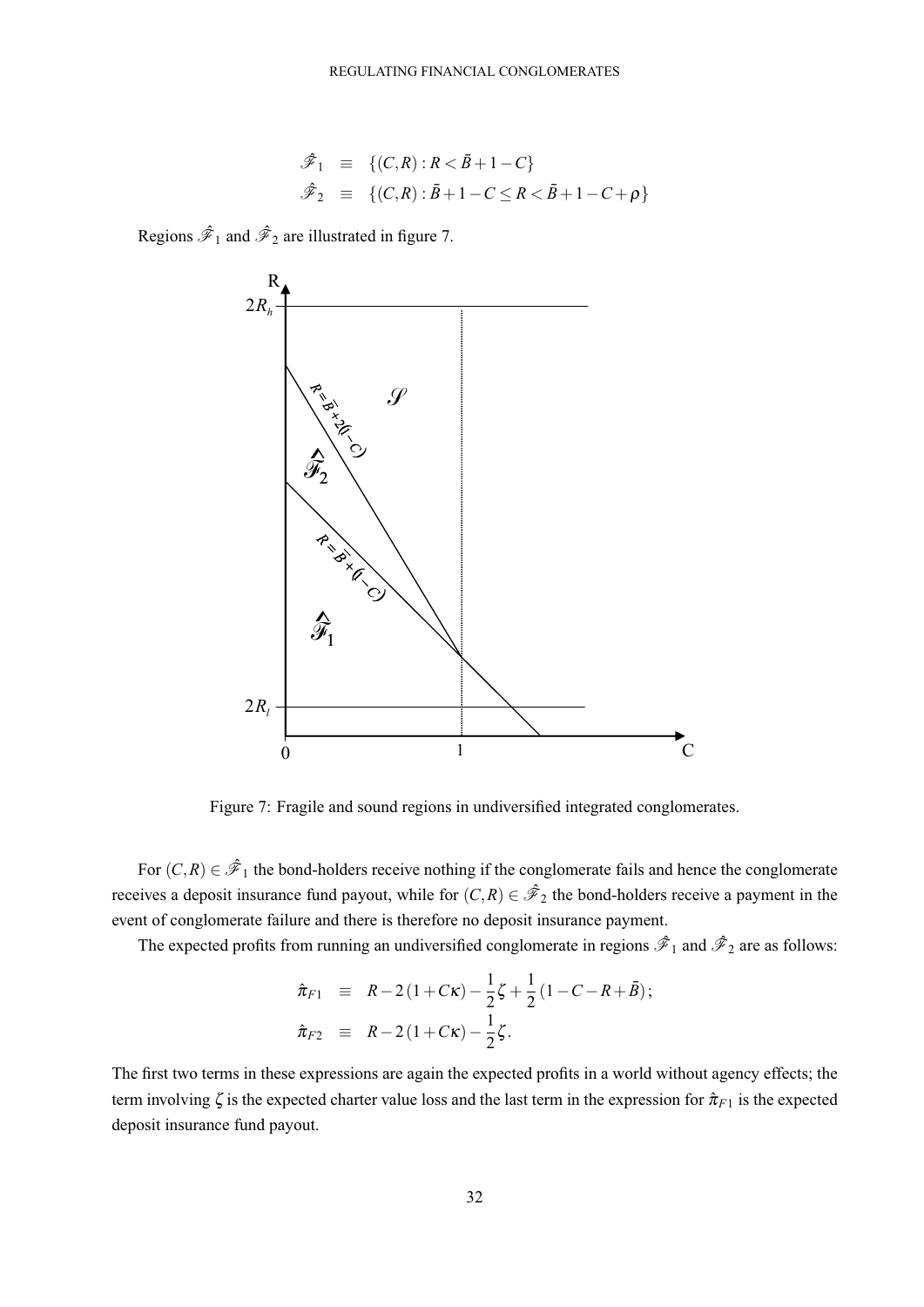LEMMA 4 (CHOOSING BETWEEN DIVERSIFIED AND UNDIVERSIFIED CONGLOMERATES) The condition for an integrated conglomerate to prefer diversified risky investment to undiversified risky investment depends upon the value of  $(C, R)$  as follows:

1. In  $\mathscr{F}_1 \cap \mathscr{F}_1 = \{ (C,R) : R \leq 1 - C \}.$  $\frac{1}{4}(1-C-R) \geq \frac{1}{4}\zeta$ ; 2. In  $\mathscr{F}_2 \cap \mathscr{F}_1 = \{ (C,R) : 1 - C < R \le \min\left(1 - C + \overline{B}, \frac{7}{3}(1-C)\right) \},\$  $\frac{1}{4}\zeta \leq \frac{1}{4}(R-(1-C));$ 3. In  $\mathscr{F}_2 \cap \mathscr{F}_2 = \{ (C,R) : 1 - C < R \le \min(2\bar{B} + (1-C), \frac{7}{2}(1-C) ) \}$  $-\frac{1}{4}\zeta \leq \frac{1}{4}(1-C-R+2\bar{B}),$ 

which is always true;

- 4. In  $\mathscr{F}_3 \cap \mathscr{F}_2 = \{(C,R): 1 C + \overline{B} < R < \overline{B} + 2(1-C)\}, -\frac{3}{4}\zeta > -\frac{1}{2}\zeta$ , which is impossible;
- 5. In  $\mathscr{F}_4 \cap \mathscr{F}_1 = \{(C,R) : \frac{7}{2}(1-C) < R \leq \bar{B} + (1-C) \}$ ,  $\frac{1}{4}\zeta > \frac{1}{4}(1-C-R)$ , which is always true;
- 6. In  $\mathscr{F}_4 \cap \mathscr{F}_2 = \{(C,R): \bar{B} + (1-C) \leq R < 2\bar{B} + (1-C)\}\$ ,  $\frac{1}{4}(1-C-R+2\bar{B}) \frac{1}{4}\zeta \geq -\frac{1}{2}\zeta$ , which is always true;
- 7. In  $\mathscr{F}_5 \cap \hat{\mathscr{F}}_2 = \{(C,R): \bar{B} + (1-C) \leq R < 2\bar{B} + (1-C)\}\$ ,  $-\frac{\zeta}{4} > -\frac{1}{2}\zeta$ , which is always true.

*Proof.* Trivial by manipulation of the expressions for  $\pi_F$  and  $\hat{\pi}_F$ .

The intuition for this result is simple. When  $(C, R) \in \mathcal{F}_1$ , a diversified investment strategy increases the deposit insurance payout relative to an undiversified strategy at the expense of greater expected charter value loss. This is desirable only for sufficiently low  $\zeta$ .

When  $(C, R) \in \mathscr{F}_1 \cap \mathscr{F}_1$ , diversified conglomerates receive a large deposit insurance payout with probability  $\frac{1}{4}$ . Undiversified conglomerates receive a smaller deposit insurance payout with probability  $\frac{1}{2}$ . The latter option is preferable for the former for sufficiently low  $R$ ; for  $R$  higher the latter option yields a better return in exchange for the expected drop in charter value. If instead  $(C, R) \in \hat{\mathscr{F}}_2$ , undiversified conglomerates never receive a payout from the deposit insurance fund. In this case shareholders will clearly prefer a diversified conglomerate.

When  $(C, R) \in \mathscr{F}_3 \cap \mathscr{F}_2$ , neither diversified nor undiversified conglomerates will receive a deposit insurance fund payment. Shareholders therefore prefer undiversified conglomerates, since these have the lowest expected charter value losses.

When  $(C,R) \in \mathscr{F}_4 \cap \hat{\mathscr{F}}_1$ , the expected reduction in charter value is unambiguously lower for diversified than for undiversified conglomerates. Moreover, the deposit insurance subsidy is larger in diversified conglomerates.

When  $(C,R) \in \hat{\mathcal{F}}_2$  there is no deposit insurance subsidy; the expected charter value losses in  $\mathcal{F}_2$  and  $\mathcal{F}_5$  are lower for diversified than for undiversified conglomerates and shareholders will therefore prefer diversified conglomerates in  $(\mathscr{F}_4 \cap \hat{\mathscr{F}}_2) \cup (\mathscr{F}_5 \cap \hat{\mathscr{F}}_2)$ .

 $\Box$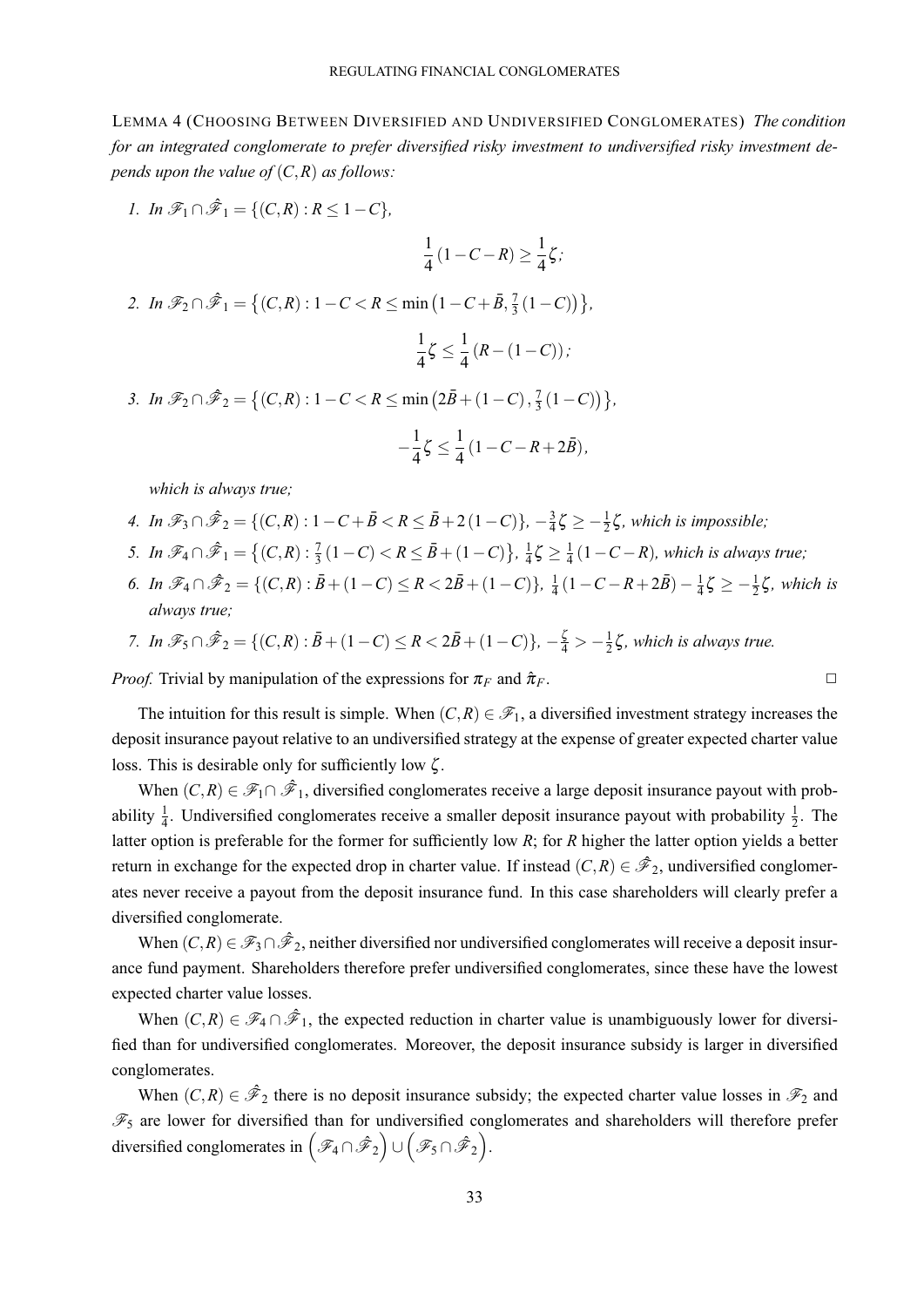LEMMA 5 (THE DECISION TO TAKE RISKS) Running a sound conglomerate dominates running either a diversified or an undiversified conglomerate precisely when condition  $(11)$  is satisfied:

$$
(R < 7(1 - C)/3) \text{ and } (R > 1 - C + 2\bar{B} - 3\zeta);
$$
  
\nOR  
\n
$$
(R > 7(1 - C)/3) \text{ and } (R > 1 - C + 2\bar{B} - \zeta).
$$
\n(11)

Proof. Note that there is no value to risk-taking when the consequential deposit insurance payout will be zero. This is the case for undiversified conglomerates when  $(C, R) \in \hat{\mathcal{F}}_2$ , and for diversified conglomerates when  $(C, R) \in \mathscr{F}_3 \cup \mathscr{F}_5$ . Hence if  $(C, R) \in (\hat{\mathscr{F}}_2 \cap \mathscr{F}_3) \cup (\hat{\mathscr{F}}_2 \cap \mathscr{F}_5)$ , running a sound conglomerate dominates either form of fragile conglomerate.

It remains to check when sound conglomerates are preferred in regions  $\mathscr{F}_1$ ,  $\mathscr{F}_2$  and  $\mathscr{F}_4$ . In  $\mathscr{F}_1$  it is easy to show that a sufficient condition for fragile conglomerates always to dominate sound ones is

$$
1 - C - R + \bar{B} > \zeta
$$

We expect  $\zeta$  to be small relative to the total losses  $\bar{B}$  from failure and we therefore assume that this is the case. Finally, condition (11) follows from straightforward comparison of the expressions for  $\pi_{F2}$ ,  $\pi_{F4}$  to the expected profits  $R - 2(1 + C\kappa)$  from running a sound conglomerate.  $\Box$ 

LEMMA 6 Consider an integrated conglomerate with capital requirement C. If condition (11) of lemma 5 is satisfied then shareholders will select a safe investment portfolio; if condition  $(12)$  is satisfied then they will select an undiversified risky portfolio; otherwise they will select a diversified risky portfolio.

$$
(1 - C - \zeta < R < 1 - C + \zeta) \text{ and } (R < 7(1 - C)/3). \tag{12}
$$

*Proof.* The lemma follows immediately from lemmas 4 and 5

Lemma 6 partitions the  $(C, R)$  space into five regions as illustrated in figure 8, according to whether an integrated conglomerate with two projects returns the highest expected return when diversified, undiversified, or safe. We now investigate the shareholder's individual rationality constraints in each of these regions.

LEMMA 7 (MANAGER'S PARTICIPATION CONSTRAINTS) In an integrated conglomerate with two projects,

- 1. The shareholder's IR constraint is violated whenever  $(C, R)$  lies in region I or II;
- 2. The shareholder's IR constraint can be satisfied in region III if and only if

$$
\bar{B} > \frac{1}{2} (1 + C + 3\zeta + 2C\kappa);
$$
\n(13)

3. The shareholder's IR constraint can be satisfied in region IV if and only if

$$
\bar{B} > \frac{1}{2} (1 + C + \zeta + 2C\kappa). \tag{14}
$$

 $\Box$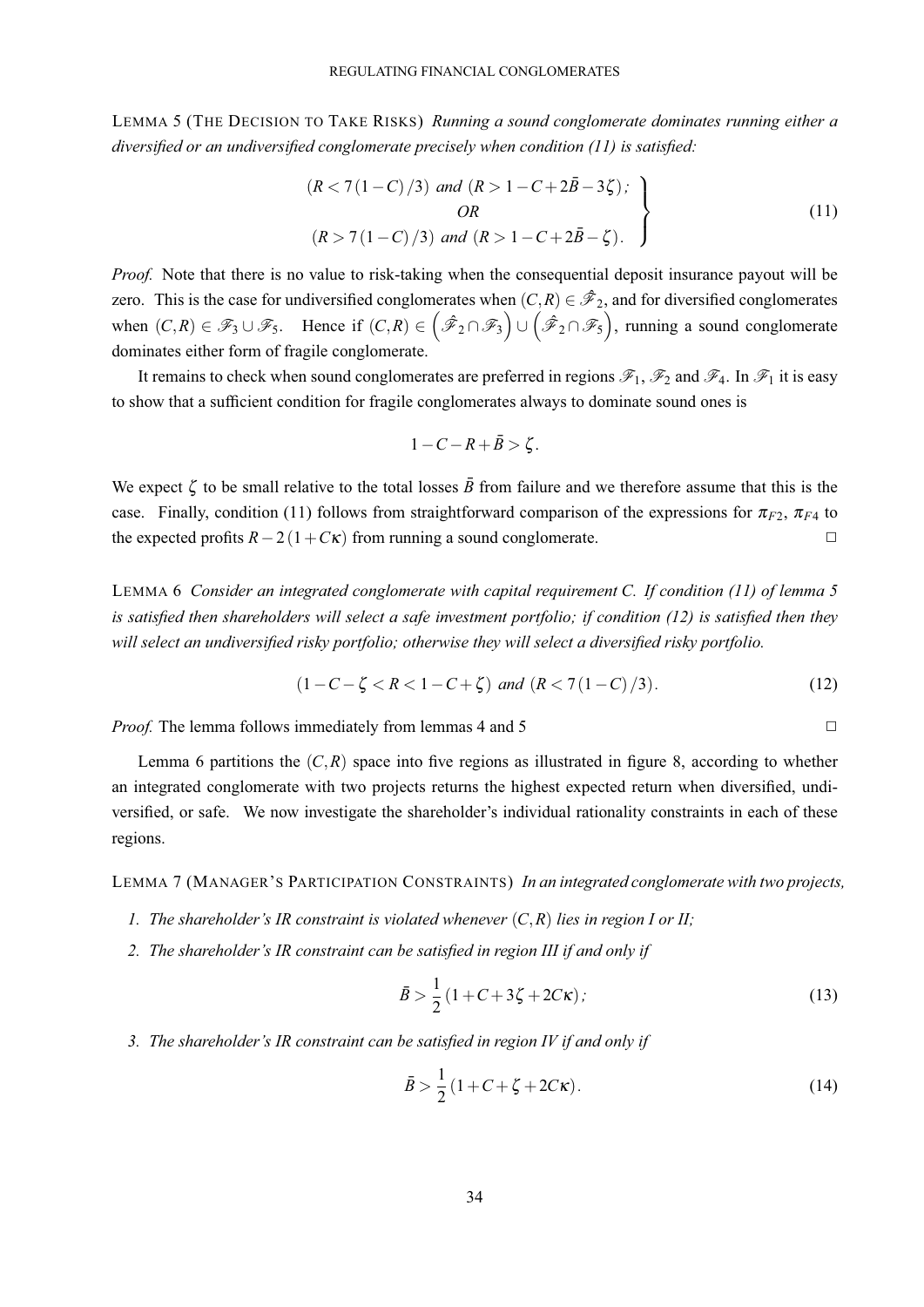

Figure 8: Preferred risk levels for a two-project integrated conglomerate.

*Proof.* Setting  $\pi_{F1}$  and  $\hat{\pi}_{F1}$  greater than or equal to zero yields the respective IR constraints for regions I and II:  $R \ge R_{F1} \equiv 5 - 2B + 3C + 3\zeta + 8C\kappa$  and  $R \ge R_{\hat{F}_1} \equiv 3 - B + C + \zeta + 4C\kappa$ . The shareholder's IR constraint can be satisfied in region I iff  $R_{F1} \le 1 - C - \zeta$  iff  $B > 2(1 + C + \zeta + 2C\kappa)$ , which is impossible since  $B < 1$ . Similarly, the IR constraint is satisfiable in region II iff  $R_{\hat{F}_1} \leq 1 - C + \zeta$  iff  $B > 2(1+C) + 4C\kappa$ , which is again impossible. The IR constraint in region III is obtained by setting  $\pi_{F2} \geq 0$ :  $R \geq R_{F2} \equiv \frac{1}{3}(7-2B+C+3\zeta+8C\kappa)$ . It can be satisfied in region III iff  $R_{F2} \leq 1+2\bar{B}-3\zeta-C$ from which condition (13) follows immediately. In region IV the IR constraint is obtained from  $\pi_4$ :  $R \ge R_{F4} \equiv \frac{1}{3}(7 - 2B + C + \zeta + 8C\zeta)$ . It can be satisfied iff  $R_{F4} \le 1 + 2\overline{B} - \zeta - C$  which yields condition  $(14)$ .  $\Box$ 

This concludes the proof of proposition 4.

#### Proof of Lemma 1

Inserting  $C = \frac{1}{2}C_S^*$  into equations (13) and (14) yields equations (15) and (16).

$$
\bar{B} > \frac{2}{3} + \frac{5}{3}\zeta; \tag{15}
$$

$$
\bar{B} > \frac{2}{3} + \zeta. \tag{16}
$$